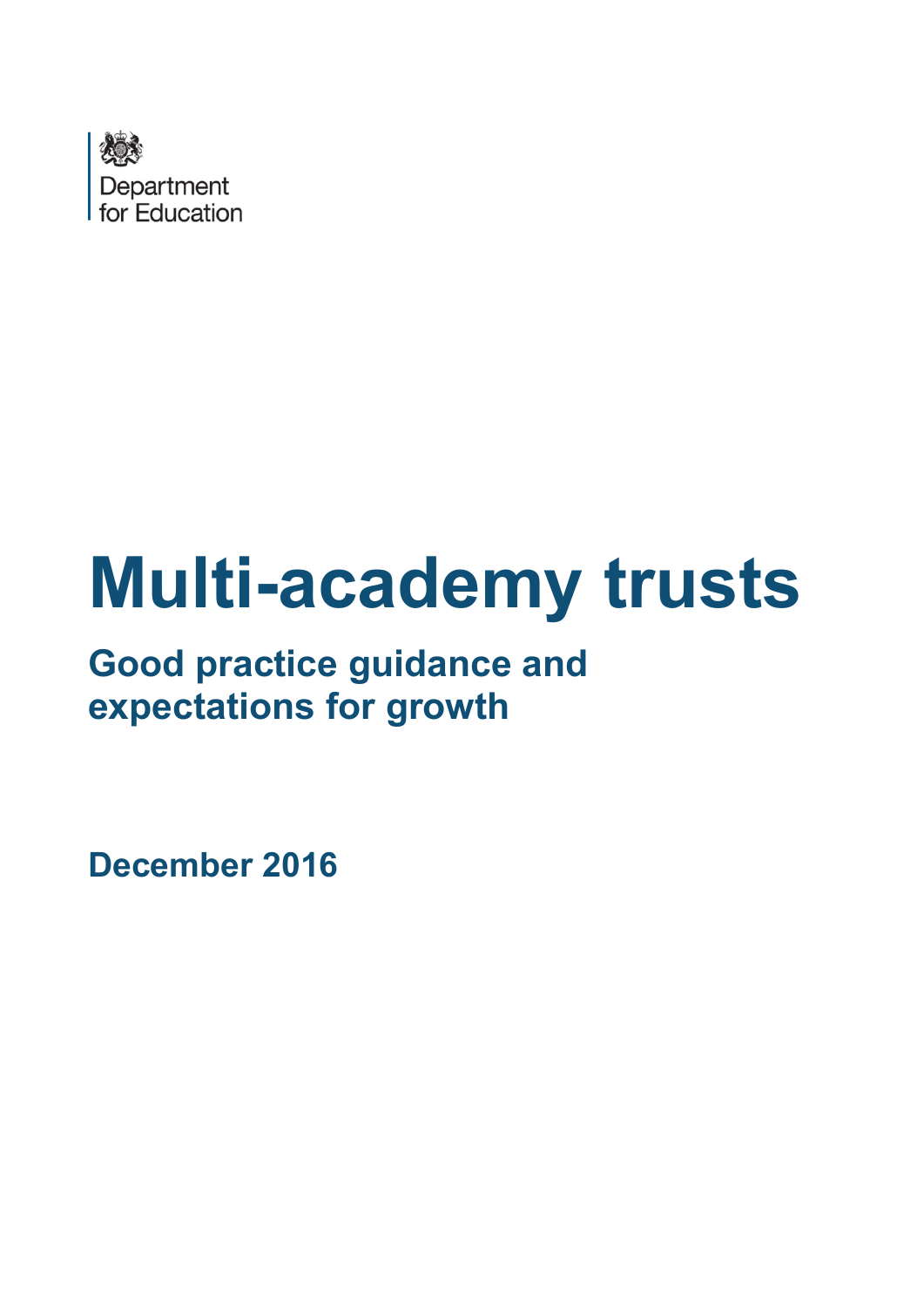# **Contents**

| Summary                                                                                   | 4  |
|-------------------------------------------------------------------------------------------|----|
| Expiry or review date                                                                     | 4  |
| Who is this publication for?                                                              | 4  |
| Main points                                                                               | 4  |
| Foreword                                                                                  | 5  |
| Growing the number of academies with care                                                 | 8  |
| The benefits of academies and multi academy trusts (MATs)                                 | 8  |
| Learning from good practice                                                               | 9  |
| The Regional School Commissioner (RSC) role in approving MATs and standalone<br>academies | 9  |
| Single academy trusts                                                                     | 12 |
| Role of the local authority (LA)                                                          | 13 |
| Role of the diocese                                                                       | 15 |
| Governance                                                                                | 19 |
| The MAT board                                                                             | 20 |
| Delegation                                                                                | 21 |
| <b>Local Community Engagement</b>                                                         | 22 |
| Geography                                                                                 | 22 |
| Examples on governance                                                                    | 23 |
| What will RSCs look for?                                                                  | 26 |
| Geography                                                                                 | 27 |
| Supporting school improvement                                                             | 28 |
| Staff workload                                                                            | 30 |
| Examples of different ways of supporting school improvement                               | 30 |
| What will RSCs look for?                                                                  | 36 |
| People and leadership                                                                     | 37 |
| Examples of developing people and leaders                                                 | 38 |
| What will RSCs look for?                                                                  | 44 |
| <b>Financial Sustainability</b>                                                           | 45 |
| Examples of identifying efficiency savings                                                | 47 |
| What will RSCs look for?                                                                  | 48 |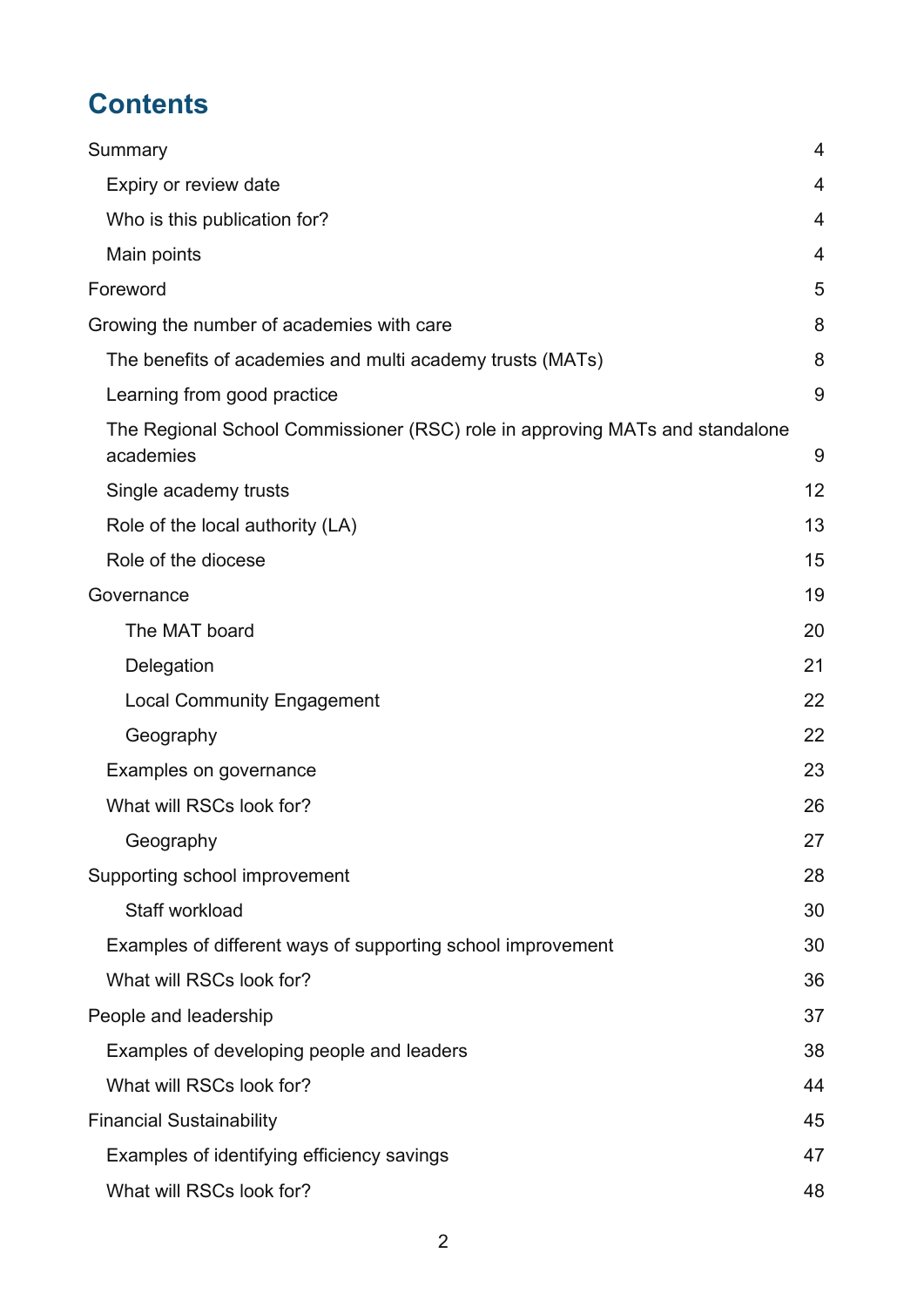| <b>Risk Management</b>           | 50 |
|----------------------------------|----|
| Due diligence                    | 51 |
| Examples of risk management      | 52 |
| What will RSCs look for?         | 52 |
| <b>Further Reading</b>           | 54 |
| Overarching                      | 54 |
| On SEND requirements             | 54 |
| On supporting school improvement | 54 |
| On governance                    | 55 |
| On financial sustainability      | 55 |
| Acknowledgements                 | 55 |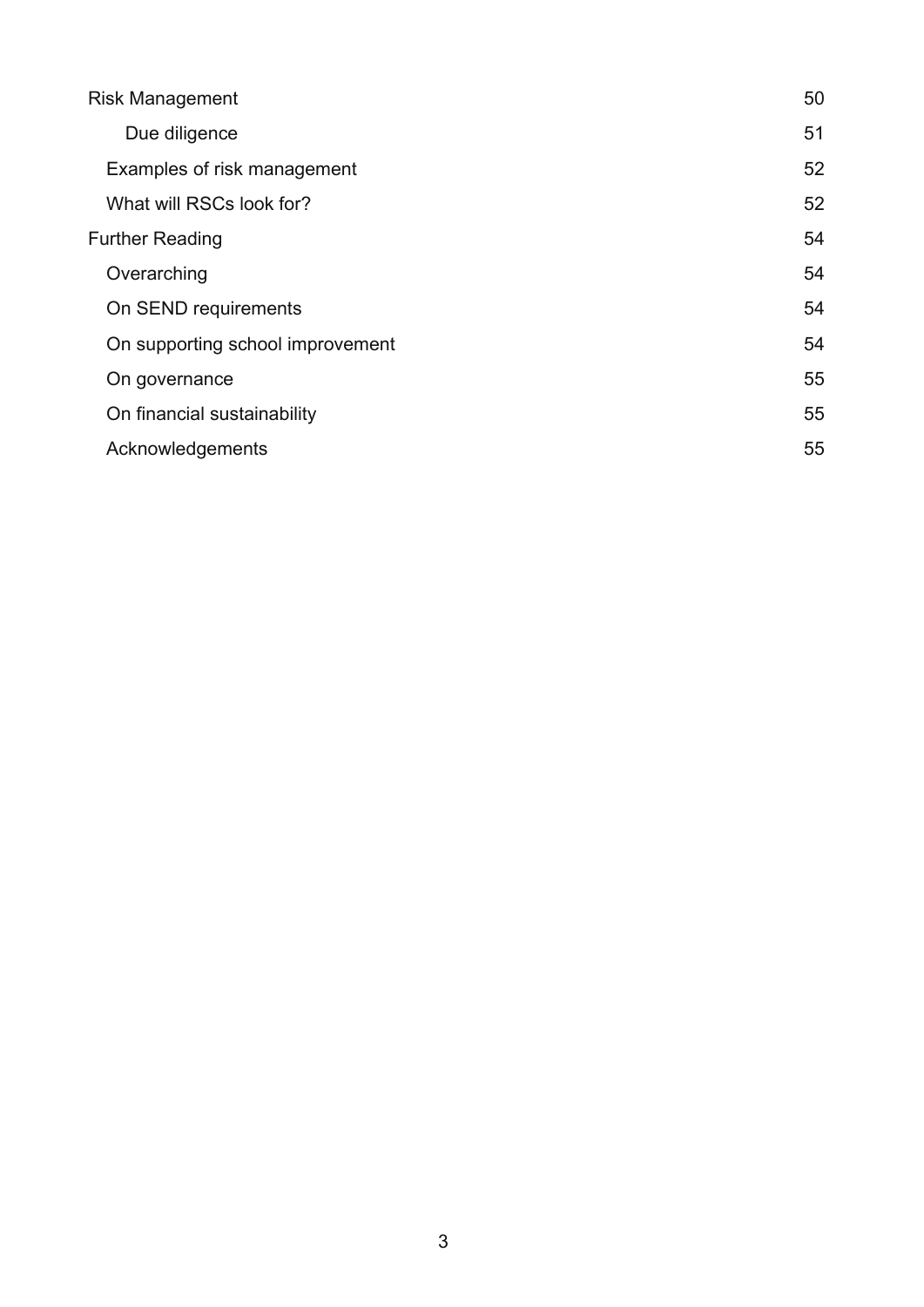# <span id="page-3-0"></span>**Summary**

This publication provides non-statutory guidance from the Department for Education. It fulfils the Government's commitment to publish 'design principles' for academy trusts, including those establishing new trusts and existing trusts planning to grow.

### <span id="page-3-1"></span>**Expiry or review date**

This guidance will be reviewed on an ongoing basis.

## <span id="page-3-2"></span>**Who is this publication for?**

This guide is for all those with an interest in emerging good practice in the academy system. It will be particularly relevant for new academy trusts and maintained schools considering converting to become an academy, as well as existing trusts planning to grow.

## <span id="page-3-3"></span>**Main points**

This document provides a framework which helps trusts at all stages of their development learn from other trusts. It sets out what we know about the characteristics of successful academy trusts, and the barriers that they will need to overcome in order to secure their ongoing success.

This documents also explains what Regional School Commissioners (RSCs) will look for when assessing the capacity of MATs at each stage of their development.

This document will be updated to reflect emerging good practice as we continue to learn from the academies programme.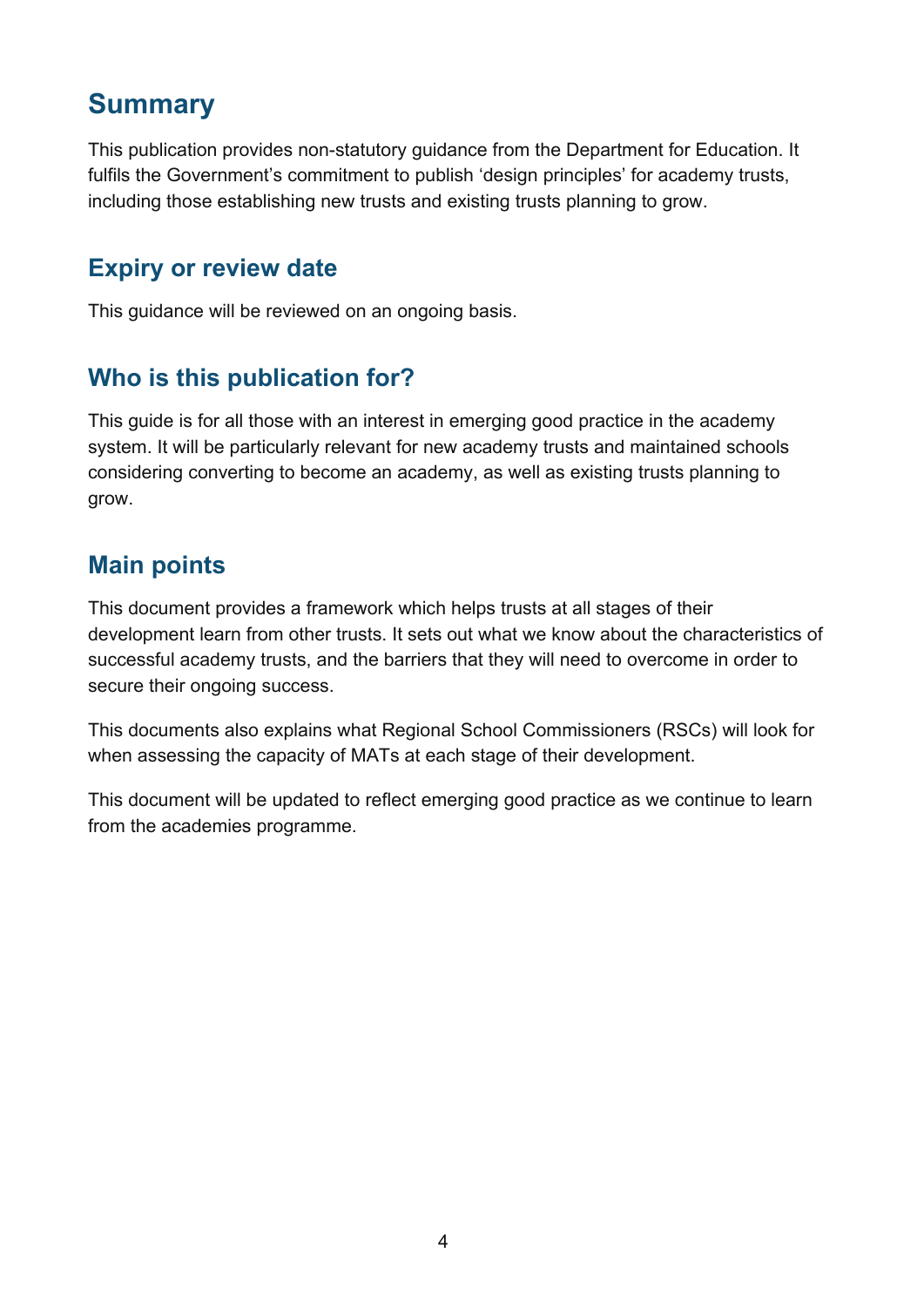## <span id="page-4-0"></span>**Foreword**

Multi Academy Trusts (MATs) have been created by many of our best leaders, teachers and governors to improve and sustain standards in our schools. We know that the composition of MATs varies in different locations, and there is no one right model. There are great examples of primary only or secondary only trusts, but also examples of trusts with different types and phases of schools. In recent years, that has included the important contribution of the special school and alternative provision sectors too. Whilst there is no single way to create and lead a MAT, our 'design principles' are intended to share some of the best practice we have seen and talk about the types of strategic planning and thinking that underpin it.



There is room and scope for MATs to develop the model that delivers the ambition of the board and executive leadership team, but it is clear that there are at least three core elements that the strongest trusts exhibit. First, a board that contains a wide range of professional experiences that can deliver the dual responsibility of building strategy to deliver great outcomes for children alongside the culture of accountability that is necessary across the organisation. Second, the appointment of an executive leader, typically an executive head or chief executive officer, who is held to account for standards across the schools. Third, the creation and execution of a school improvement strategy that develops and improves the workforce, builds succession and enables the strongest teachers and leaders to influence outcomes for more children.

The aspect of MAT performance that stands out in many cases, however, is the way that the best leaders, teachers and support staff are deployed to ensure that as many children as possible benefit from their skills and expertise. In some cases, this means teaching specific children or taking leadership responsibility for a subject team or initiative or through coaching and mentoring making sure that teachers and leaders who need to improve quickly are supported to do so. I believe that consistently high quality leadership has contributed towards almost 1.8 million more children being in good or outstanding schools today than there were in 2010.

In spite of this, we know there are still performance gaps and inequalities of opportunity that exist. This is not the fault of the children in our schools. I believe that the MAT model gives us the best opportunity to close the gaps between the best and weakest performing schools in the system. Working closely with system leaders in the MAT, in partnership with those working in teaching school alliances and beyond, we can demonstrate that the most effective practice in any community can be shared so that new and better practice is introduced into the schools we want to improve quickly. There must be no barrier getting in the way of ensuring that more children benefit from the practice of the very best and we have to be strategic in making sure that this model benefits every type of school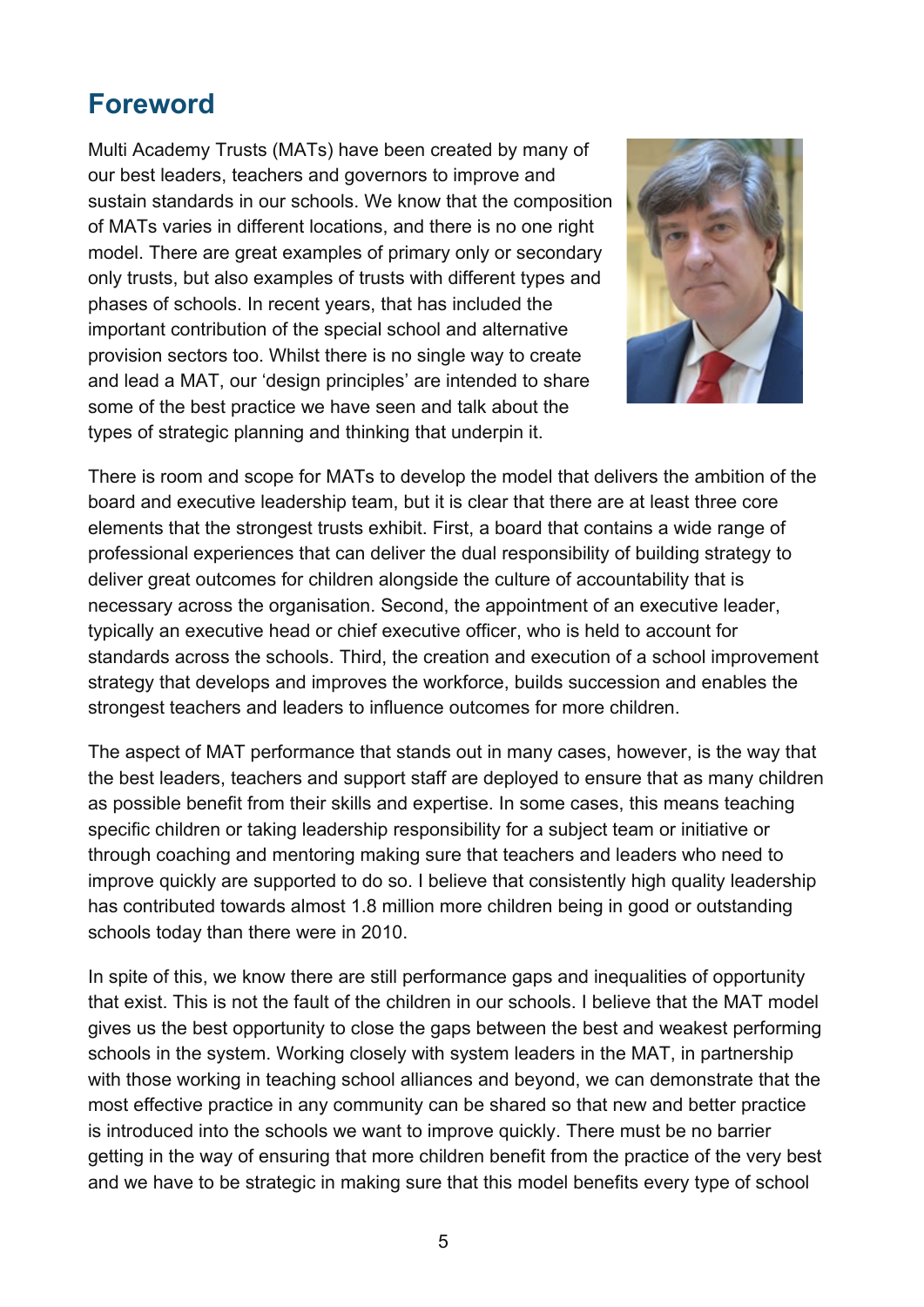and every pupil who attends a primary, secondary, special and alternative provision school, whether it is an academy or a maintained school.

This guidance is intended to support and encourage those trustees and leaders seeking to start a new MAT, as well as those who have a strategic plan to grow the number of schools they are accountable for in the coming years. In simple terms, this is how we intend to build the culture and ethos for this to happen.

We want to encourage, support and challenge the best leaders to take responsibility for more schools and to bring their expertise in school improvement to benefit more children.

We want to enable the best practitioners to take advantage of autonomy so that they make the right decisions for the right children at the right time. Giving leaders and teachers the freedom to implement and replicate what works is a key driver for the MAT growth model.

With autonomy comes a high level of accountability and this is the right thing to do. MATs that grow must be able to ensure that the children already being educated by the trust can continue to receive their entitlement to a good education even when new schools join. The RSC will work closely with the MAT leaders and boards – as well other key stakeholders such as LAs and Dioceses – to ensure that the capacity exists to do this.

The strength of MATs in building teams that have finance, HR, IT and site management expertise means that more teachers and leaders can focus on what they do best; great teaching.

At the start of the 2016/17 academic year we saw more schools than ever enjoying the benefits of working in a MAT, with 97% of schools converting to become academies now joining MATs<sup>[1](#page-5-0)</sup>. The Department has a key role in supporting this and the new MAT health checks that we are developing will be integral to our plans, enabling further sharing of good practice and testing trusts' capacity to help them identify the support they need before taking on more schools.

This publication intends to support all of this. In each section we highlight common features of existing effective MATs, as well as sharing some of the pitfalls and difficulties they have experienced too. It is exemplification of great practice by academy trusts for academy trusts. We also set out a number of key principles which RSCs will generally expect proposals for the formation and growth of trusts to adhere to.

<span id="page-5-0"></span><sup>1</sup> Based on 97% of all academies (other than free schools, UTCs and studio schools) which opened in 2015/16 are currently part of a MA[T https://www.gov.uk/government/publications/open-academies-and-academy-projects-in](https://www.gov.uk/government/publications/open-academies-and-academy-projects-in-development)[development](https://www.gov.uk/government/publications/open-academies-and-academy-projects-in-development)  $\overline{a}$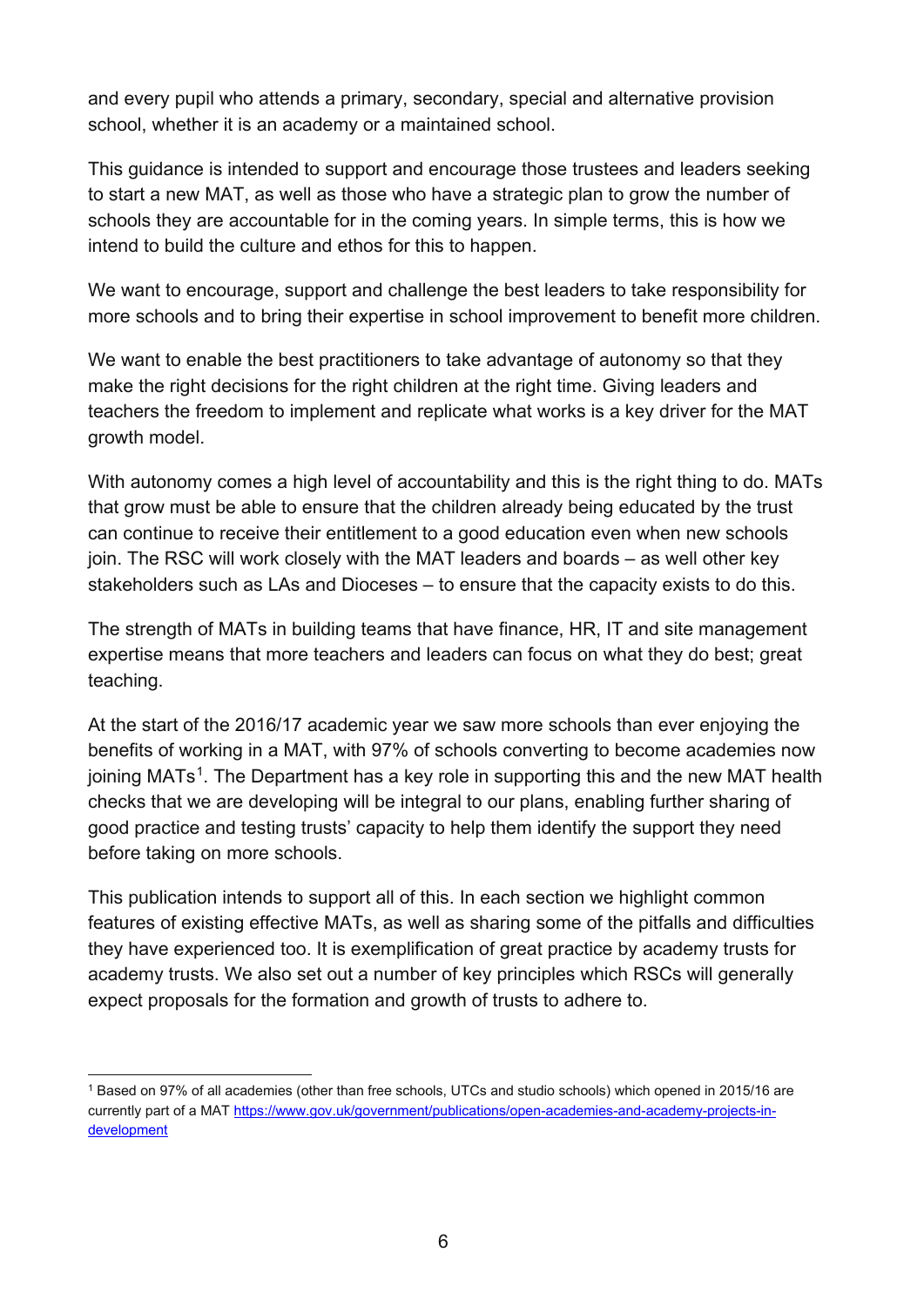I hope and expect that this document will be a guide and a tool to support and assist you.

#### **Sir David Carter**

National Schools Commissioner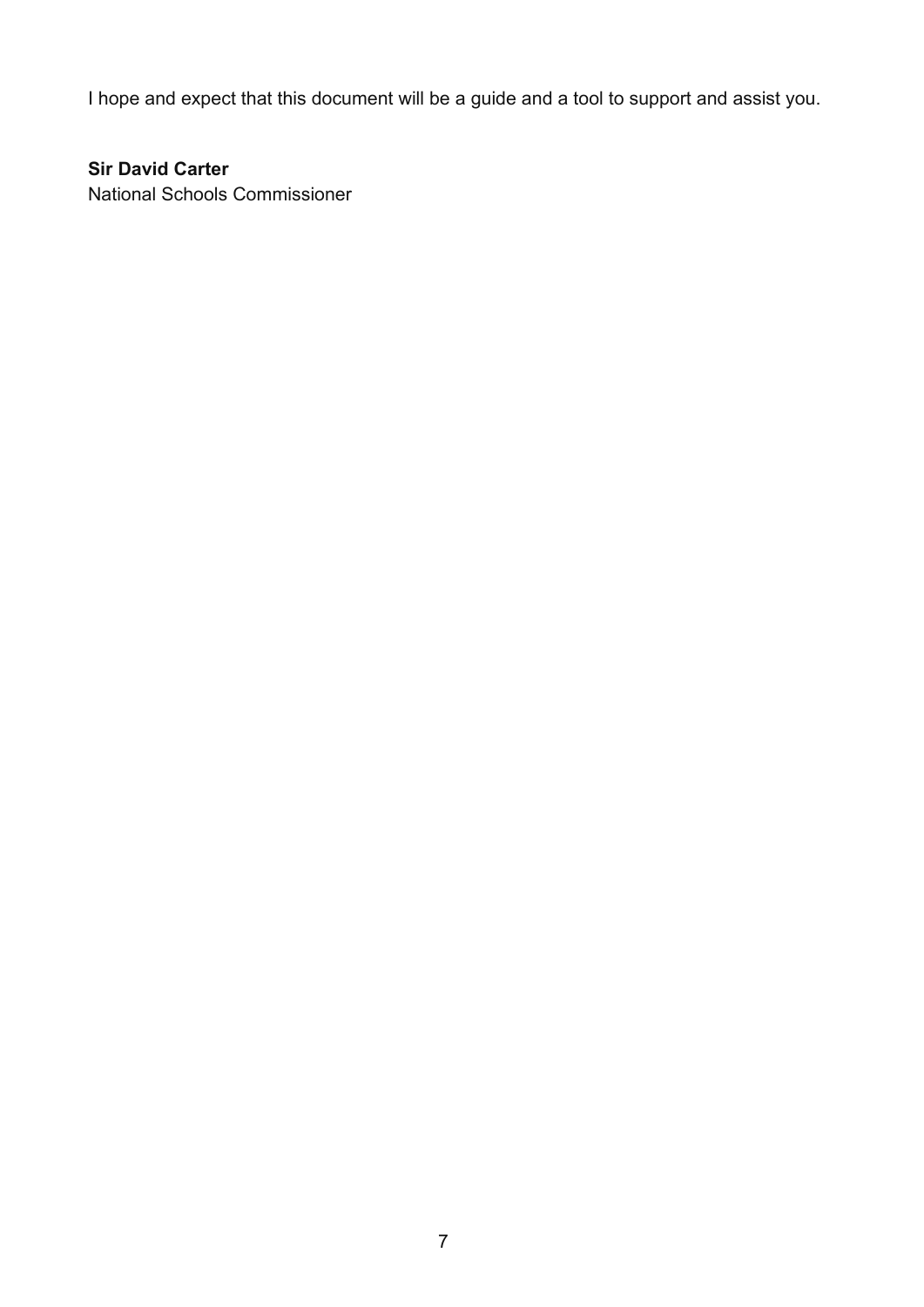# <span id="page-7-0"></span>**Growing the number of academies with care**

## <span id="page-7-1"></span>**The benefits of academies and multi academy trusts (MATs)**

The government hopes and expects that all schools will want to become academies if they are not already. Evidence from around the world demonstrates that educational performance is improved by giving autonomy for professionals and holding them to account for the outcomes they achieve for young people<sup>2</sup>. Moving control to the frontline as close to the classroom as possible - is an effective way of improving performance. With this move also comes accountability for achieving results and meeting strict standards of financial and legal propriety. That is exactly what the academy programme does. It gives the best schools and school leaders the ability, money and power to innovate in order to build on their success and spread their reach further for the benefit of a greater number of pupils.

The creation and growth of MATs has seen further benefits in terms of more formal collaboration between schools, both to improve standards and increase financial efficiencies and sustainability. There are, of course, many different and vital forms of partnerships that support school improvement, including teaching school alliances. These can complement and enhance the benefits of MATs, but they are not a substitute for them. When weak schools join MATs it is not just a matter of drawing on the expert support to help them improve, but rather the trust's leaders are responsible and accountable for whether they do, in fact, improve. There are additional benefits for pupils too. Where feeder primaries and secondaries form a MAT and work even more closely together, the shared accountability and reduction in bureaucratic barriers, along with a shared ethos and understanding of each other's expertise and culture, aids transition and ensures a consistent educational experience.

These approaches and benefits are not exclusive to academies in MATs. They can exist, for example, when maintained schools share a governing body by forming a federation. The government believes, however, that they are most effective, when combined with the autonomy and sharp accountability for school leaders that academy arrangements bring.

The government has also made clear that schools will be able to become or continue as single academy trusts, provided they are successful and sustainable.

It is not the case that every academy or free school performs better than every maintained school, but the academy system provides greater opportunities for teachers and leaders, which makes it easier to put in place those factors - better teaching, leadership, career development, curricula and accountability - that incontrovertibly drive

<span id="page-7-2"></span><sup>2</sup> PISA 2009 Results, *What makes a school successful?* Resources, Policies and Practices (Volume iv). Accessed in PISA in Focus October 2011  $\overline{a}$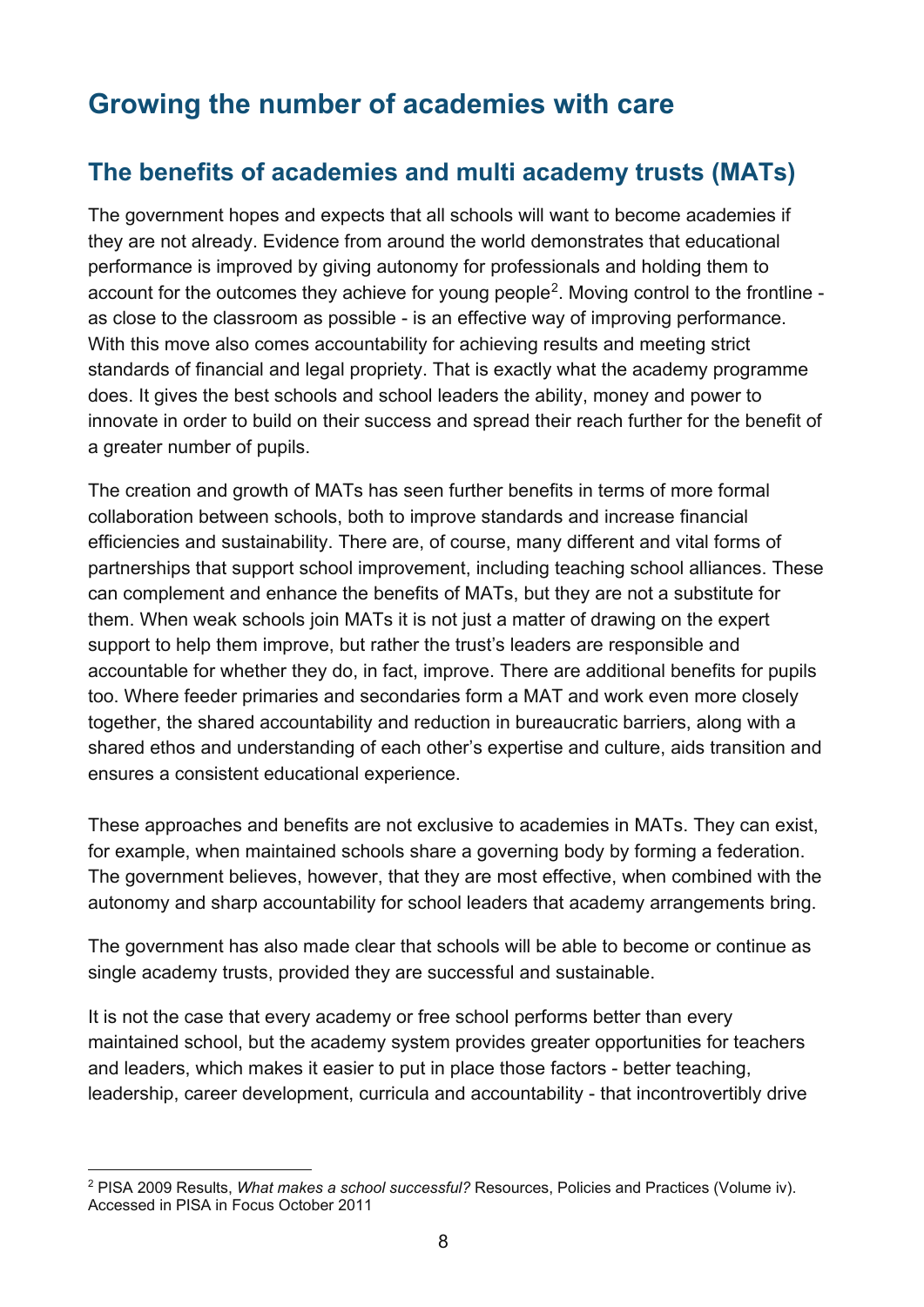up standards. It better allows underperformance to be tackled when it does occur and establishes a system more likely to lead to long-term improvements in results.

## <span id="page-8-0"></span>**Learning from good practice**

We want to share the common features of existing effective MATs as well as sharing some of the pitfalls and difficulties, so that leaders of new or growing MATs can learn from the experiences of others.

Of course, simply trying to replicate what others have done will not guarantee success. Nor is there always one 'right' operating model: MAT leaders will want to learn from the experiences of others to identify where they might adopt some practices and adapt others, but they will also want to exercise their autonomy and do things differently to best meet the needs of their pupils. As such, we believe the case studies and experiences highlighted in this document can provide a firm foundation, but one upon which we expect MAT leaders will build. We have been clear in this guide where we think something is good practice, and therefore highlighted as an example model, and where an approach is required practice.

## <span id="page-8-1"></span>**The Regional School Commissioner (RSC) role in approving MATs and standalone academies**

RSCs act on behalf of, and are accountable to, the Secretary of State for Education<sup>[3](#page-8-2)</sup> and:

- decide on applications from local-authority (LA) maintained schools to convert to academy status, including proposals from schools about MAT arrangements they want to set up or join;
- address underperformance in maintained schools by providing them with support from a strong sponsor, with the vast majority of sponsors being MATs;
- intervene promptly where academies or MATs are underperforming and are not on track to improve performance;
- intervene in academy trusts where governance has broken down or there are significant concerns; and
- encourage and decide on applications from sponsors to operate in a region.

RSCs typically have backgrounds as highly experienced academy headteachers, chief executives of MATs or leaders in education. They are appointed for their extensive knowledge of the education sector within their regions, and are expected to use their professional judgement to make decisions. They also share practice, build networks of MATs, and hold surgeries to enable MAT leaders to ask questions of the RSC. Each

<span id="page-8-2"></span><sup>&</sup>lt;sup>3</sup> Read more about RSCs' responsibilities in the [RSC decision making framework.](https://www.gov.uk/government/uploads/system/uploads/attachment_data/file/517565/RSC-Decision-Making-Framework.pdf)  $\overline{a}$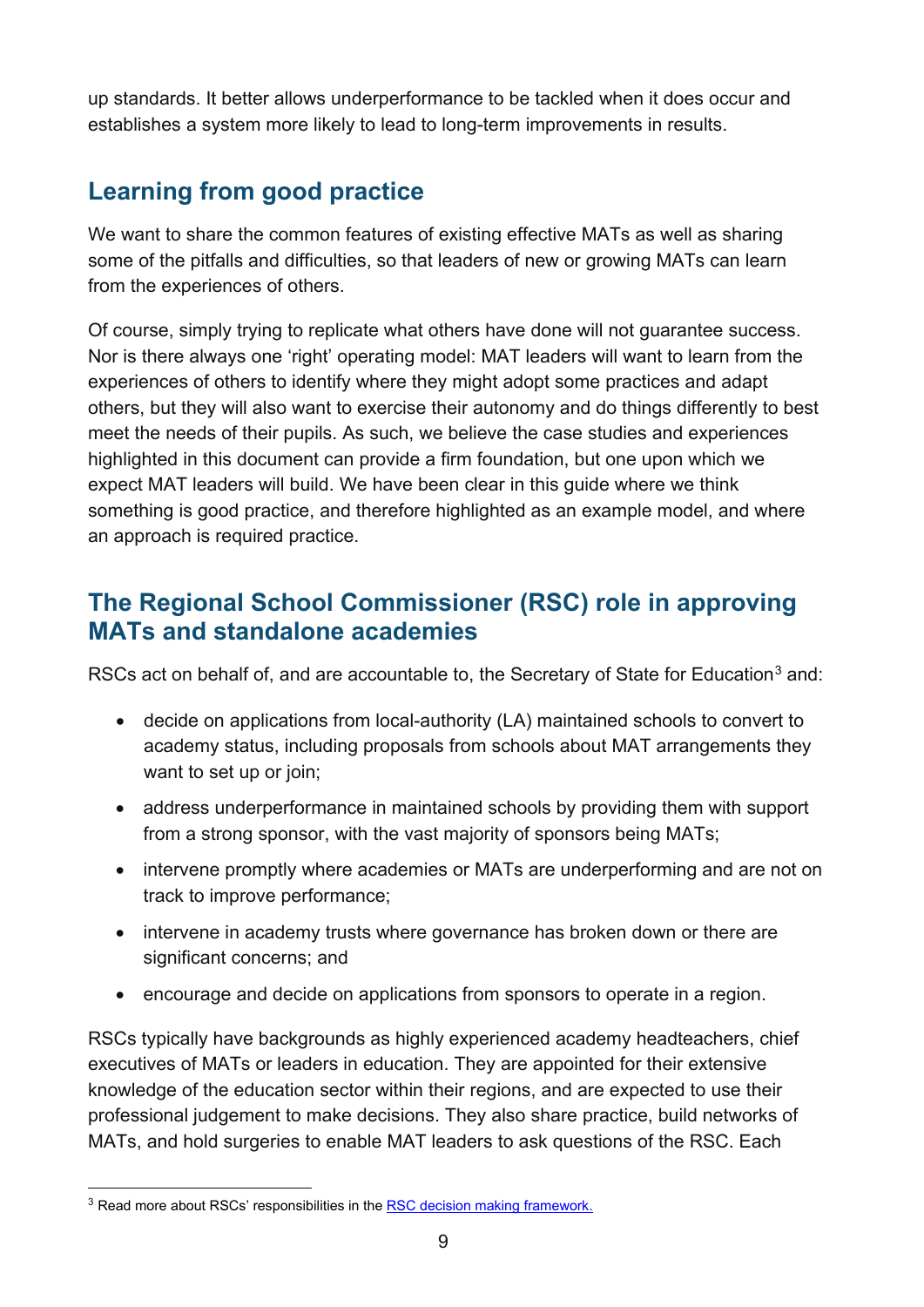RSC is supported by a headteacher board (HTB). HTBs are made up of experienced academy headteachers and other sector leaders who advise and challenge RSCs on the decisions they make.

The RSCs are overseen by Sir David Carter, as National Schools Commissioner. Part of his role is to ensure that there is a balance between achieving consistency of decision making across the eight RSCs, while recognising that regional and sub-regional contexts present different challenges that may need different solutions.

This document sets out the characteristics that RSCs will be looking for in trusts that want to form or grow, in order to test their capacity to run successful and improving schools. This is to help trusts anticipate RSCs' likely lines of enquiry and investigation when a governing body makes an application for their school to become an academy or when a trust wants to grow and run more schools. This document should support consistency and transparency of RSC decisions; however, it does not – and should not be seen as – setting out a list of rules or requirements.

We welcome engagement and discussion on any of the points included in this guidance, which will be reviewed on an ongoing basis.

#### **Why join a MAT?**

When we asked school leaders within MATs why their governing boards had chosen to adopt a MAT structure, they said MATs:

- enabled governors and leaders to come together and take responsibility to provide better education in their community, rather than just in their individual schools, supported by a common ethos;
- facilitated the sharing of effective practice across a group of schools, so that when a particular approach has been shown to work, improving teaching and learning, it can be implemented across the MAT;
- ensured no school was left behind because the leader or chief executive of the MAT had the levers to secure improved performance of all the schools within the MAT, and were accountable for doing this;
- extended the reach of great leaders and governors at all levels to support and develop teachers across a wider group of schools;
- produced a pipeline of future leaders, by enabling a greater array of middle leadership positions;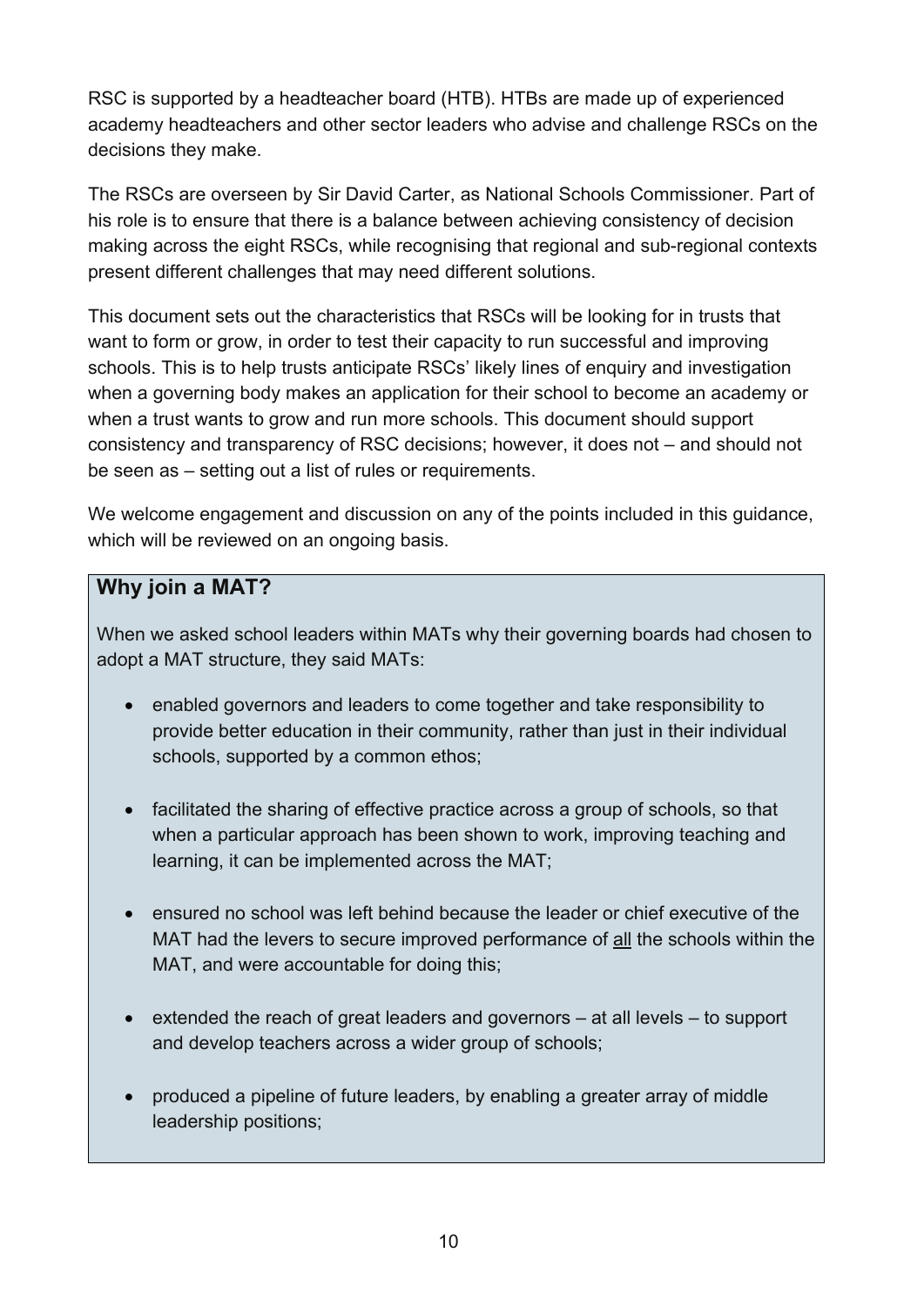- facilitated the recruitment and retention of staff, by giving leaders the ability to point to realistic career development paths and opportunities to specialise within a MAT;
- made it easier for teachers to support each other across the group of schools by sharing, drawing on and learning from good practice, taking on increased responsibility for specialist subjects and acting as a coach and critical friend; and
- generated economies of scale, enabling cost efficient commissioning and purchasing of goods and services, and/or facilitating the development of inhouse services for schools across the MAT.

Schools interested in learning more about forming or joining a MATs should speak to their LA and RSC.

#### **10 "things I wish I had known earlier"[4](#page-10-0)**

When we asked those involved in leading and governing MATs what they wished they had known at the point they established their academy trust they said:

- 1. Get governance right from the outset. Recruit trustees for their skills and then ensure they govern in the best interest of the MAT as one organisation.
- 2. Once you have got governance right, be upfront about local governance arrangements – what decisions are delegated to school level and which are managed centrally – when new schools join the trust.
- 3. What matters most is identity and that is what will make other schools want to join the MAT. There needs to be a sense of what the MAT stands for, which is not solely driven by a personality. The mission, vision and values must drive everything.
- 4. Work hard to ensure that the MAT's workforce buys into the strategic plan and its rationale; it will be impossible to effectively deliver the plan otherwise. This means that MATa will need to have clear mechanisms in place to communicate their vision to all staff within the MAT.
- 5. Make sure you engage parents in schools across the MAT. It is easy to assume that parents are only interested in what is happening in their child's schools but many are just as interested in the ethos and ambition of the MAT as a whole.

<span id="page-10-0"></span><sup>&</sup>lt;sup>4</sup> This list has been formulated based on feedback from leaders of MATs and standalone academies about what they have learnt since forming an academy trust.  $\overline{a}$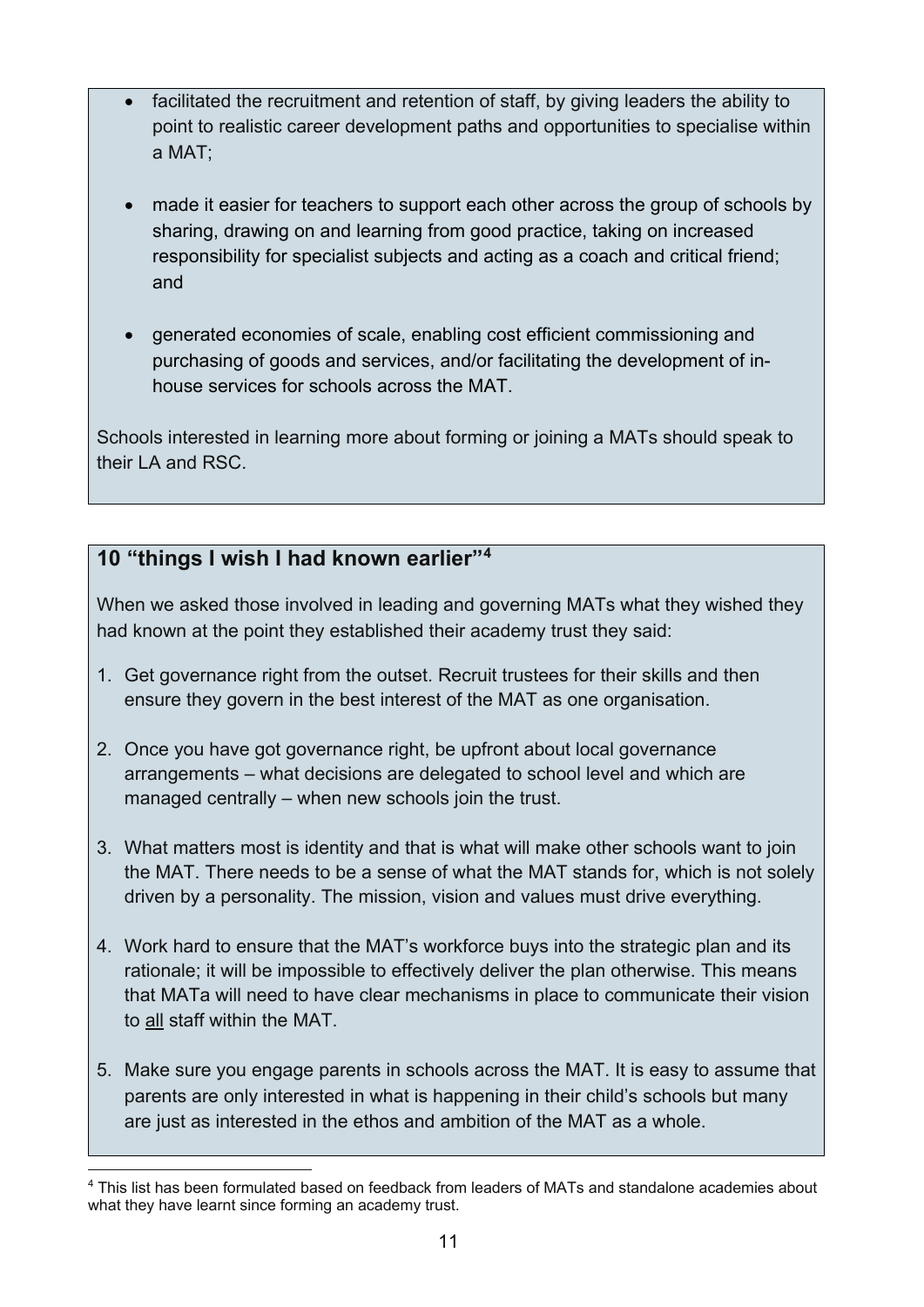- 6. Recognise that formal relationships with other schools and organisations need to be chosen carefully – often LAs, or where appropriate Dioceses, will often have key intelligence which should be drawn upon. Explore all options and carry out robust due diligence on other schools before agreeing to join their/your MAT ie. comprehensively assess a given school's suitability across the board e.g. both educational and non-education factors. It will ensure both parties are much clearer about the challenges facing the school.
- 7. Building the right support structures and skill sets is criticial. It helps MAT leaders lead sustained improvement and significant change. It also ensures that that the trust is not unduly reliant on individual leaders.
- 8. The operating and governance model needs to reflect not just the MAT you are when you are established, but also the MAT you want to become in the future. For example, appoint an appropriately qualified head of finance and/or a human resource (HR) professional early on, centralising administrative, HR and corporate functions where appropriate and standardising key finance and HR policies. This will ensure firm foundations are in place from the start and maximise the scope for efficiencies and economies of scale. Its also helps to free up individual school leaders' time to focus on school improvement and making sure teaching and learning is as good as it can be.
- 9. Robust financial planning must be central to the overall strategy for the MAT. Several MAT leaders said that, in hindsight, they would have appointed a suitably qualified finance director earlier in their development.
- 10.Make sure schools within MATs are in coherent geographical clusters with a shared sense of community, ethos and values. These can be created in national or regional trusts by creating smaller clusters within them. Travel times between schools varied depending on the geography of the area although most trusts seemed to think no more than one hour's driving time between schools in a cluster was about right. This is important in terms of making the most of the impact of shared resources to effectively support school improvement as well as ensuring that governance structures work effectively.

## <span id="page-11-0"></span>**Single academy trusts**

Where academies choose to work together in MATs they can become more efficient organisations, provide better opportunities to develop and retain their staff, both in teaching and in leadership, and develop innovative approaches to support learning.

Nonetheless, schools can convert as standalone academies – also known as a single academy trusts – provided they are successful and sustainable.

To be able to convert as a single academy: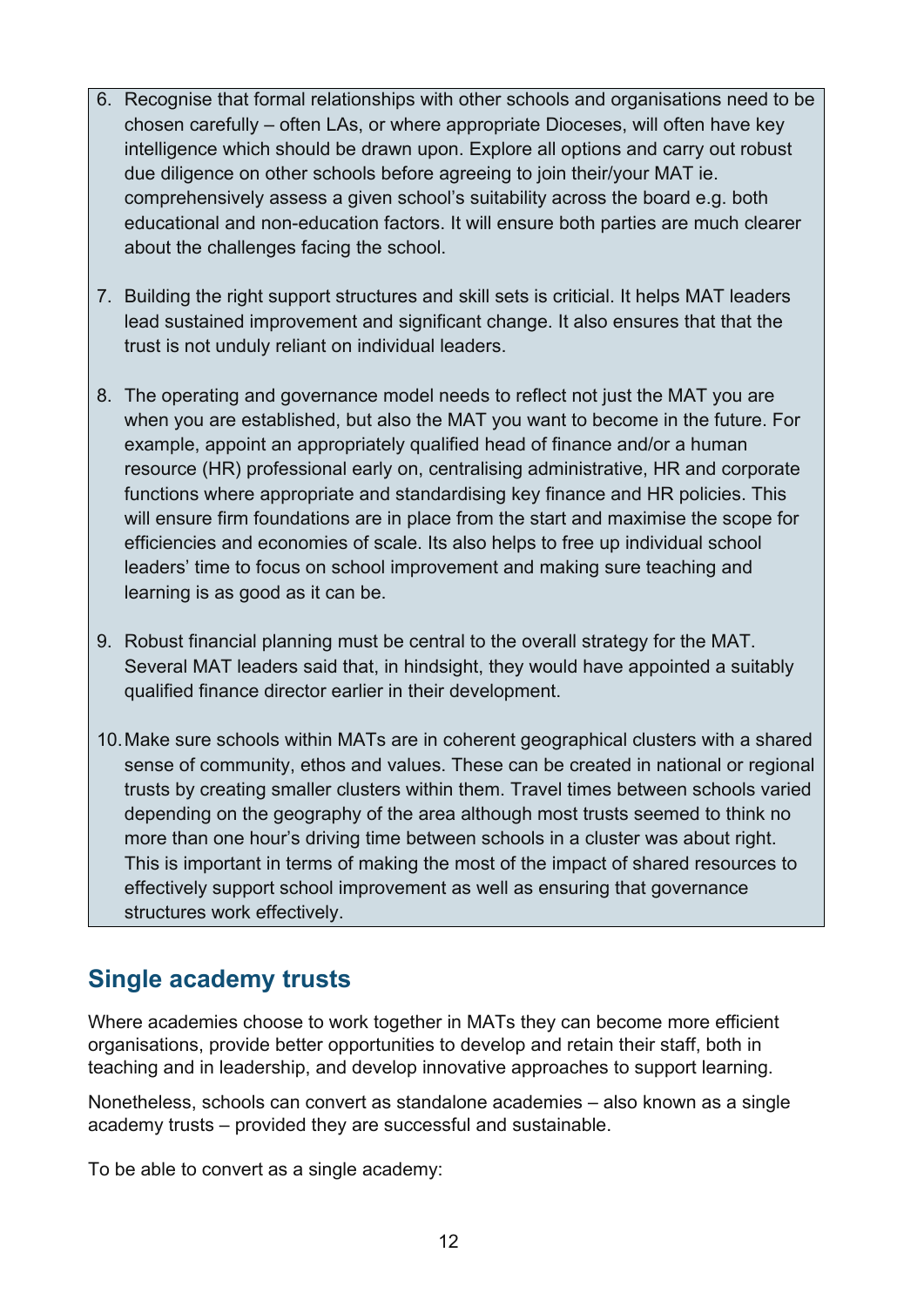- school's latest Ofsted rating must be **at least** 'good';
- pupils' attainment and progress must be **high**; and,
- schools will need to prove that their finances are healthy.

Regional Schools Commissioners, in conjunction with their headteacher boards (HTB), will consider appropriate conversions arrangements for schools.

## <span id="page-12-0"></span>**Role of the local authority (LA)**

We envisage that LAs will still play a key role in an education system where more and more schools are becoming academies. It will be important for LAs to work closely and proactively with their schools, RSCs and other key partners – such as Dioceses – to identify the best arrangements for schools wishing to convert, and how they can best work alongside all their schools after those schools become academies. It is important that LAs work in partnership with their local schools and act as champions for parents and the local community.

LAs have specific duties in relation to children and young people with special educational needs and disabilities which will mean that relationships between the MAT and LAs will be important on an on-going basis. These duties are complementary to those held by the MAT and also to the [applicable equalities and SEND legislation.](https://www.gov.uk/government/uploads/system/uploads/attachment_data/file/398815/SEND_Code_of_Practice_January_2015.pdf)

Any LAs wishing to establish MATs, must adhere to the statutory limits on local authority individuals to ensure the number of members that are local authority influenced cannot exceed 19.9 per cent: and, ensure the number of directors that are local authority influenced cannot exceed 20 per cent.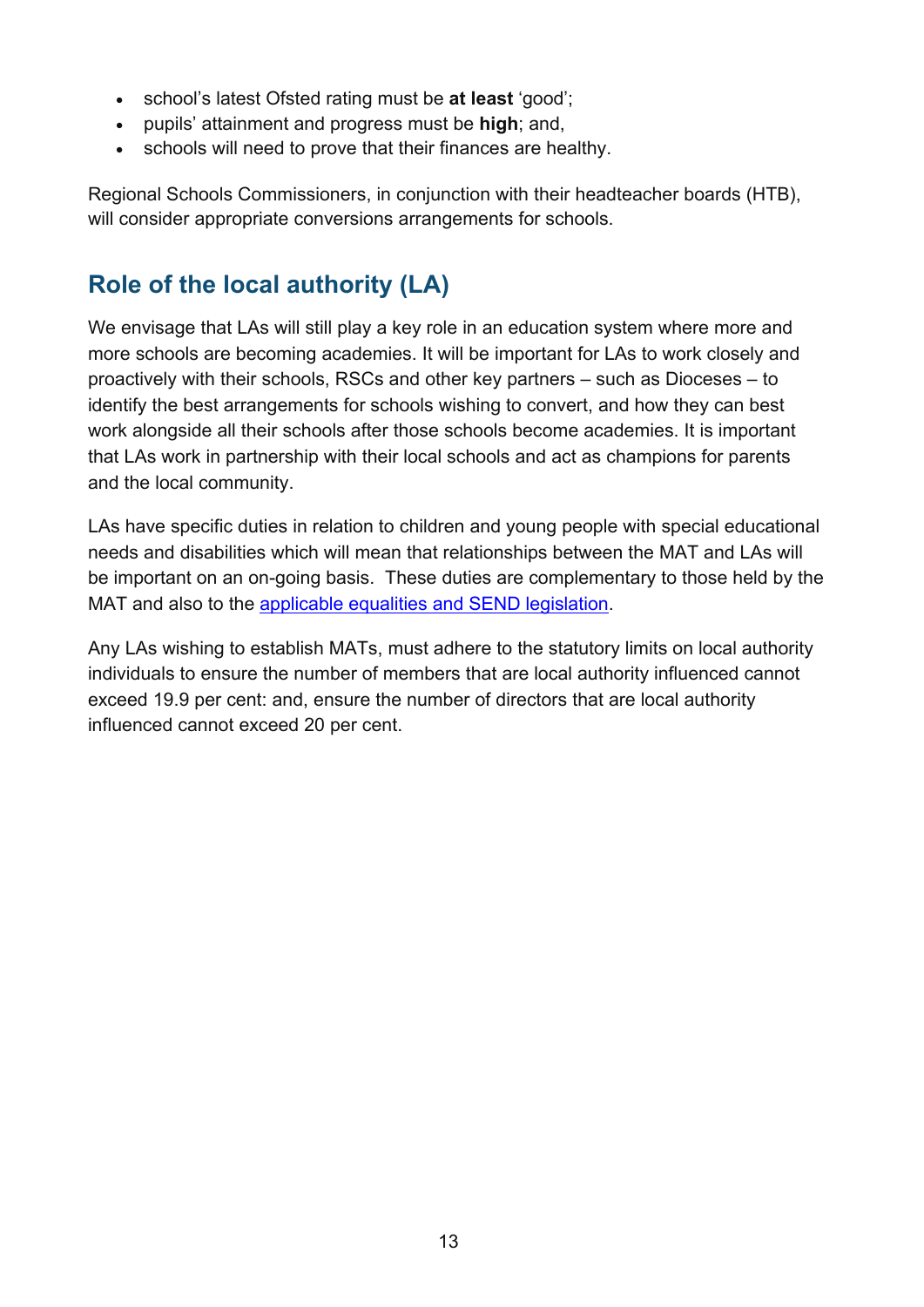#### **How an LA supports schools to become academies – Bromley**

Bromley local authority is supportive of the academy programme; it made a commitment that all of its primary schools should become academies.

Since making this commitment the LA – both at councillor and officer level – has worked closely with the Department officials, in particular their RSCs, to plan out a converter action plan for their schools.

Having drawn up a plan, the LA appointed a project manager, designated to specifically work on the conversion of their schools – supporting the schools and overseeing the timely completion of local authority processes such as transfers of staff (TUPE) and land.

In addition, the Director of Children's Services, the LA project manager and Department officials have worked together to encourage schools to convert, including hosting LA- and RSC-led conferences to encourage schools to think about becoming an academy and to consider the options, such as converting as SAT or, forming/joining a MAT.

Strategically, the LA, the RSC and the local Diocese have worked closely with their schools to consider the best conversion arrangements for each school. As part of this engagement, the LA has worked with its governing bodies and headteachers to discuss governance arrangements and explain the conversion process.

By taking a proactive and joined-up approach to encouraging and supporting their schools' conversion, as of April 2016 all but one of their secondary schools are academies and 80% of primary schools.

#### **LA role in the future school system**

Thurrock LA has acknowledged that the role of the LA in education is changing, but nonetheless, it is keen to ensure that a good school place remains a realistic option for the children of its expanding population.

Accordingly, the LA has held meetings, attended by the RSC, the Director of Children's Services and the Head of School Improvement, to discuss a future plan for its schools and to identify the right arrangements for them in the future education system; what it sees as a Thurrock family of academies.

It was agreed that maintained schools would be encouraged to convert to become academies; whereas existing good and outstanding academies in the authority would be supported to form or join MATs, in order to extend their reach. In support of this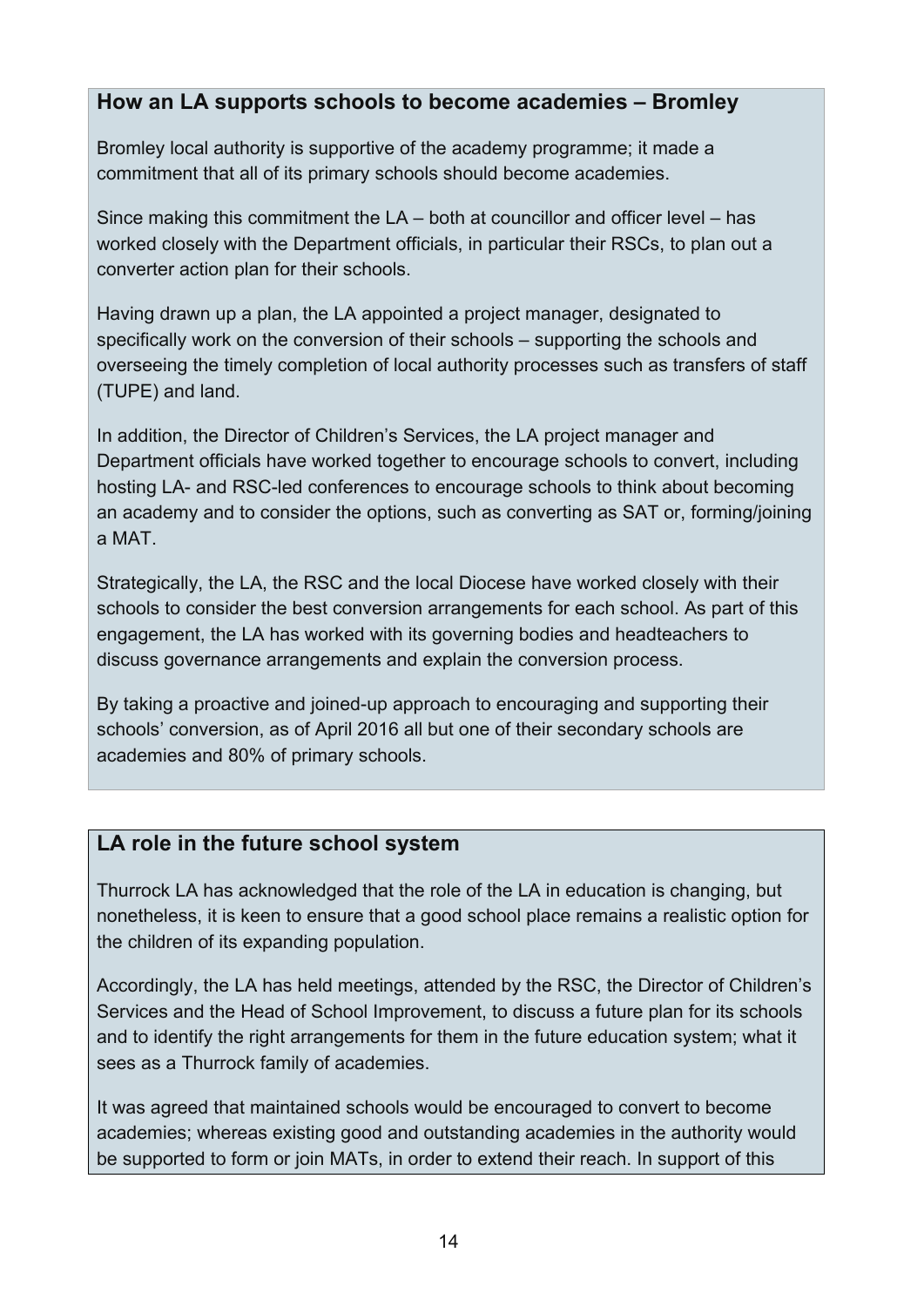ambition, the LA has established the Thurrock Education Alliance, which sees school leaders frequently meeting with the councillor directly.

To promote their proposals, the lead councillor wrote out to all schools in the authority – setting out the range of options and their plans for addressing the educational needs of children in the authority. In addition, the LA has worked with the RSC to hold a number of open evenings, for schools and parents to hear more about their plans and has subsequently guided schools/academies through the process by employing MATdevelopment officers.

In addition, to address the issues of a pupil number bulge, the LA has worked closely with the local community to identify where there is a need and demand for Free Schools – including a special Free School.

## <span id="page-14-0"></span>**Role of the diocese**

Dioceses will have a key role in leading or supporting (as appropriate) the conversion of their schools. Accordingly, it will be vital that dioceses work closely with other key partners – such as the LAs and the RSCs – to identify the best arrangements for schools' conversion and to ensure that proposals support and protect the schools' religious character and ethos, and preserve the diocesan family of schools.

We have published memoranda of understanding with the Church of England Education Office and the Catholic Education Service. These set out how we will work with the churches in order to support their schools to become academies, including through the expansion of existing diocesan or church-led MATs and the creation of new ones. The memoranda also set out how we will safeguard the religious character of church schools where they are eligible for intervention or where they join MATs which include non-church schools. Any church school seeking to become an academy will require diocesan consent to do so.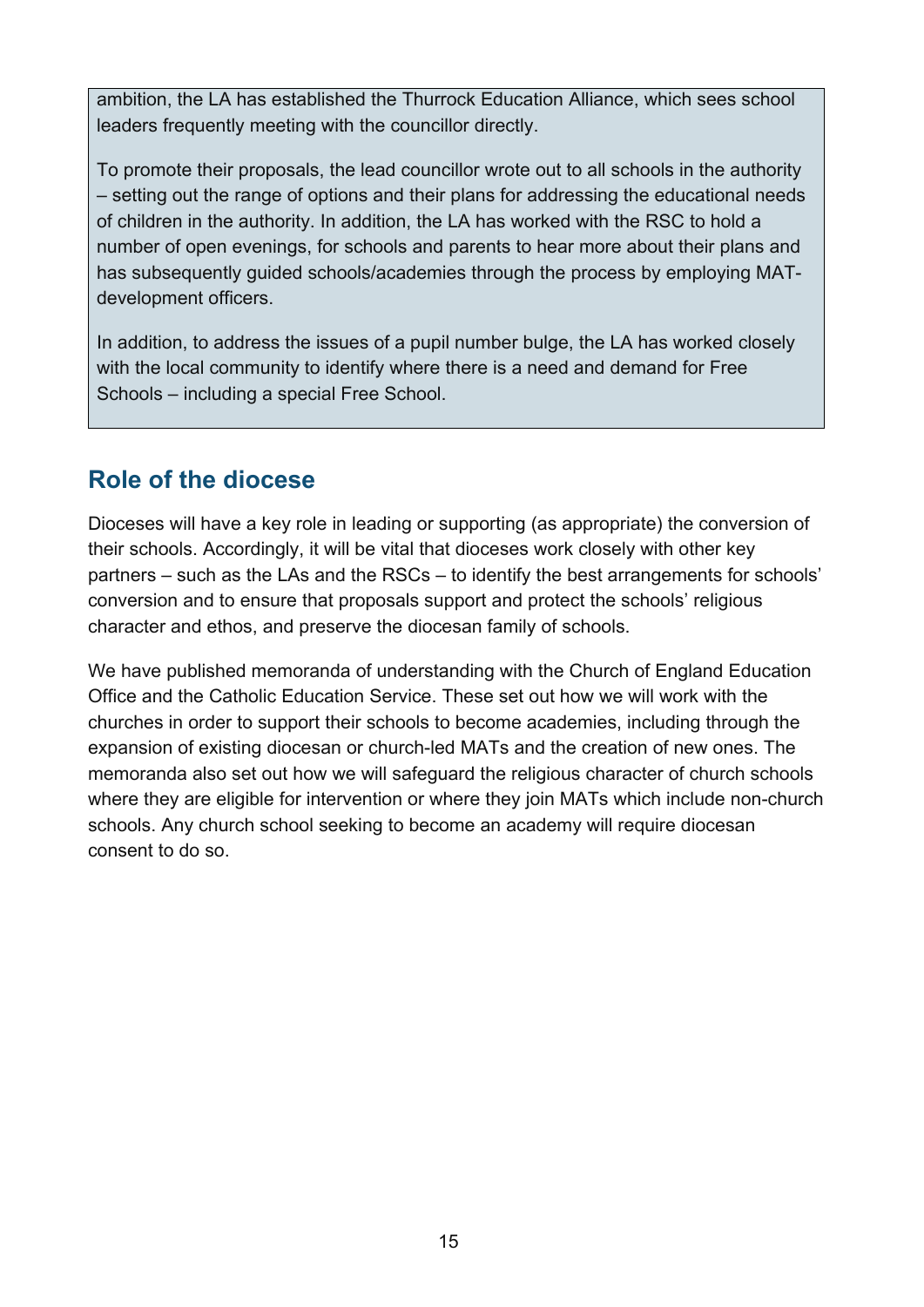#### **MATs and academies of religious character - Catholic MATs**

#### *Ethos and Vision*

The Bishop's vision for [Diocese of Leeds](http://www.dioceseofleeds.org.uk/education/) academies set out that any school converting would need to demonstrate how it supported wider Catholic education. Schools would be part of pre-defined geographic Catholic Multi Academy Trusts (CMATS). A key feature of the MATs was that they would be based on parish structures, with a guiding principle that no school should be left unsupported. Each 'family' of schools (typically 2 or 3 high schools and their partner primaries) would be asked to consider the extent to which collaboration already occurred and could be developed within this structure.

#### *Developing the MATs*

Key positive features underpinning the development of these MATs were:

- The establishment of a head teacher reference group, which allows for discussion, sharing of ideas and expertise, and allows for peer challenge.
- An annual trust conference to facilitate discussions which enable participants to agree priorities for the future and update the MAT's strategic development plan.
- Though the power of appointment is not delegated to local academy level the trust has included local governors in recruitment processes. This has meant that those processes reflect both local needs and wider strategic needs of the MAT.
- By fostering discussion of capital development needs among schools within the MAT, this has led to greater acceptance of decisions about how to use capital funding, even when this means some schools receiving more support than others.
- Initially there were concerns that not all schools would have "representation" on the Trust Board and some schools and governors would feel excluded. The Diocese was keen that director appointments should be on a skills basis but recognised the need to keep schools and governors engaged. To do this, directors hold Board meetings on a rotating basis around all schools within the Trust. This gives directors an opportunity to meet with local governors and Heads and for them to observe the proceedings of trust meetings. This has fostered a shared sense that the Trust Board does not belong to any one school and that all views are considered. This is assisted by the head teacher reference group and by each school having a link director who develops a personal relationship with each school.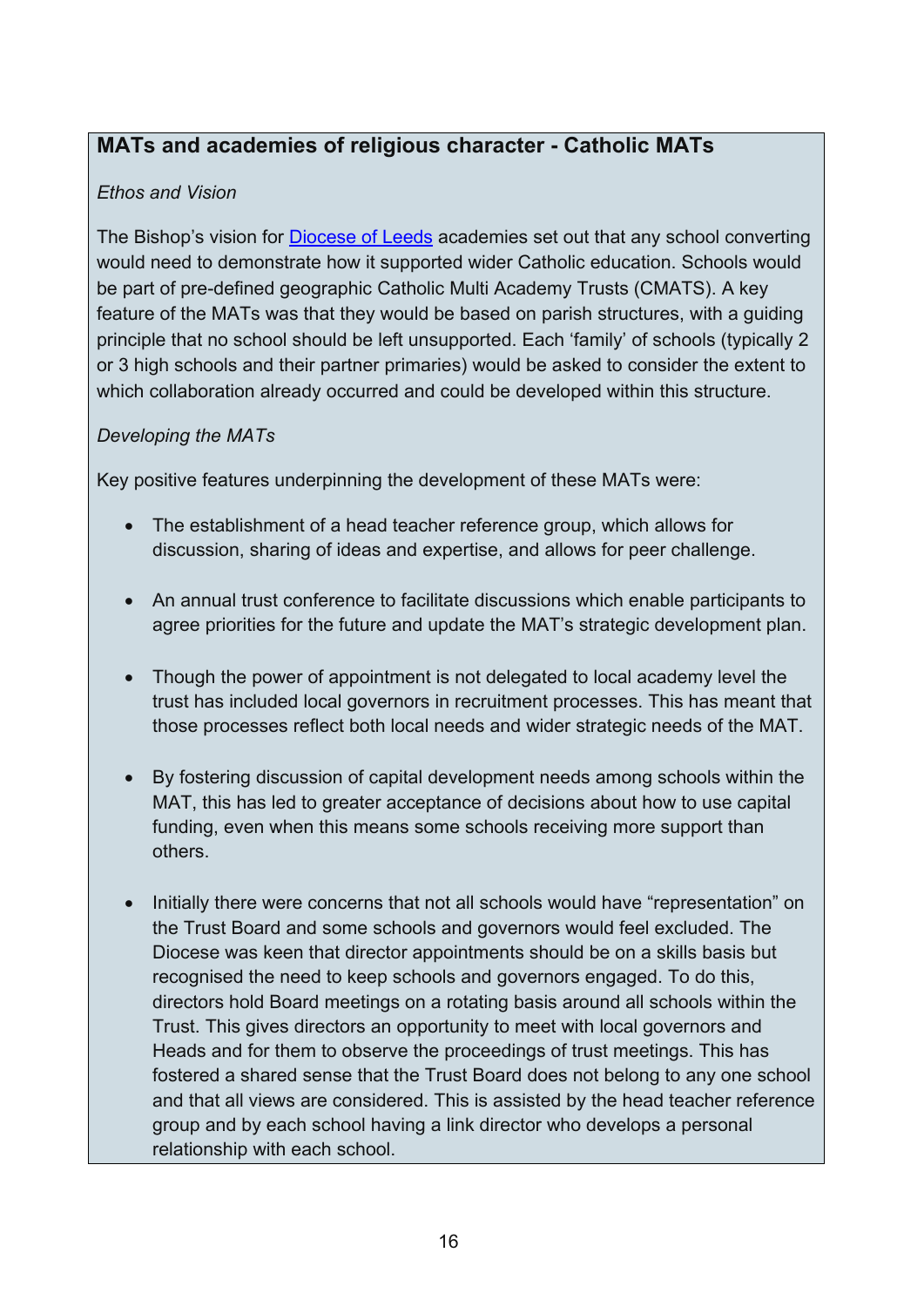#### **MATs and academies of religious character – Church of England MATs**

**[Diocese of Coventry Multi Academy Trust](http://www.covmat.org/) (DMAT)** established in April 2013, there are currently 12 schools within DMAT across Coventry and Warwickshire (9 sponsored, 3 converters). The trust's school work together: building on a foundation of a strong Christian ethos; sharing skills and expertise to support each other towards achieving their aims; and, providing a high-quality educational experience for all.

#### **Practical actions DMAT takes to support its schools to improve**

- Support from a diocesan school improvement partner who is a trained and practising Ofsted inspector, who brokers school to school support. MAT to MAT visits are also arranged to broaden experiences. Furthermore, two executive headteachers employed by DMAT to support school improvement.
- Termly data reviews with senior leadership teams, the diocesan school improvement partner and governors. End-of-year external reviews verify school self-evaluation and impact of DMAT support. The trust emphasis on moderation at every level – within school, school-to-school and MAT-to-MAT
- DMAT-led continual professional development at all levels, organised and led by Diocesan Board of Education, the diocesan school improvement partner and executive headteachers.
- Leadership networks Maths and English leaders; special educational needs coordinator and inclusion; computer and e-safety; early years and foundation stage; chairs of governors.
- Newly qualified teacher recruitment strategy and development programme, including induction tutor and mentor training.
- Partnerships beyond the DMAT through local Teaching School Alliances diocesan school improvement partner brokers school-to-school support funding bids. Diocesan Board of Education and diocesan school improvement partner meet regularly with local authority improvement officers at a strategic level.

#### **Key characteristics of governance in DMAT**

- Skills audit and skills based appointments to strengthen both DMAT Board of Directors and local governing body.
- The DMAT retains local governing bodies with a delegated function for each academy. Consideration was given to shared governance but it was agreed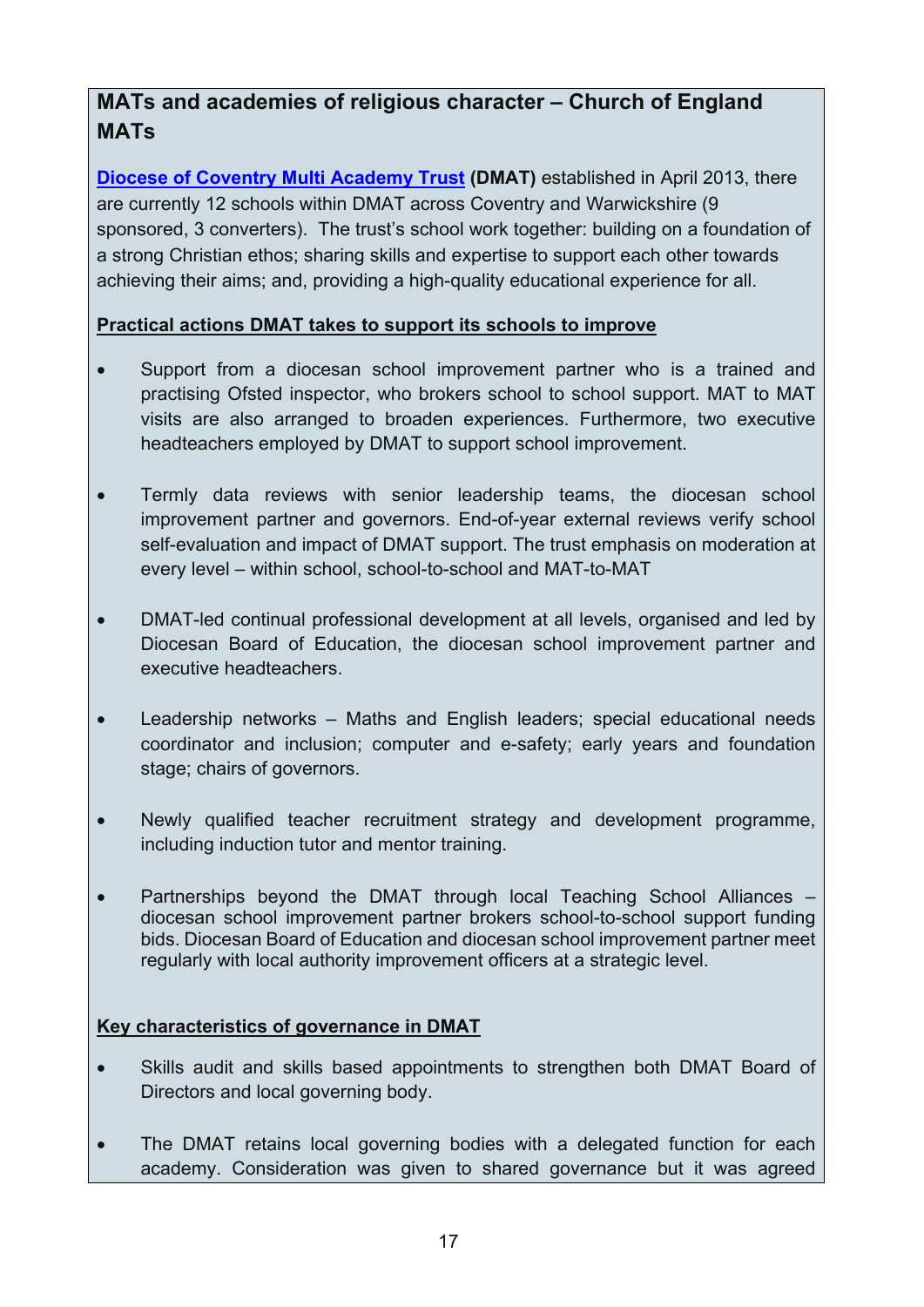schools and headteachers still value their own governors who can be engaged in delivering the vision and strategic direction

• Annual headteacher performance management led by the DMAT with input from the diocesan school improvement partner, members of the local governing body and an external advisor.

Model governance documents provide terms of reference, codes of conduct and statutory policies such as complaints. Where policies need to be tailored to the school, e.g. behaviour, DMAT provides a written statement of intent which sets out expectations. The academy is then able to adopt a bespoke policy aligned to DMAT's vision, values and expectations.

#### **Relationship with the RSC**

The relationship with the RSC has evolved over the last two years. Initially DMAT was viewed as an 'intensive care' MAT: the majority of the schools were sponsored and the RSC expected the trust to prove its capacity and credibility. Key leaders from the Diocesan Board of Education (DBE) and DMAT met with the RSC to demonstrate the impact it was having at the schools and the trust's understanding and strategic planning to ensure continued success. The DBE shared its five-year strategic plan with the RSC, which articulated the direction of travel for their school. The RSC now appreciates the trust's future plans within the Diocesan strategy. Working relationships between DMAT, the DBE and the RSC are now strong.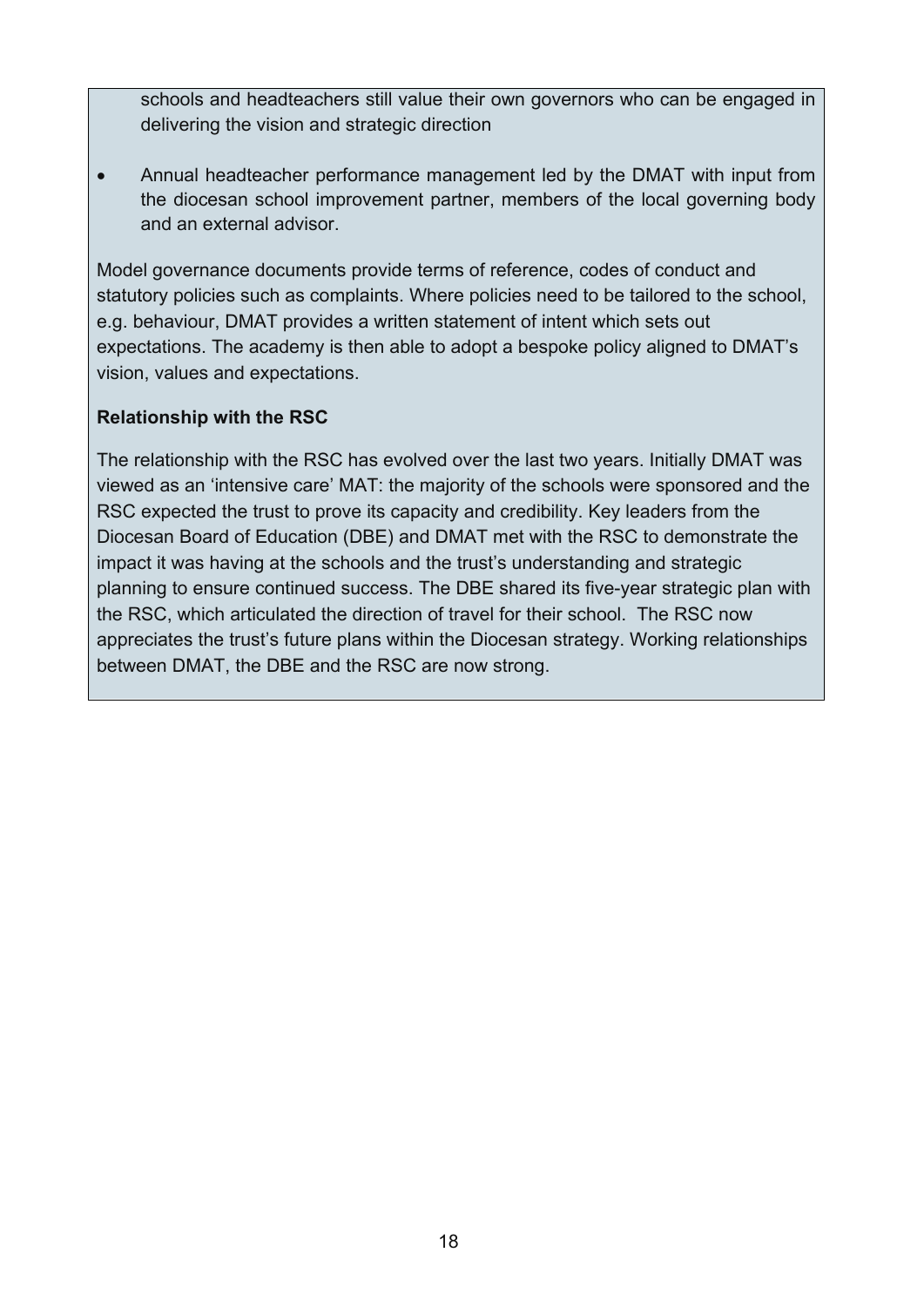## <span id="page-18-0"></span>**Governance**

Effective governance is crucial to MAT success. It provides confident, strategic leadership to MATs and creates robust accountability, oversight and assurance for their educational and financial performance. The key elements of effective governance are set out in the [Governance Handbook,](http://workplaces/sites/sr/a/Lists/WorkplaceDocuments/Policy/MAT%20Design%20Principles/Document%20iterations/Effective%20governance) and can be summarised as:

- **Strategic leadership** that sets and champions vision, ethos and strategy;
- **Accountability** that drives up educational standards and financial performance and effectively manages risk;
- **People** with the right skills, experience, qualities and capacity;
- **Structures** which reinforce clearly defined roles and responsibilities;
- **Compliance** with statutory and contractual requirements; and
- **Evaluation** to monitor and improve the quality and impact of governance.

#### **Understanding roles and responsibilities**

The **board of trustees** manages the business of the academy trust and may exercise all the powers of the academy trust. Their focus should be on the three core functions of governance:

- 1. ensuring clarity of vision, ethos and strategic direction;
- 2. holding executive leaders to account for the educational performance of the organisation and its pupils, and the performance management of staff; and
- 3. overseeing the financial performance of the organisation and making sure its money is well spent.

As charitable companies limited by guarantee, every academy trust has **Members** who have a range of powers, including to sign and amend the articles, appoint and remove trustees, and receive the annual accounts. Trusts must have at least three members, but the department's strong preference wherever possible is for trusts to have at least five to cover for any absence and enable decision making without unanimity. The Department's strong preference is for at least a majority of Members to be independent of the board of trustees to enable them to exercise their powers more objectively.

Governance functions can be delegated by the board to **local governing bodies** (LGBs) or other committees overseeing one or a cluster of schools – delegations must be set out and published in a clear scheme of delegation. Regardless of the extent of delegation, the trust remains accountable for the performance of all its schools to the Secretary of State.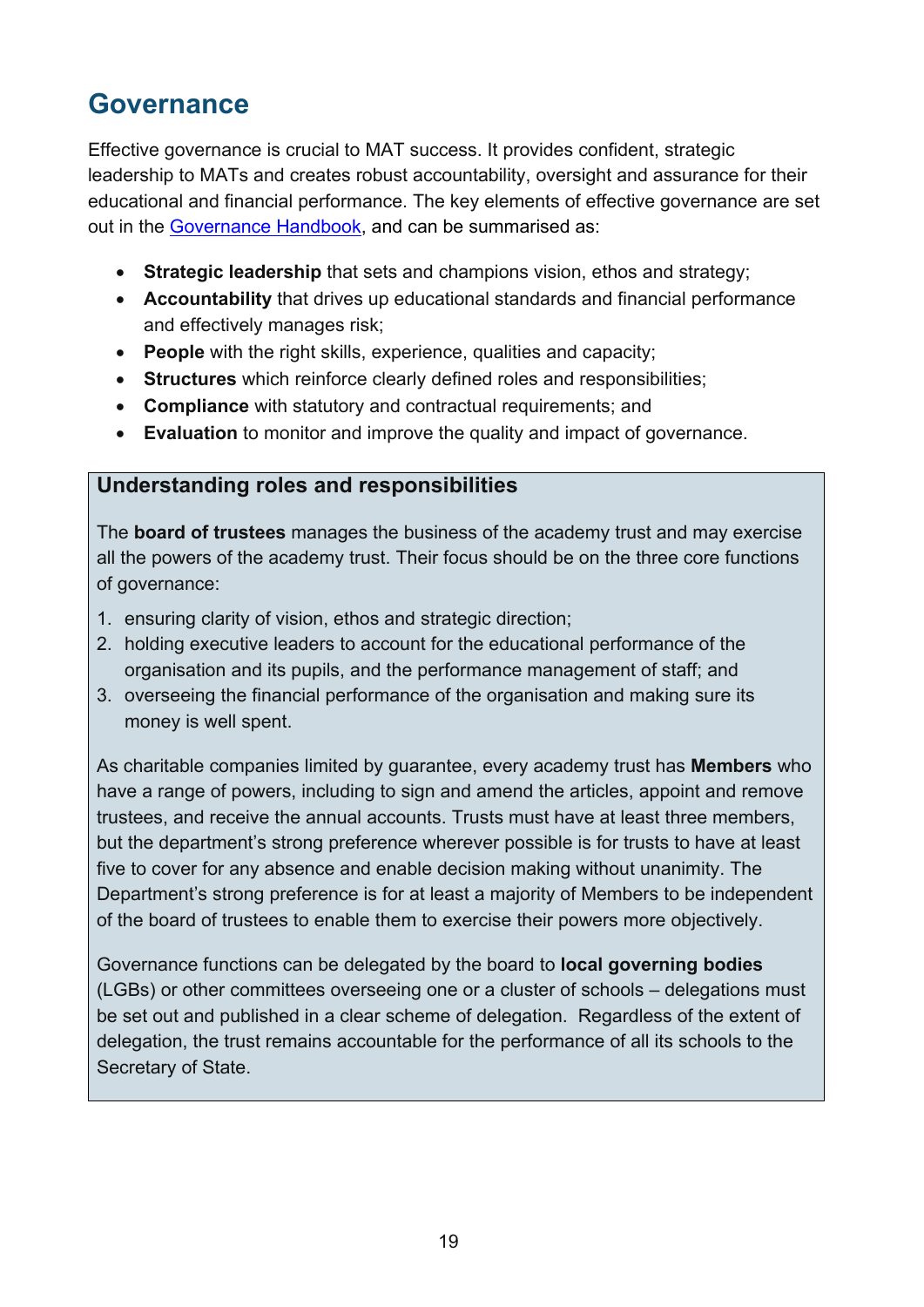#### **10 characteristics of governance in effective MATs**

- 1. The skills required for governance of the trust are identified explicitly and set out in a role specification that informs the recruitment and appointment of people to the board and any LGBs for their skills, as well as informing elections where applicable.
- 2. Trustees take their own professional development seriously. They are inducted properly when they are new to the board, and continue to undertake training or other development activity as necessary to continue to develop their skills.
- 3. The chair of the board plays a vital leading role in setting the direction and structures for the trust. They support the development of positive working relationships between the board, the executive leaders and trust staff.
- 4. The board evaluates its own effectiveness, [5](#page-19-1) particularly when the trust is new and at key growth points, including commissioning periodic external reviews of their effectiveness to gain an independent external perspective of their strengths and areas for development.
- 5. Governance structures are designed for the context of the organisation and the schools being governed, not as a legacy of arrangements that existed in schools before they joined the trust.
- 6. The board and its executive leaders are transparent with any school looking to join the MAT about the level of delegated power that will be vested at a local level and the circumstances in which this may vary over time.
- 7. As the MAT grows the trustees recognise the need to review governance structures and delegations including the option of a regional or sub-regional layer of governance that spans groups of schools, in addition to or instead of functions delegated to LGBs at individual school level.
- 8. The board receives management information in a standardised and easily accessible format which enables comparison of the performance of schools across the MAT.
- 9. There is no duplication between the roles of executive trust leaders and LGBs in holding individual school leadership to account.
- 10.There are effective and meaningful arrangements in place to engage with parents and the wider community to seek their views and feedback, which in turn informs the scrutiny provided by trustees and supports greater accountability.

## <span id="page-19-0"></span>**The MAT board**

The MAT is accountable for all of the academies within the trust. This means that MAT trustees govern in the interests of the trust as a whole – there is no 'lead school' even if

<span id="page-19-1"></span><sup>5</sup> Trusts may find the All Party Parliamentary Group for Governance and Leadership's *[Questions for boards](http://www.nga.org.uk/getattachment/Guidance/Workings-Of-The-Governing-Body/Governance-Tools/Twenty-Questions/Twenty-questions-second-edition-2015.pdf)  and MAT boards [to ask themselves](http://www.nga.org.uk/getattachment/Guidance/Workings-Of-The-Governing-Body/Governance-Tools/Twenty-Questions/Twenty-questions-second-edition-2015.pdf)* a helpful starting point.  $\overline{a}$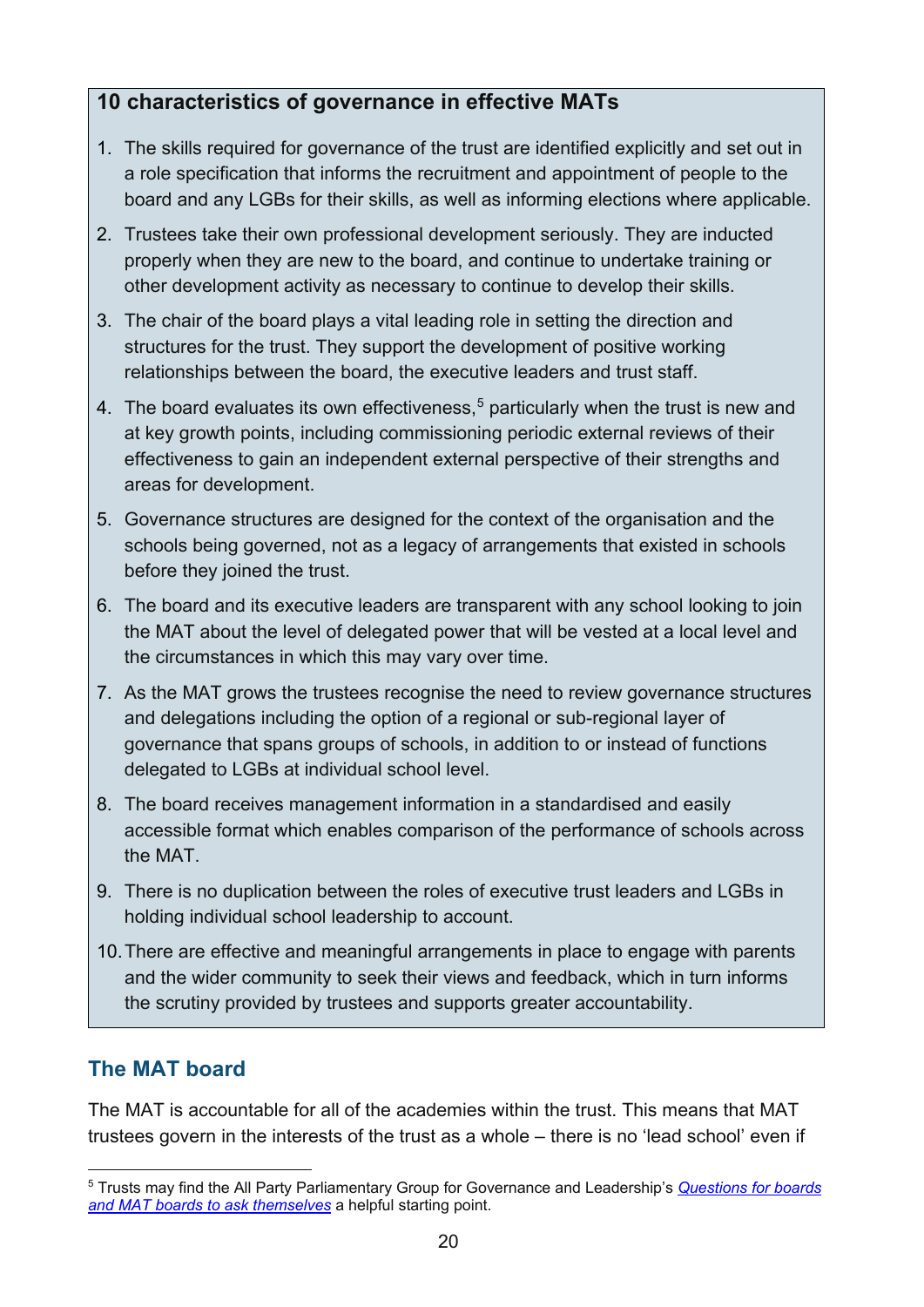one school initiated the formation of the MAT. The MAT board sets the vision for the trust and holds the executive leader to account for delivering the trust's strategic plan.

The board needs robust, standardised and efficient processes for effective governance, including for:

- overseeing and performance managing executive leaders and other key staff;
- receiving management information that can in turn be presented to the board in an easily accessible format that enables comparison of the performance of schools across the MAT;
- managing risk including setting and manage risk appetite, tolerance and mitigation strategies;
- ensuring compliance, regularity, propriety and value for money; and
- accurate and up-to-date documentation and effective communication of the boards decisions and impact to the relevant parties e.g. parents, the community, local governing bodies, Diocese etc.

#### <span id="page-20-0"></span>**Delegation**

MATs may choose to delegate governance functions to LGBs or other committees including to oversee one or more individual academy. The extent of a LGB's role, powers and responsibilities depend on what the MAT board has delegated to them.

There is no 'right' model; different trusts may delegate different things, and different levels of delegation (or no delegation at all) might be in place for different schools within a MAT, depending on their individual circumstances or overall strength of the school. Equally, it is possible to have LGBs that are *wholly* advisory, identifying and escalating issues and risks to the MAT board, but not exercising any formal governance oversight or having any decision making powers.

Many established MATs have retained oversight of a number of areas such as setting HR policies, choosing school improvement support, oversight of SEND provision and setting schools' budgets. They also choose to retain responsibility for the appointment of senior staff, even if they involve and consult LGBs in the recruitment process.

Some MATs, however, have chosen to delegate a large proportion of the oversight of teaching and learning, including the recruitment of staff and curriculum models, to the LGBs of individual schools believing that school level headteachers are best placed to take these decisions. In these cases, the board will only intervene where they spot signs that things are going wrong.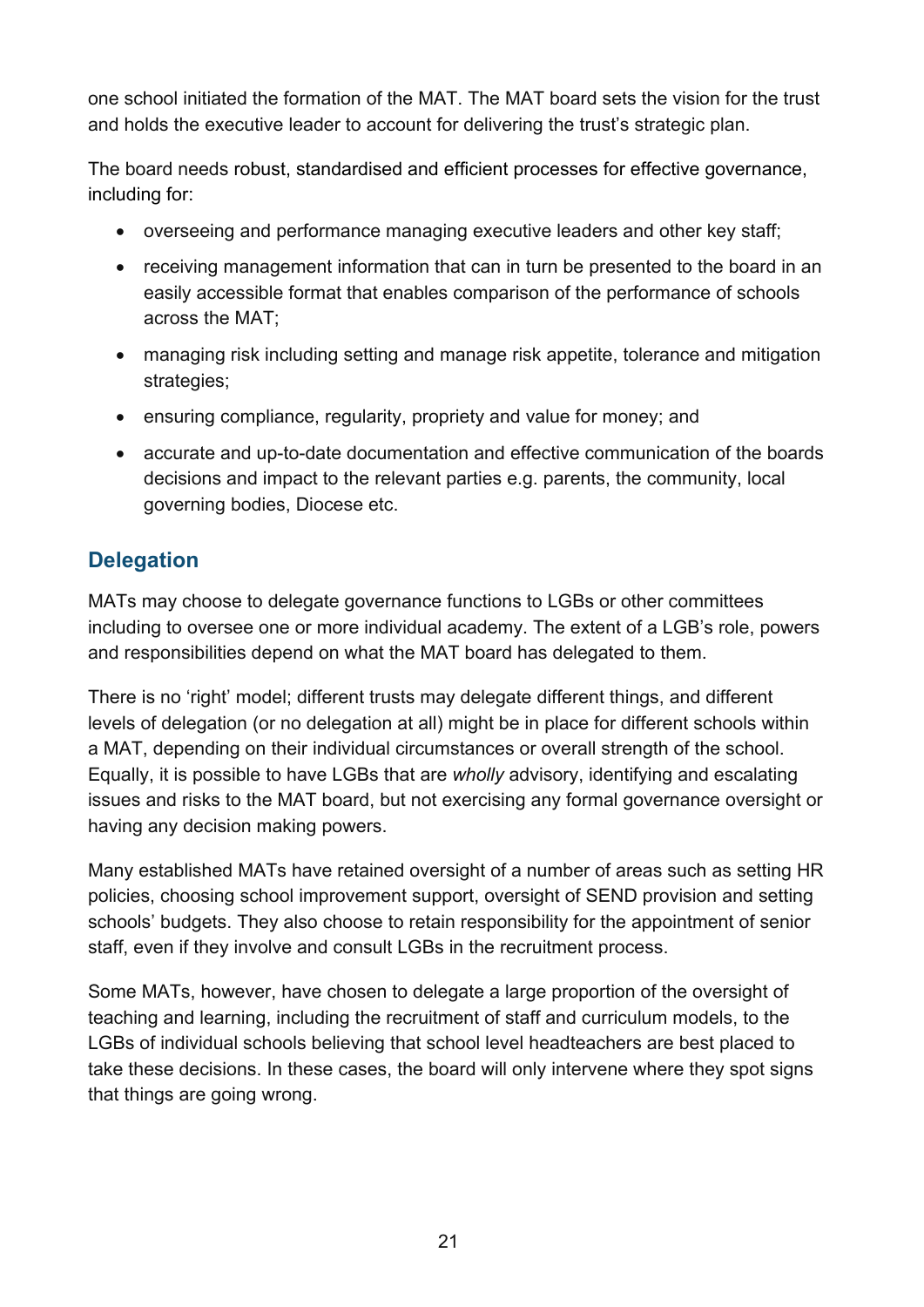#### <span id="page-21-0"></span>**Local Community Engagement**

MATs are best placed to design the governance structure that will work best for their schools. Good MAT governance, whether exercised at board or local level, is informed by meaningful engagement with parents/carers, pupils, staff, local communities and employers to understand their views and listen to their feedback. We expect MAT boards (or any committee established by the board to oversee the success of individual schools or clusters of schools) to have very close links with individual schools through their LGB or otherwise and actively take into account and respond to the issue and risks they identify and escalate.

The board as a whole should take responsibility for understanding what parents think, while acknowledging that being parents themselves, parent who are trustees or involved in governance at school level have valuable knowledge and perspectives to bring to bear in discussions and decisions. They also guarantee that there is always a link between governance and the parent community. Where trustees or local governors on LGBs are elected, this also helps to ensure that a diverse range of perspective, including those of parents, is always brought to the table to enable robust decision making. That is why we have retained the requirement on all academy trusts to involve elected parents in their governance.

#### <span id="page-21-1"></span>**Geography**

It is increasingly clear that geography can play a crucial role in determining the success of MATs, and in particular ensuring that the trust is governed effectively. There is no 'right' geographical spread or an upper limit of distance or travel time between schools that determines whether a MAT will be successful or not. Nevertheless, experience shows that the geographical isolation of schools within a trust should be avoided. That isolation makes it more difficult to reap many of the collaborative benefits of being in a MAT, as it becomes difficult for leaders and staff to work together in person. Most trusts find that a local focus, or a series of local hubs, makes it easier to communicate, share good practice, and create a common ethos within a trust.

**[Case studies of MAT governance](http://www.newschoolsnetwork.org/multi-academy-trust-case-studies)** produced by the **New Schools Network** includes a number of case studies in which trust leaders explain the how and why they determine the geography of their schools.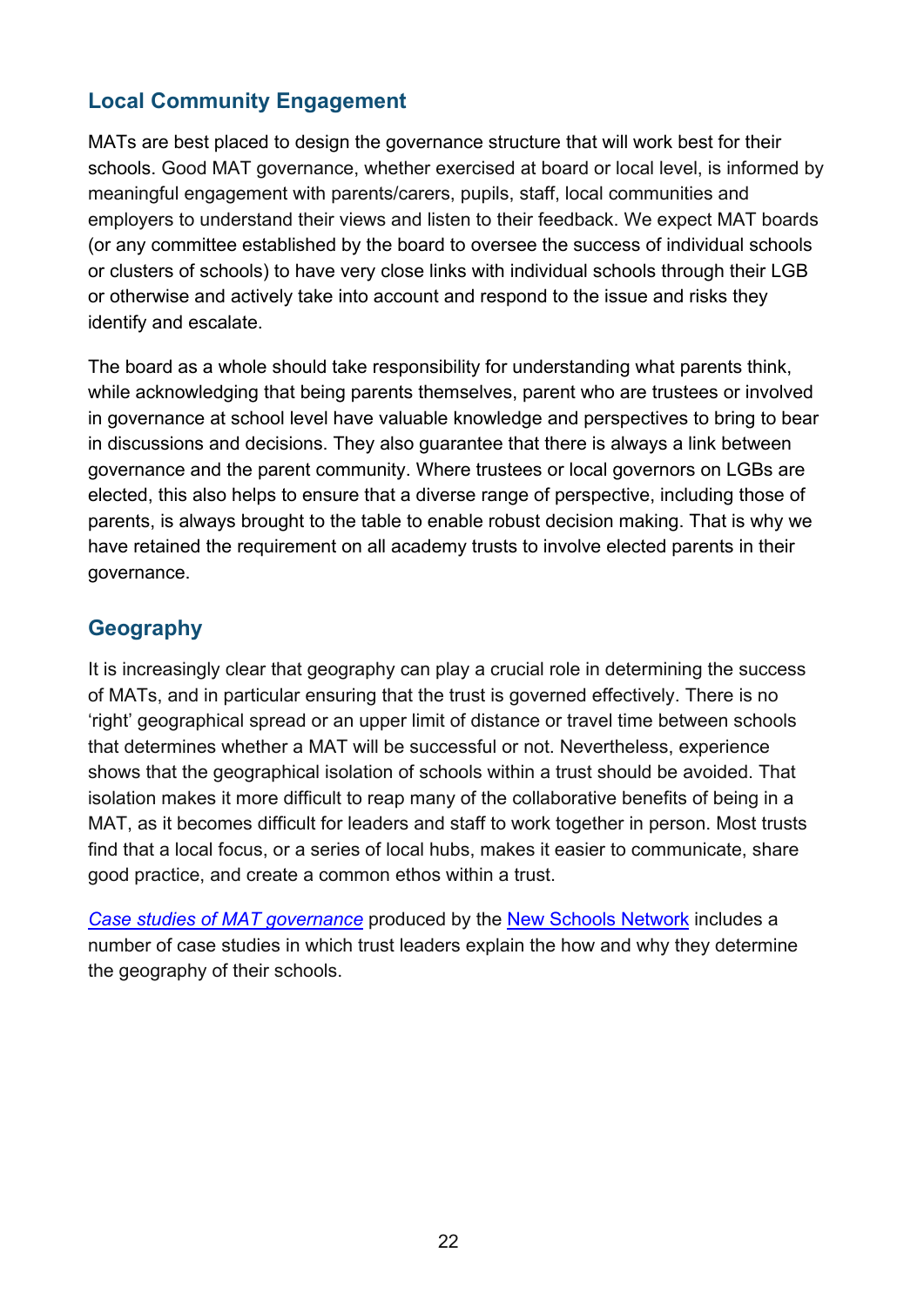## <span id="page-22-0"></span>**Examples on governance**

#### **A scalable governance structure**

[REAch2](http://reach2.org/) is a successful primary-only academy trust with over 50 schools across several regions. Established in 2012 by Sir Steve Lancashire who was then Executive Headteacher at Hillyfields Academy in East London, REAch2 started out as an umbrella trust with local MAT boards for the various clusters of schools. The original structure, however, made it difficult for the trust to offer the type of school to school improvement support it wanted to or to centralise and streamline back office functions. In 2015, therefore, the trust restructured to become a single MAT with three tiers of governance (see [here](http://reach2.org/wp-content/uploads/2016/02/REAch2-governance-on-one-page.pdf) for a one page overview):

- **The overall trust board** which is ultimately responsible and accountable for the whole trust and entirely comprises non-executive trustees other than the CEO;
- **4 x regional boards**, each led by six non-executive Regional Ambassadors together with elected Heads and Chairs of Governors from the region – these boards have a unique perspective in comparing, contrasting and scrutinising around 15 academies each, informed by their understanding of the particular dynamics in the region; and
- **LGBs** that provide support, challenge and delegated decision-making for one or two academies. The [terms of the delegated](http://reach2.org/wp-content/uploads/2016/02/Local-Governing-Bodies.pdf) decision making are clear and published on the trust's website.

The model is underpinned by the REAch2 Governance Charter of the MAT's key principles, plus [specific, complementary remits](http://reach2.org/wp-content/uploads/2016/02/Roles-and-functions-overview.pdf) for each entity. This sets out, for example, how the LGB and Regional Director work together on appointment and performance management of headteachers, with the regional board scrutinising their proposed pay progression across the region.

Ofsted recently looked at REAch2's leadership and governance model and found governance to be secure at every level, supported by a unique sense of family and belonging shared across the organisation.

REAch2 knows that it needs to review and evaluate the effectiveness of its governance model regularly. This helps to identify further improvements based on a year of operating this model in practice. The findings of this review will also inform developments at REAch2's sister trusts, Reach4 and Reach South, both of which are using the same governance model.

More information about the trust's governance arrangements is available on [their](http://reach2.org/governance-policy/governance/)  [website.](http://reach2.org/governance-policy/governance/)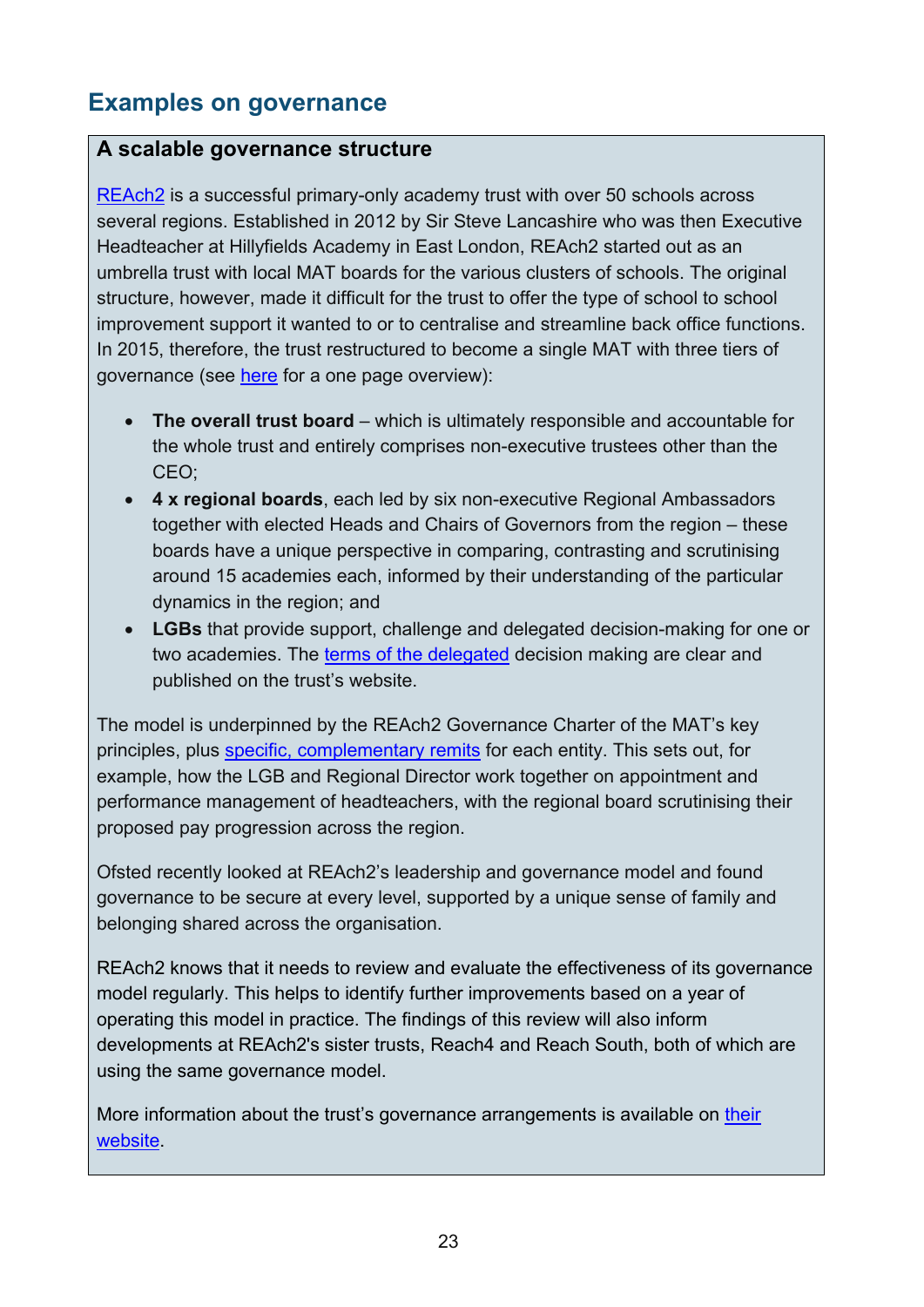#### **Recruiting the board you need, learning from business**

RSCs expect trusts to have a high-calibre board in place to provide independent scrutiny, support and challenge of CEOs. MAT Chairs are taking recruitment to their board increasingly seriously, moving away from informal recruitment and 'accidental' board structures to rigorous recruitment, with skills audit and gap analysis. Board candidates are also interviewed as if they were applying for a paid position.

STEP Academy Trust in Croydon, South London, has used external partners to improve its executive and governance functions in order to build capacity as it grows in size. The Chair leads an ongoing self-evaluation process and recently commissioned an external governance review. Two years ago, the trust worked with [Academy](http://www.academyambassadors.org/)  [Ambassadors](http://www.academyambassadors.org/) to recruit finance professionals to the board, appointing a former city Chief Financial Officer and Head of Operations from the banking sector. A rigorous external process allowed the trust to access a pool of experience unavailable to the trust acting alone and brought independence and rigour to candidate sourcing.

When recruiting to the board Danny Sullivan, STEP Chair, made clear the senior-level strategic skills required for the role and the level of challenge that new board members would face and would be required to provide. The new recruits were undaunted but entered the role with a clear understanding of both expectations and of the moral purpose of the trust: to work with schools facing significant challenge and with pupils starting life with significant disadvantage.

Mr Sullivan emphasised the need to build a board that can direct the strategic development of the trust in the same way that the CEO develops his or her senior operational team. In addition to recruiting from finance, the trust also recruited Dr Kate Chhatwal, at the time Director at Future Leaders Trust, in order to bring external challenge to the Chair of the Standards and Performance Committee.

Board refreshment is a continual process and the trust is now building capacity ready for further expansion – not just recruiting when vacancies arise. Earlier in 2016, the trust recruited Nikki King, Chair of Greenacre Trust and a Member of the Headteacher Board, as a Member. Nikki brings extensive experience from a business career and expertise from chairing a trust board in another part of the country and is leading a strategic awayday in order to review future strategy.

Academy Ambassadors is a non-profit organisation that helps build better MAT boards by recruiting trustees from business and the professions and introducing them to MATs. Since 2014, Academy Ambassadors has helped academy trusts from across England appoint over 350 senior businesspeople and professionals to board roles. Academy Ambassadors recruit a diverse range of board members including those with change management, facilities and estates, retail, legal, mergers, finance and acquisitions experience as well as those with general governance experience.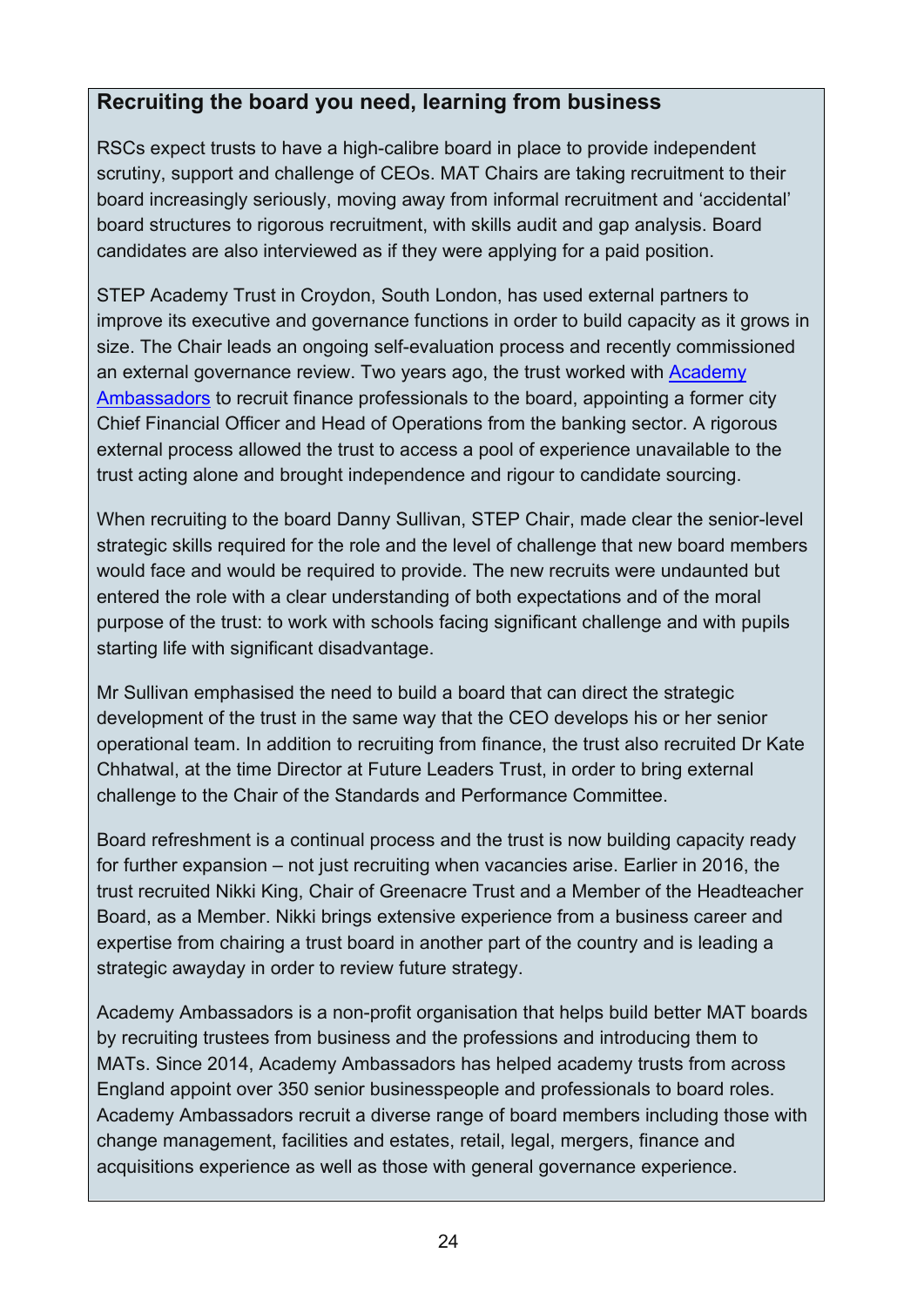#### **Creating geographical hubs**

[Stour Academy Trust](http://www.stouracademytrust.org.uk/) is a trust of five primary schools operating in Kent. All the schools within the trust were identified as having valued added scores at Key Stage 2 significantly above the national average.

The trust is very clear what its priority is: the members and directors see it as a moral obligation to raise standards for all pupils, in each and every school in the trust, even though their existing schools perform well. But they also have a very clear growth strategy, because they feel a sense of responsibility and an obligation to expand, spread the reach of the great practice that already occurs within the trust.

Their ambition is to have between 12 and 16 primary schools working in hubs over four geographical areas across the county. The trust's leaders recognise that they need to build the capacity in the trust in order to support this, and have designed their operating structure accordingly and have a measured five-year expansion plan. The trust is aware that as more schools join they will need to consider to devolve appropriate responsibility to leaders and managers at all levels across the trust.

This was not always the case. The trust originally grew organically: two maintained schools in a federation converted to academy status in a MAT arrangement. A third and fourth school joined when the trust was approached by the Department, rather than as part of a clear growth plan. The trustees were still primarily the governors of the stronger of the two original schools, who were well suited to governing one school, but not necessarily providing the strategic challenge to the chief executive necessary when leading a larger group of schools.

Accordingly, in 2015, the trust proposed an overhaul of the governance arrangements. The new arrangements reflected where the trust was then, but also the trust that was likely to develop. Now decision making (including financial monitoring) is centralised with the MAT board, with individual advisory boards providing advice to the board on the development of each school. As the number of schools grows, the trust expects to delegate some decisions, either to an intermediate tier of governance, or to the advisory board itself. In order to facilitate the development of its governance structure, there is a clear expectation that there will be a maximum of 30 minutes travelling time between the schools in each hub, with each hub driven by an executive head teacher, reporting to the CEO, with a head teacher in each school. This will allow for a network of schools that thrive through collaboration and interaction, and are held to account by strong and strategic governance arrangements.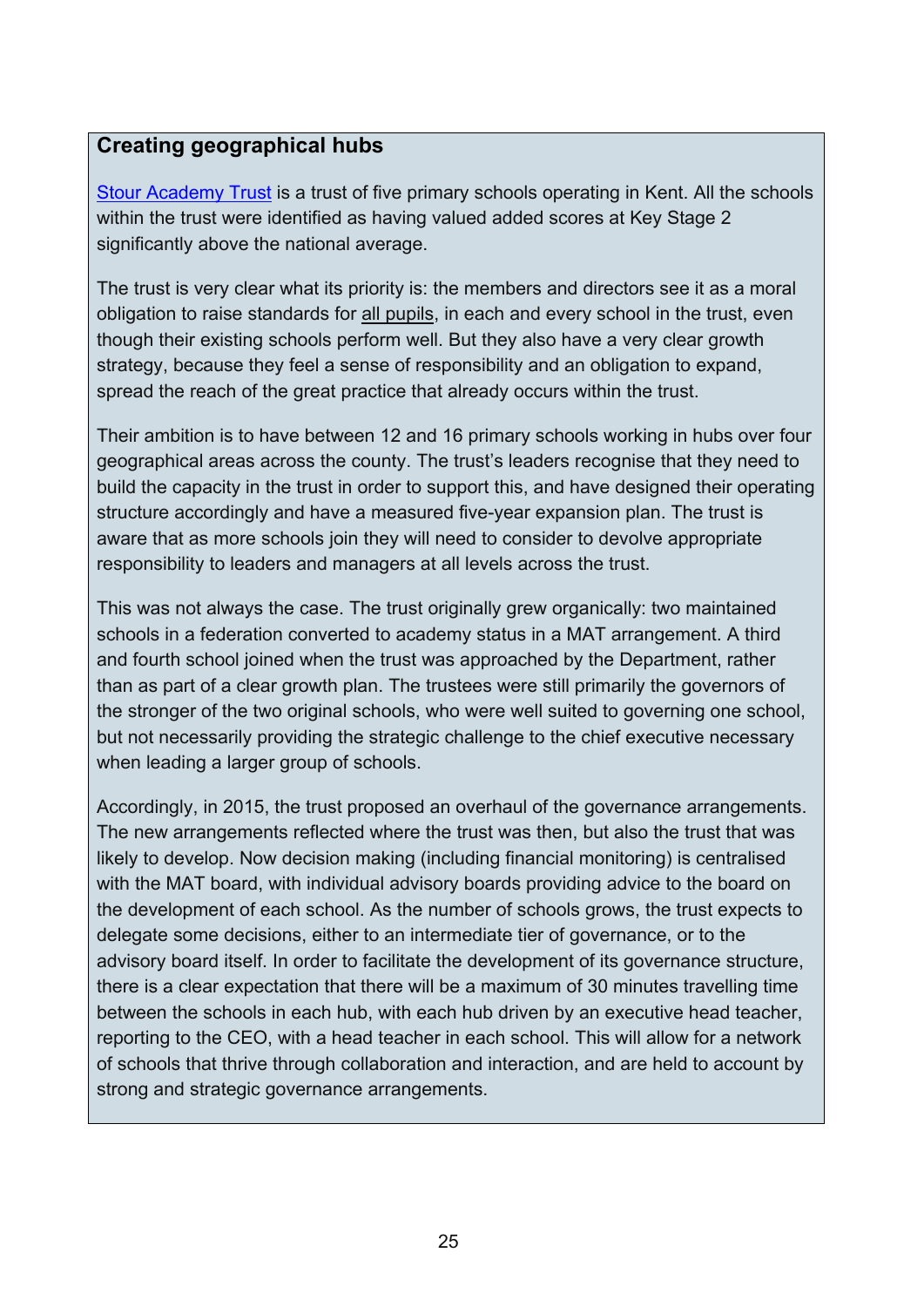## <span id="page-25-0"></span>**What will RSCs look for?**

The Education Funding Agency (EFA) oversees the arrangements that provide Parliament with assurance that academies operate to high standards of propriety and regularity. MATs must operate in line with the mandatory requirements of the [Academies](https://www.gov.uk/government/publications/academies-financial-handbook)  [Financial Handbook](https://www.gov.uk/government/publications/academies-financial-handbook) and their own articles: abiding by these requirements form part of a MAT's funding agreement with the Secretary of State. The EFA will also expect MATs to have effective governance arrangements in place – in line with the principles highlighted in the [Governance Handbook](https://www.gov.uk/government/publications/governance-handbook) and summarised above.

The role of the RSC is separate to that of the EFA. RSCs will, however, expect a MAT's governance arrangements to be in line with any mandatory requirements before approving any new academy arrangement. They will pay particular attention to whether, and the extent to which:

- trustees of the MATs understand the core features of effective governance and have the skills to deliver them in line with the [seven principles of public life](https://www.gov.uk/government/publications/the-7-principles-of-public-life) (the "Nolan Principles");
- the board and the MAT executives can clearly articulate how the board sets the vision, ethos, and strategic direction of the MAT;
- in line with [Academies Financial Handbook,](https://www.gov.uk/government/publications/academies-financial-handbook) the MAT has appointed a single executive leader, who should also be appointed as accounting officer, who will take responsibility for results;
- the number of members that are local authority influenced cannot exceed 19.9 per cent: ensure the number of directors that are local authority influenced cannot exceed 20 per cent;
- executive leaders are held to account sufficiently for the performance of schools, teachers and pupils;
- there are clear arrangements in place to oversee the financial performance of the MAT and making sure public money is well spent, and in line with the requirements of the [Academies Financial Handbook;](https://www.gov.uk/government/publications/academies-financial-handbook)
- the MAT has a clearly defined and published scheme of delegation which sets out the split of responsibility for governance functions between the board, MAT executives, and any local governing bodies or other committees (the scheme of delegation and what it means in practice should be well understood by the MAT board and senior leaders in the trust and its schools); and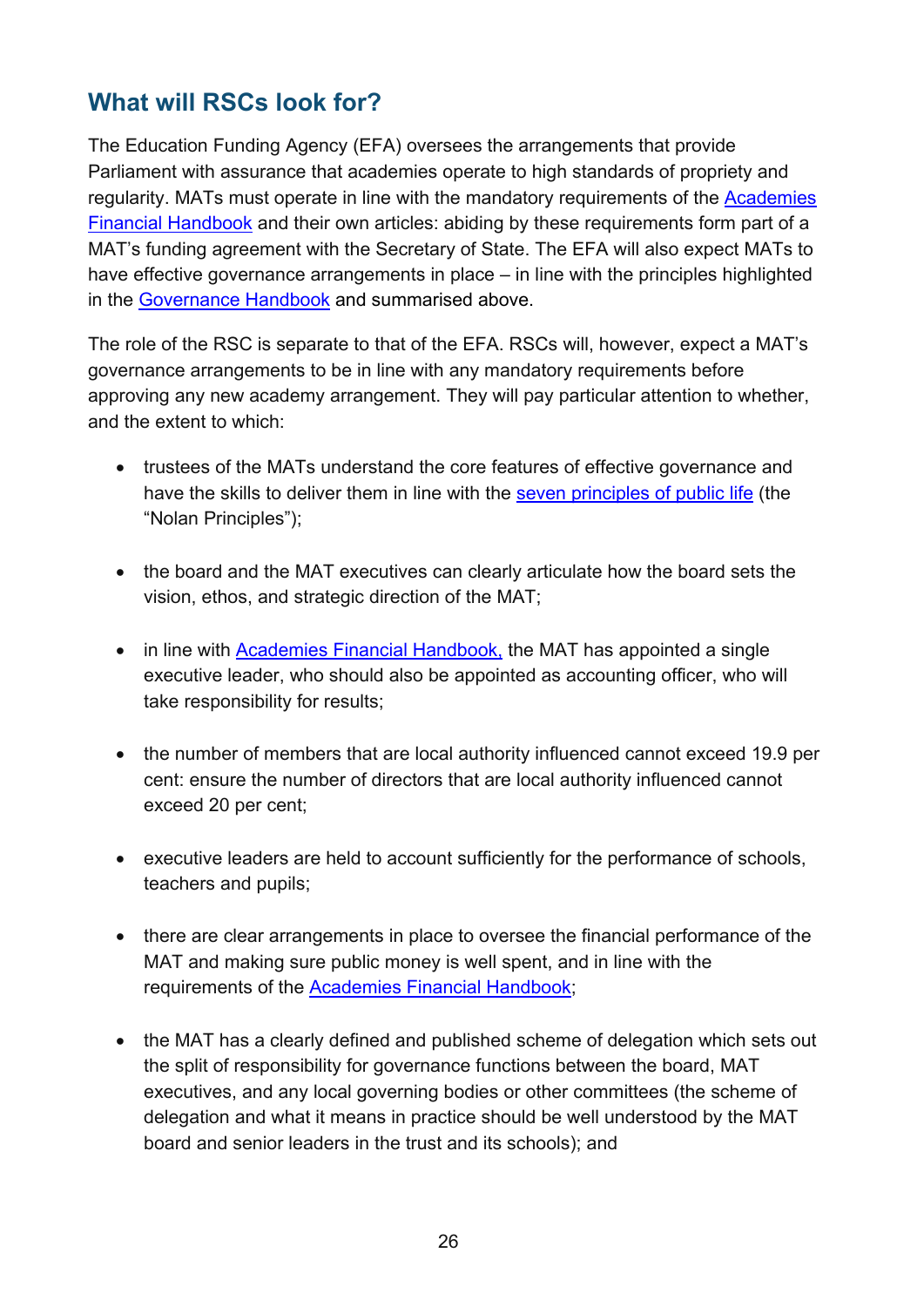• the governance of the trust is informed through effective mechanisms to listen to, understand and respond to the views and needs of key stakeholders, including parents, staff and the communities which its schools serve.

In addition, when agreeing whether a MAT has the capacity to grow, or when approving a MAT arrangement, RSCs will pay particular attention to whether, and the extent to which:

- the board has a clear and realistic vision for the future size and structure of the MAT;
- the board has conducted a thorough, preferably external review of its own effectiveness and readiness for growth and in particular has a clear view of the skills it will need in its next phase of growth and robust plans in place to fill any gaps through training or recruitment;
- there are or will soon be common information management and reporting standards and processes across all schools in the MAT to enable comparison and aggregation of data at board level.

#### <span id="page-26-0"></span>**Geography**

RSCs' first priority will be ensuring the school is run by a strong provider with good governance and strong systems for supporting school improvement. While in some areas there are lots of strong MATs that have the capacity to welcome new schools into their trusts, in other areas there are very few strong MATs operating. We want to encourage strong local trusts to take on more schools and to encourage other trusts to expand in to these areas.

In this context, RSCs will also consider:

- how to avoid geographical isolation of individual schools within a MAT;
- how to support MATs to develop geographical clusters of schools if they think there is capacity to do so effectively;
- whether MATs have given due regard to how geography may impact on governance, school improvement capacity and overall performance;
- how to avoid arrangements which leave a single MAT running all or an overly significant proportion of schools within a local area; and
- how to avoid individual schools especially small ones in rural areas becoming isolated outside of a trust, with limited options for joining a MAT in future.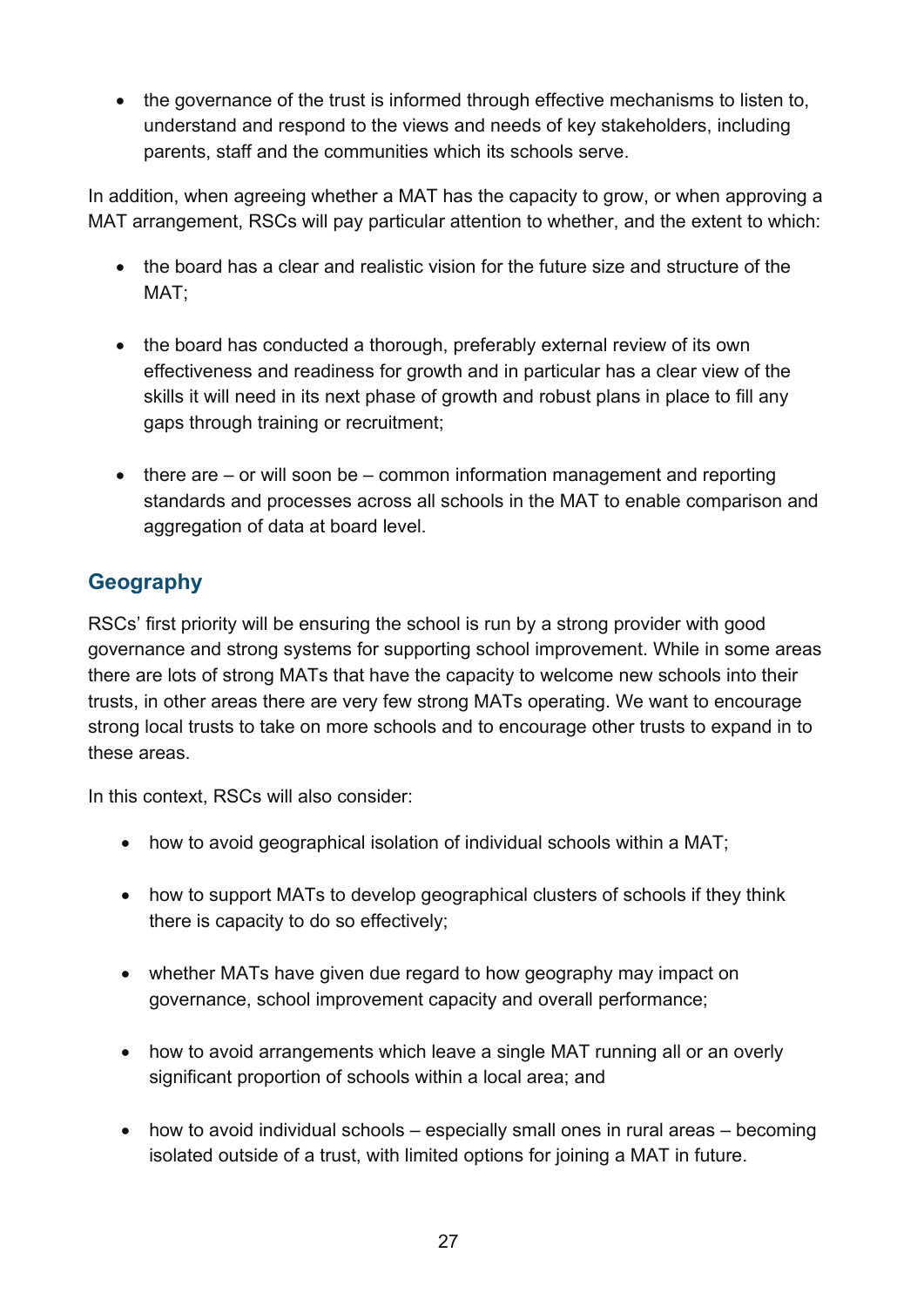# <span id="page-27-0"></span>**Supporting school improvement**

Each school is different and operates in different circumstances. Academy trusts that are taking on underperforming schools for the first time should consider what information they need in order to identify what needs to improve, and then how they deploy the capacity within their trust to work with the schools teachers and leaders to improve practice. These trusts will also want to learn from the common features and approaches that more established MATs adopt.

Some trusts have found it helpful to use the four stage model of school improvement (set out below) when they have identified particular areas of weakness. This model can be applied to teams, year groups, subjects and improvement areas, such as special educational needs and disabilities, just as well as they can be applied to whole schools. It can also be used by schools that are generally performing well but have identified areas of practice they want to improve. There are, however, other approaches and models, and trusts should make sure they use strategies and systems that are right for their schools.

| <b>Stage of school improvement journey</b>                                                                                                         | <b>Key leadership qualities</b>                                                                                                                                     |
|----------------------------------------------------------------------------------------------------------------------------------------------------|---------------------------------------------------------------------------------------------------------------------------------------------------------------------|
| <b>Phase 1: Stabilise</b><br>School requires significant<br>$\bullet$<br>improvement<br>No clear underpinning for the future<br>$\bullet$          | Calm and reassuring leadership<br>Focusing on urgent priorities<br>$\bullet$<br>Ensuring team members have the<br>$\bullet$<br>right jobs<br><b>High visibility</b> |
| <b>Phase 2: Repair</b><br>Establishing more control<br>Reactive decision-making<br>$\bullet$<br>Make the school feel more like a<br>regular school | Embedding early improvements<br>$\bullet$<br>Building a medium term plan<br>Retaining visibility, but increasing<br>$\bullet$<br>focus on quality assurance         |
| <b>Phase 3: Improve</b><br>More proactive leadership<br>$\bullet$<br><b>Embedding strategies</b><br>$\bullet$<br>Improving outcomes                | Monitoring and tracking<br>$\bullet$<br>performance is key<br>Shifting from management to<br>leadership<br>Increasing benefits from<br>collaboration                |
| <b>Phase 4: Sustain</b><br>Confidence in performance<br>$\bullet$<br>Increase innovation in delivery                                               | Securing excellence<br>$\bullet$<br>Looking to lead collaboration<br>Increasing focus on 3-5 year<br>planning                                                       |

#### **Four-stage improvement model**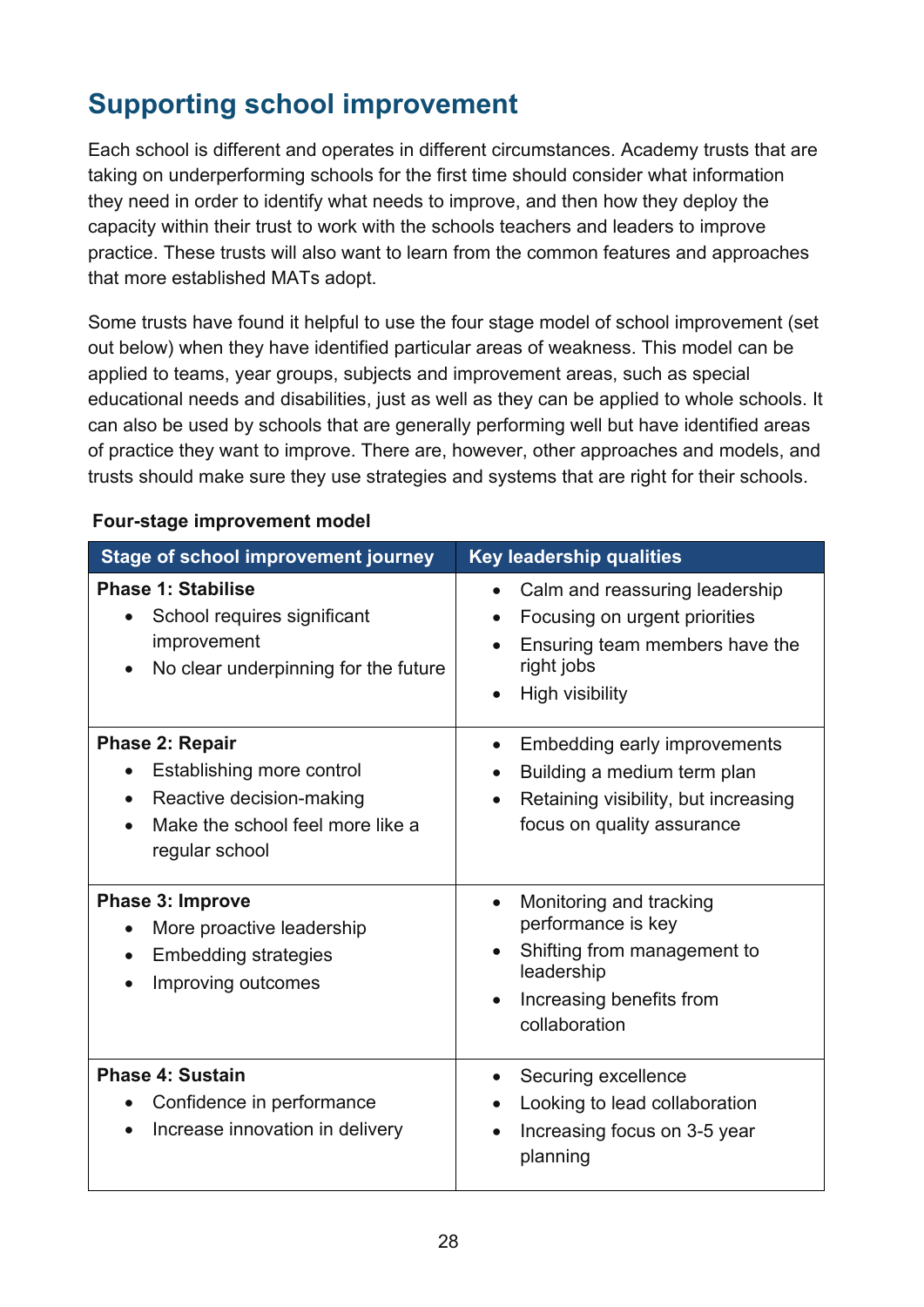#### **10 ways effective academy trusts lead school improvement**

We asked effective academy trusts what advice they would give to other trusts about how best to ensure that every school improves, whatever their starting point. They said:

- 1. Develop a clear trust-wide school improvement model from the outset, so that schools are clear about expectations of them and also what they can expect in terms of support from the trust. It also ensures trust leaders have a consistent view of the best way to improve standards. It is important that they do not pull in different directions or prioritise different things.
- 2. Keep your approach simple. Focus above all on making teaching as good as it can be. This should be the focus of your school leaders' time too, so try to free this up, by centralising administrative, finance and HR functions where/when appropriate.
- 3. Use data to hold leaders to account for performance. Reduce unnecessary burdens on leaders and teachers by streamlining information management processes.
- 4. Standardise the approach to using information and external quality assurance across your schools. This enables the trust's board to be given consistent information so that they can quickly see and make comparisons of the performance of each school, both as a whole and in particular areas (such as the impact of pupil premium funding). It is also easier to identify areas of strengths and weakness within individual schools and, therefore, where schools can support each other.
- 5. Scrutinise the difference in performance and work with leaders across the trust to interrogate the causes and potential solutions. Do not assume that there is a simple solution or only one way to resolve the issue.
- 6. Expect that every school will be both a giver and receiver of support. There are pockets of strong practice in weak schools and vice versa.
- 7. Recognise that you will need to give different schools different levels of support and the same school will need different levels of support at different times – some trusts describe this as 'tighten to improve, loosen to be great'.
- 8. Collaboration is most effective when teachers work together regularly rather than just discussing ideas. Make sure this happens through things like peer review. As your trust grows, consider the creation of subject or specialism (e.g. SENCO) hub leads across a cluster of schools.
- 9. Make sure every member of staff has a personalised and bespoke development plan, irrespective of whether they are a senior or middle leader, a classroom teacher or fulfil another role. In a larger MAT, you can plot clearer career paths through your trust which will help to attract, retain and support the improvement of high quality teachers.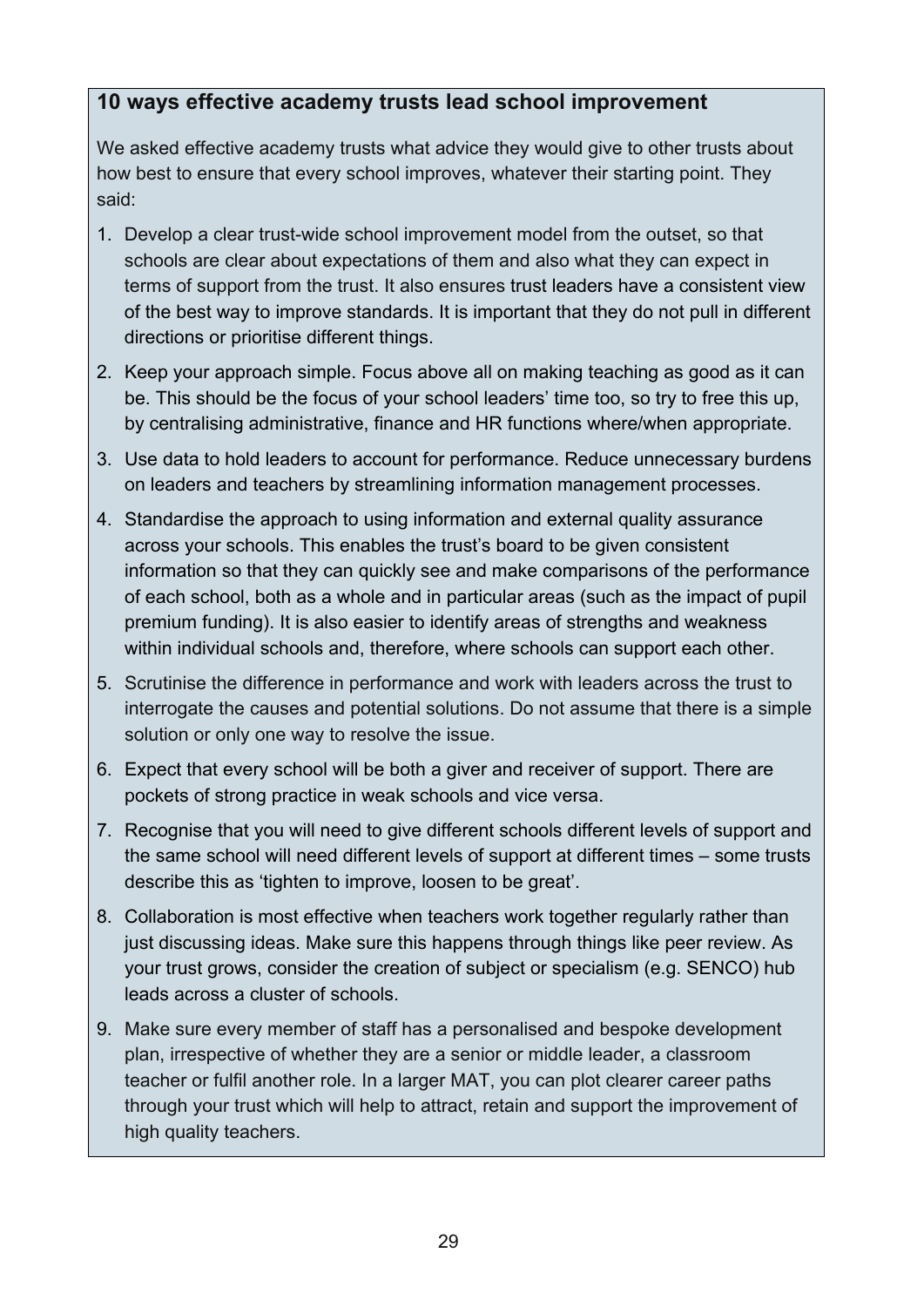10.Learn from strengths and experience of other trusts and support those who want to learn from you. As your trust grows you will have more capacity to support wider system improvement.

#### <span id="page-29-0"></span>**Staff workload**

We know that a number of effective MATs have taken the opportunity to standardise effective teaching approaches. They can also take account of the varying demands of each subject and allow flexibility across schools in subjects and phases to ensure the most appropriate teaching, planning and assessment approaches are adopted. In many instances this has proven to be effective in improving pupil outcomes. These economies of scale can also help reduce unnecessary work for teachers. In many instances this will enable teachers to concentrate on high-quality teaching, which is not only the single biggest factor impacting on pupil outcomes, but also has a positive impact on staff retention and morale. School leaders' time can also be freed to focus on school improvement by centralising administrative, HR and corporate functions.

## <span id="page-29-1"></span>**Examples of different ways of supporting school improvement**

#### **Standardising approaches to the curriculum across schools**

Some trusts have recognised the potential benefit for pupils' outcomes and teacher workload in developing high-quality curriculum and learning materials which can then be rolled out to their schools.

The [Outwood Grange Academies Trust](http://www.outwood.com/) adopts a model of collaborative planning across its seventeen secondary and five primary academies. It leads the Yorkshire and [Humber Maths Hub](https://www.gov.uk/government/news/network-of-32-maths-hubs-across-england-aims-to-raise-standards) working with multiple partners across all phases and are involved in the Shanghai maths programme and the Singapore textbook project.

The maths leads from all their schools work together, which provides the means for them to develop a deep understanding of the conceptual levels required in each maths area which they can then pass onto the teachers in their own schools. All secondary teachers then contribute to the design of the materials to teach the concepts in key stage 3 and 4. The primary teachers have the support of a high-quality textbook and schemes. Whilst methods for teaching the 'require standard' content is discussed and agreed between maths leads, it is left to individual teachers to exercise their own professional judgment and skills in delivering the lessons. Planning sessions act as effective continuous professional development and collaborative working also means that workload is shared.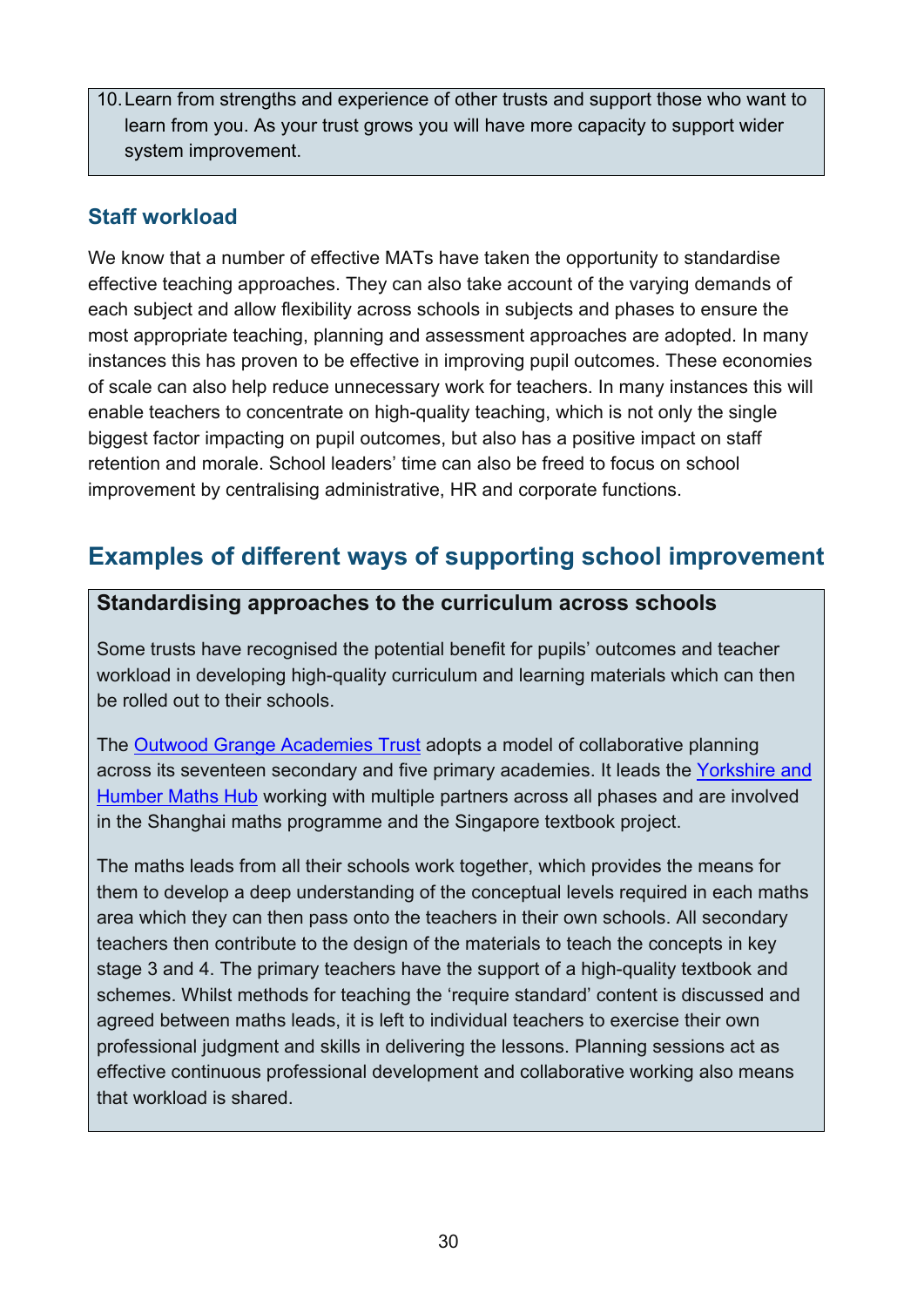This means there is a coherent maths programme across the trust, with a consistent standard but teachers are free to teach in a way that can be adapted, according to their professional judgement and to pupil needs.

#### **Collaboration between MATs**

Both fledgling and established MATs can find it beneficial to share and learn from each other's experiences.

The Wakefield System Leaders Network (WSLN) currently comprises of over twenty representatives from academy trusts across the city. The group was brokered by the RSC to establish a network of trusts to collaborate and explore how to make the most of the freedoms and opportunities that becoming an academy brings.

The aim of the WSLN is to create a network group where innovation and collaboration impact on outcomes for children through shared strategies for school improvement, procurement, recruitment, retention, governance and much more.

Although the group is relatively new, the benefits of collaboration are already becoming evident:

- A shared understanding that the group will support and promote appropriate growth and not view expanding MATs as predatory competitors.
- Agreeing to organise a city wide event to inform and support schools considering conversion.
- support for new trusts from established trusts, including on how to centralise services.
- An agreement to collaborate on a free school application with a view to addressing Wakefield's shortfall in alternative provision.
- Providing shared support for new trusts from established trusts. Support takes many forms, including strategic planning, advice on how to centralise services effectively and numerous agreements to share resources. A specific example includes an experienced school improvement officer from an established trust joining a starter trust's strategic committee.

A CEO of a newly established trust who has joined WSLN commented:

*"As a starter trust we have benefited greatly from working alongside other MATs and SATs. Leaders of the more established trusts have been very supportive and as CEO, I have been able to draw upon the expertise of my more experienced colleagues."*

Trusts interested in forming or joining a network with other trusts should speak to their RSC.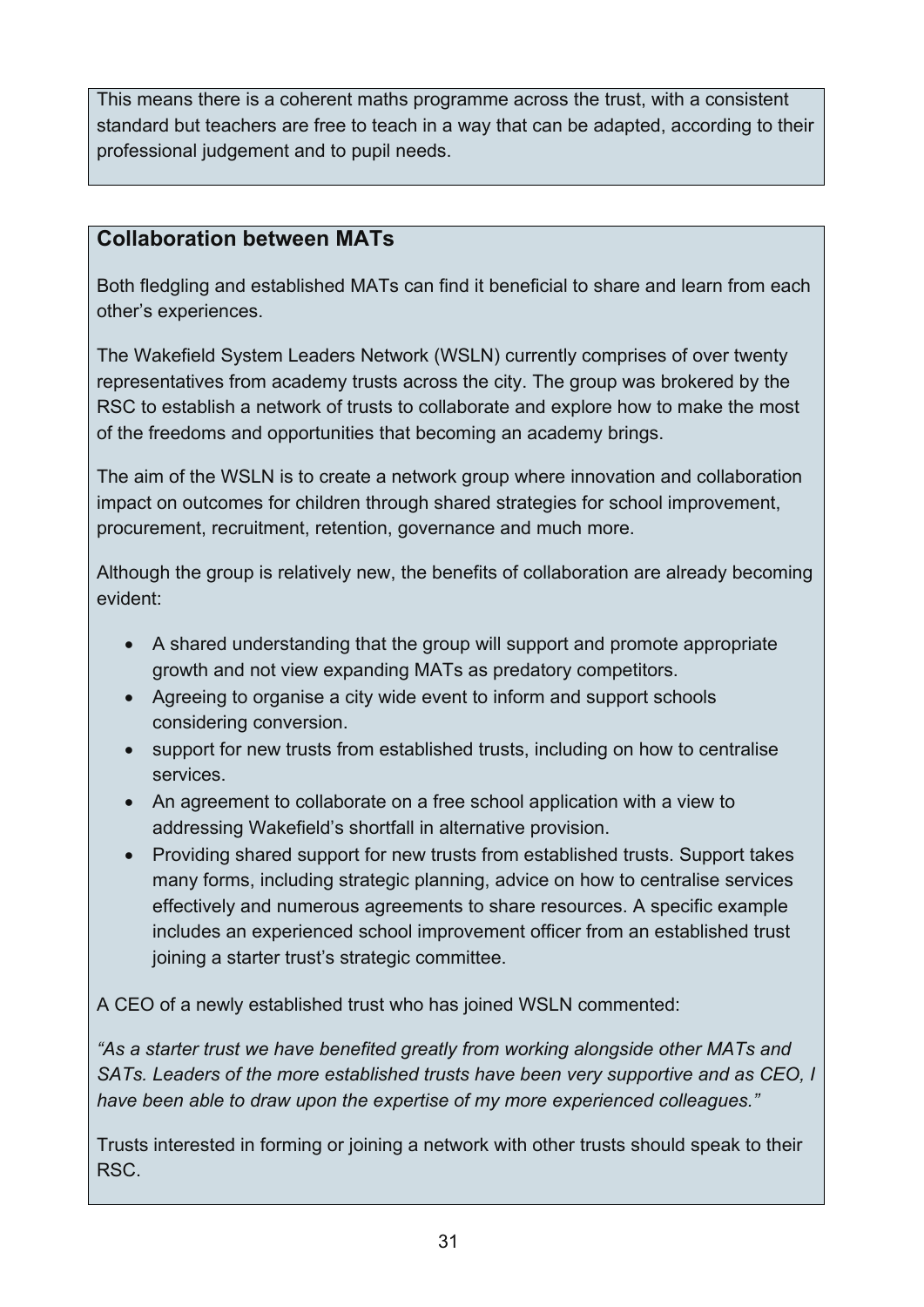#### **MATs working in partnership with each other**

The [Cambridge Primary Education Trust](http://www.google.co.uk/url?sa=t&rct=j&q=&esrc=s&source=web&cd=1&cad=rja&uact=8&ved=0ahUKEwivt8vctf3OAhVoLcAKHUMYCOkQFgglMAA&url=http%3A%2F%2Fwww.cpetrust.co.uk%2F&usg=AFQjCNE4gpdgQerK1RYK_htU1V1XbF2SUA) (CPET) is a small trust of 4 primary schools. While the trust's schools are already part of a local teaching school alliance, the trust recognised that they could realise further benefits by establishing closer working links with another trust in the area.

Consequently CPET now work with [Cambridge Meridian Academy Trust](http://www.google.co.uk/url?sa=t&rct=j&q=&esrc=s&source=web&cd=1&cad=rja&uact=8&sqi=2&ved=0ahUKEwi0pZbptf3OAhVMDcAKHYChDfgQFggjMAA&url=http%3A%2F%2Fwww.cmatrust.co.uk%2F&usg=AFQjCNFzS8kUw7FpRhUdYA6WhI3dYLD1XA&bvm=bv.131783435,d.ZGg) (CMAT), a larger cross-phase MAT in the area. Examples of the ways the trusts work together include:

- trustees are 'cross-pollinated' with several sitting on both trust boards
- staff at all levels do CPD at schools within both trusts
- the larger CMAT provides some back office functions for the smaller CPET

Whilst trustees of the respective trusts were initially reticent to the trusts working collaboratively, fearing it was early stages of a 'takeover', the benefits – as listed below – soon became apparent. The two trusts now exist with their individual identity and ethos in place, but are able to draw on the following:

- opportunities for challenge and school-to-school support including CPET leadership support for new primary schools to CMAT
- sharing of both pedagogical and organisational good practice between growing MATs
- ability to develop 'feeder networks'
- pooled research and increased professional development

Give the success of the arrangement to date, CPET and CMAT are now considering bringing more schools/trusts into their partnership working arrangement.

Trusts who are interested in partnership working, but unsure of how to identify a suitable partner trust, should speak to their RSC in the first instance.

#### **Drawing on expertise beyond the state-funded sector**

In an unique arrangement, one of the country's highest-performing MATs, the Harris Federation, joined up with the independent Westminster School, to create the *[Harris](http://www.harriswestminstersixthform.org.uk/) [Westminster Sixth Form](http://www.harriswestminstersixthform.org.uk/) (HWSF).*

HWSF opened in September 2014, with a view to providing access to high-performing sixth form provision, which combines the strengths of Westminster School in teaching academically able pupils with the Harris Federation's experience in establishing and running outstanding maintained sector schools across London. In promoting a mix of pupils, HWSF prioritises pupils eligible for pupil premium through its admissions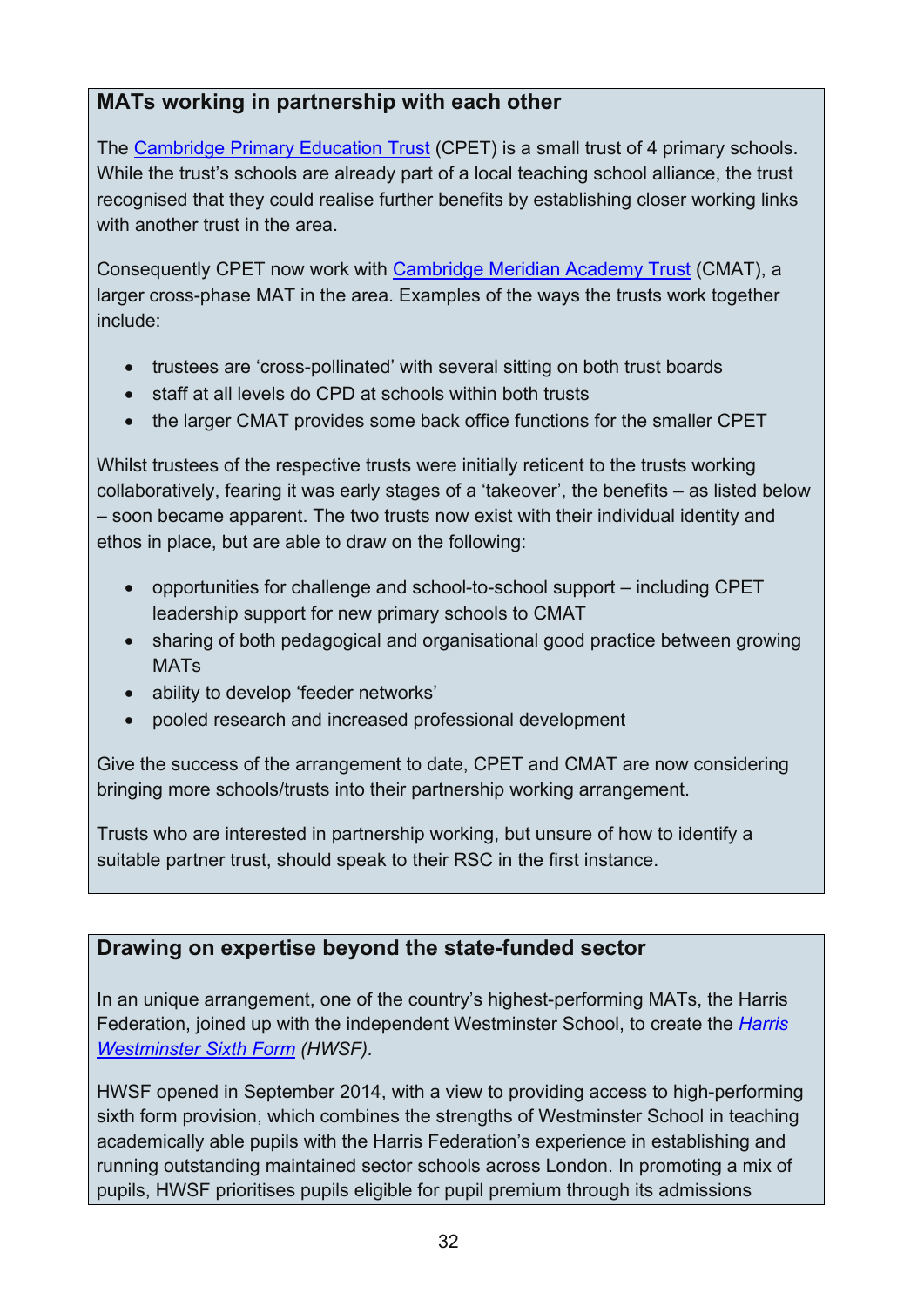#### criteria.

Some of the key benefits of the HWSF arrangements include:

- pupils learning from new perspectives across both schools;
- sharing of curriculum and pedagogical expertise;
- shared staffing/dynamic deployment;
- preparing students for elite HE institutions; and
- networking opportunites.

Pupils at HWSF are [imbued with a passion for learning and the pursuit of academic](https://reports.ofsted.gov.uk/inspection-reports/find-inspection-report/provider/ELS/140939)  [excellence](https://reports.ofsted.gov.uk/inspection-reports/find-inspection-report/provider/ELS/140939) and benefit from the enriched curriculum and expertise resulting from the relationship between the schools. In further testament to the schools high-standards, in the last year, over half pupils at HWSF went onto study at a Russell Group university.

#### **Reducing unnecessary teacher workload**

The DfE published three reports [looking at teacher workload](https://www.gov.uk/government/publications/reducing-teachers-workload/reducing-teachers-workload) in Spring 2016. In response, the [Co-operative Academy Trust](http://co-operative.academy/) invited teaching and non-teaching staff to join a working group to consider what could be gained through addressing the issue as a MAT. The trust knew there would be great value from a coordinated approach and found significant benefit in enabling discussion between staff in both phases across the eight schools the trust runs in the north of England.

When discussing planning, the working group recommended that reliable and robust schemes of work should be made available for all teachers and that a tailored approach to planning should be adopted, according to teacher needs and preferences. High expectations are set consistently across the trust but such an approach to planning ensures teacher creativity can be accommodated, as well as ensuring each subject has the most appropriate planning format and approach to achieve the highest standards. Shared schemes also mean that workload issues can be addressed.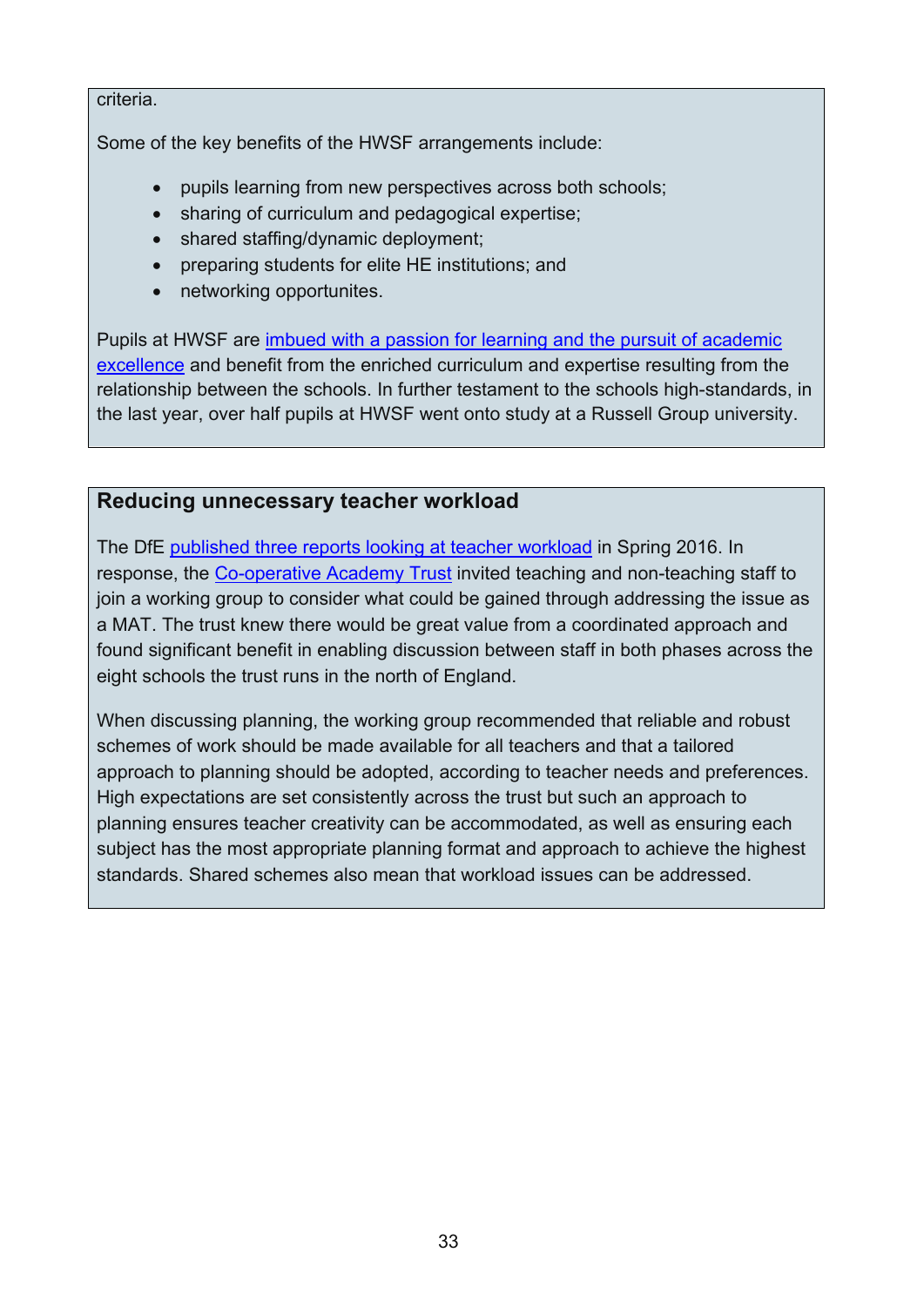#### **Ensuring effective teaching in every classroom**

Some Academy Trusts have chosen to develop and roll out pedagogical approaches across the trust that promote consistent and high-quality practice removing whilst reducing the burden on teachers.

[Durrington Academy Trust](http://dmat.education/) has taken a 'simple and focused' approach to school improvement allowing teachers and leaders to focus on their core purpose – to ensure that teaching is effective in every classroom, every day. The Trust has identified six evidence-informed pedagogical principles, - which contribute to great teaching: challenge, modelling, explanation, practice, questioning and feedback. Teachers are expected to implement these principles well in their lessons, but in a way that that best suits their teaching style.

Subject teachers have identified the form of feedback that best suits their subject and then use these principles to state what effective feedback will look like in their curriculum area rather than following a generic policy. As a result of this, there is now a greater emphasis on 'live marking' i.e. teachers giving pupils formative, short, written (or oral) feedback in the lessons as they are doing their work, meaning that teachers do not always need to take home sets of books to mark. Not only has this reduced teacher workload, but it has proven itself to be an effective form of feedback, as it is in the context of the lesson; experience to date is that pupils are responding well to this immediate feedback.

The senior leadership team keep these approaches under constant review. They question what they are asking teachers and leaders to do and if it is taking them away from their core purpose, ask themselves whether it really needs to be done? In this culture, teaching and learning constantly drives all that they do.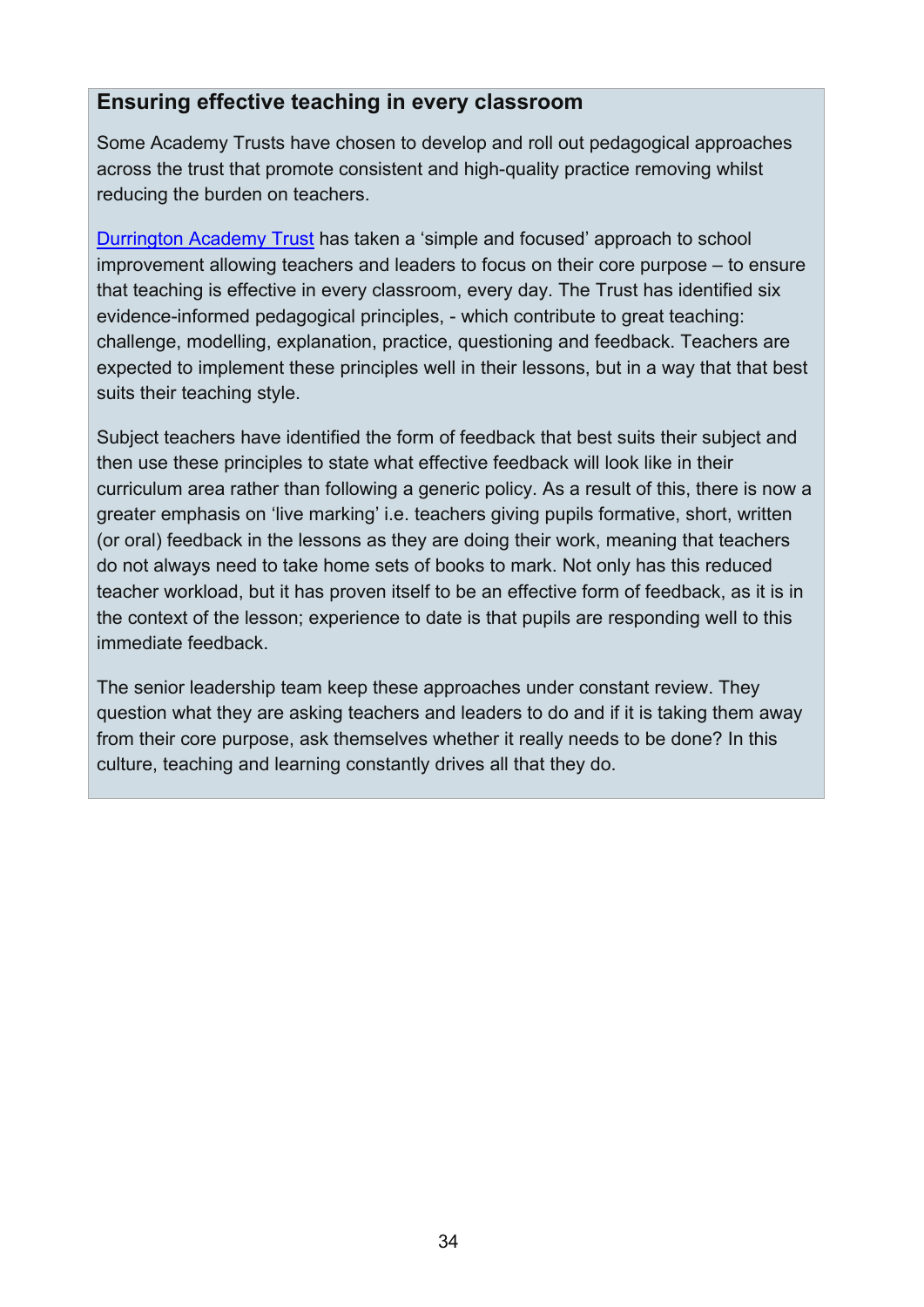#### **Sharing expertise and services**

Many education leaders have recognised that by forming a MAT, expertise and services can be shared across a number of schools, freeing up headteacher time to focus on educational priorities.

[Warriner MAT](http://www.warrinermultiacademytrust.co.uk/) is made up of one large secondary school and three small rural primary schools (110 pupils or smaller) in North Oxfordshire.

The MAT was formed when the headteachers at the local partnership meeting recognised how much of the primary headteachers' time was diverted away from supporting excellent teaching and learning. Instead they were regularly called on to undertake building and ground maintenance and other routine tasks such as fixing leaks and gritting the site when it was icy.

Now an established MAT, the trust's headteachers cite four main advantages:

- **Central administrative services saves money and removes burdens** from headteachers and teachers. Payroll, invoicing, budgeting, bulk purchasing, contract negotiations, recruitment administration, policies, caretaker/facilities management and HR are all undertaken centrally, and within the first six months of operation, over 5% savings had been generated across central contracts. This money is now redeployed to maximise the impact for pupils.
- **Headteachers and teachers are better supported** and are able to learn and share good practice. Teachers across the four schools (both primary and secondary) observe and learn from each other to improve the quality of teaching for all pupils. They now jointly plan lessons. This helps to reduce teacher workload and increases creativity. This is particularly helpful for small schools where there is only one teacher per year group. Headteachers also work together and support each other to manage change. While it would have been possible to collaborate in this way outside of the MAT structure, it was the formation of the MAT that was provided the impetus for it.
- **Access to more specialised staff and resources**. The schools share a dedicated special educational needs coordinator, which gives their pupils access to high quality, specialist support that they would not otherwise have had.
- **Governance is more focused** on improving the quality of teaching and learning, and on the progress made by pupils. This is because the central team within the MAT is able to provide advice and guidance on various reports and requirements that might otherwise have eaten up valuable time.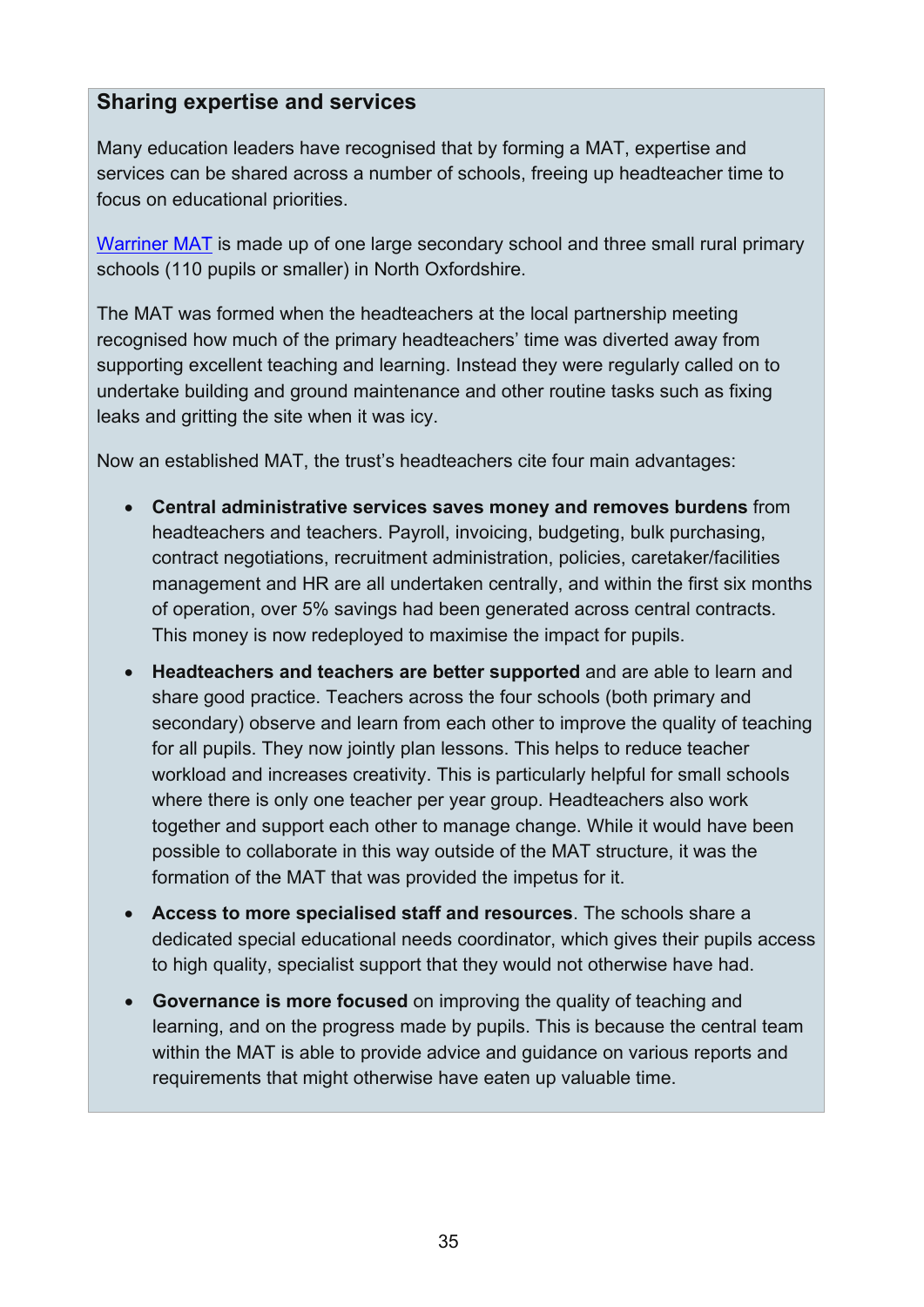## <span id="page-35-0"></span>**What will RSCs look for?**

There is no expectation that all academies or trusts should pursue the same approach to supporting attainment and school improvement. They will, however, be expected to have the capacity to run strong and improving schools. Before approving an academy arrangement, RSCs will use their professional expertise to judge the capacity of the trust. In doing so, they will take in to account the particular circumstances and maturity of the trust. As part of their considerations they may test whether, and the extent to which, a trust:

- has leaders that have a clear understanding of excellent teaching and learning practice for all pupils including those with additional needs – such as special educational needs and difficulties, those with English as an additional language etc.;
- has a clear, quality-driven education vision, which is embedded into their curriculum and school improvement models;
- has the capacity to deliver this vision and any improvements needed sustainably within the budget, staffing and other resources available;
- uses information and intelligence to hold leaders to account for performance;
- understands the needs of different student groups being educated within the trust;
- ensures that information about children's progress at school is well understood and acted upon throughout the organisation; and
- has a clear plan for how they will communicate with parents.

When agreeing whether a MAT has the capacity to grow, or when approving a MAT arrangement, RSCs will want to explore with the trust:

- the plans for medium and long-term development of the trust and how they build capacity within their trust and their schools;
- how it intends to support school improvement and whether this is underpinned by a clear school improvement model;
- what the needs and development challenges are for all the schools within the trust, irrespective of current performance levels;
- whether the trust's model of due diligence enables the depth of the operational and strategic challenge to be fully understood; and
- how the trust will contribute to wider system improvement and develop and retain good links with other MATs, teaching schools and a wide range of stakeholders.

MATs that want to support the improvement of schools that are performing poorly, will need to [apply to be an approved sponsor,](https://www.gov.uk/government/publications/academy-sponsor-application-form) if they are not one already. Sponsors need to demonstrate a strong track record in supporting school improvement, or have ready access to sufficient school improvement expertise.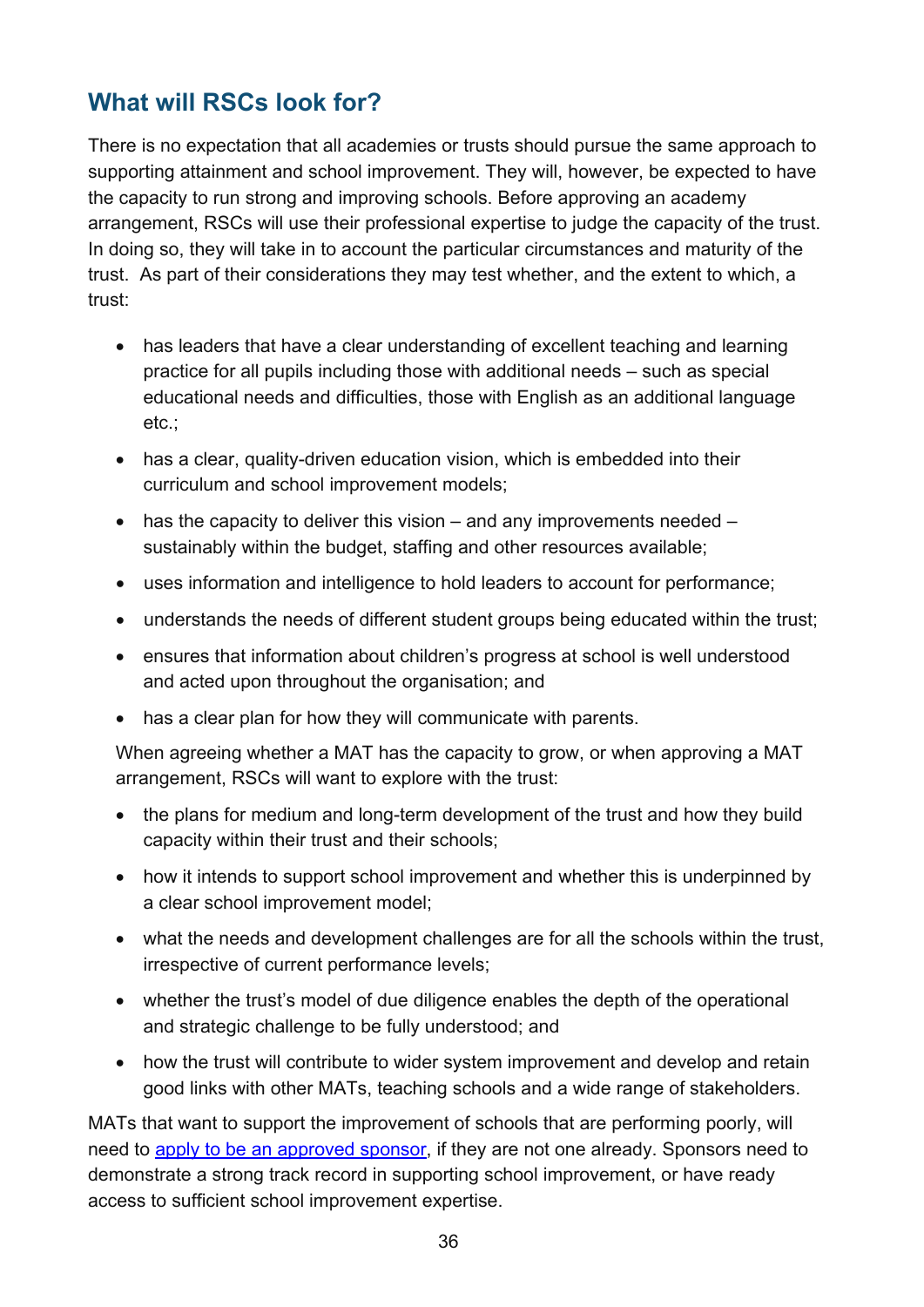# <span id="page-36-0"></span>**People and leadership**

Ensuring that a trust has the right leaders and the right team to achieve its objectives is crucial. In other parts of this document we have already highlighted that many trusts think being a MAT helps them build a strong and sustainable workforce, and facilitates the recruitment and retention of staff. In this section we highlight some of the ways in which trusts have built their team and developed their staff.

#### **10 ways effective MATs make sure they have a strong team**

- 1. Have a strategic plan which turns your vision in to reality for the organisation as a whole rather than for individual schools. This will help you be clear about the workforce you need.
- 2. Build staffing structures at the MAT level as well as the school level. The trust's workforce needs to think of itself as one team if it is to make the most of the talent and resources within the trust.
- 3. Develop your strategic plan collaboratively, involving those who will be charged with delivering it. This helps to ensure every employee understands their role in delivering the plan and feels valued for their wider contribution.
- 4. Trust leaders, chief executives or executive leaders, need to be able to lead, performance manage and develop the team of academy principals and senior leaders.
- 5. Executive leaders need support too, both from good people and good structures. It helps them be better able to deal with pressure and unforeseen problems. It can also make the difference between incremental and transformational improvement.
- 6. Create a culture, systems and processes that promote ongoing development and progression of both individuals and the organisation.
- 7. Identify skills (and skills gaps) across the trust and all schools through a trust-wide skills audit.
- 8. Establish a programme for continuous professional development involving staff across the trust.
- 9. Grow and develop the next middle and senior leaders by deploying them across a group of schools, with the expectation of movement between schools within the trust. This helps to create a healthy environment for promotion.
- 10.Ensure succession planning is part of the trust's overall strategic management, not as a response to crisis. This enables the trust, or schools within the trust to withstand a change of leadership or a sudden or unexpected departure of a member of staff.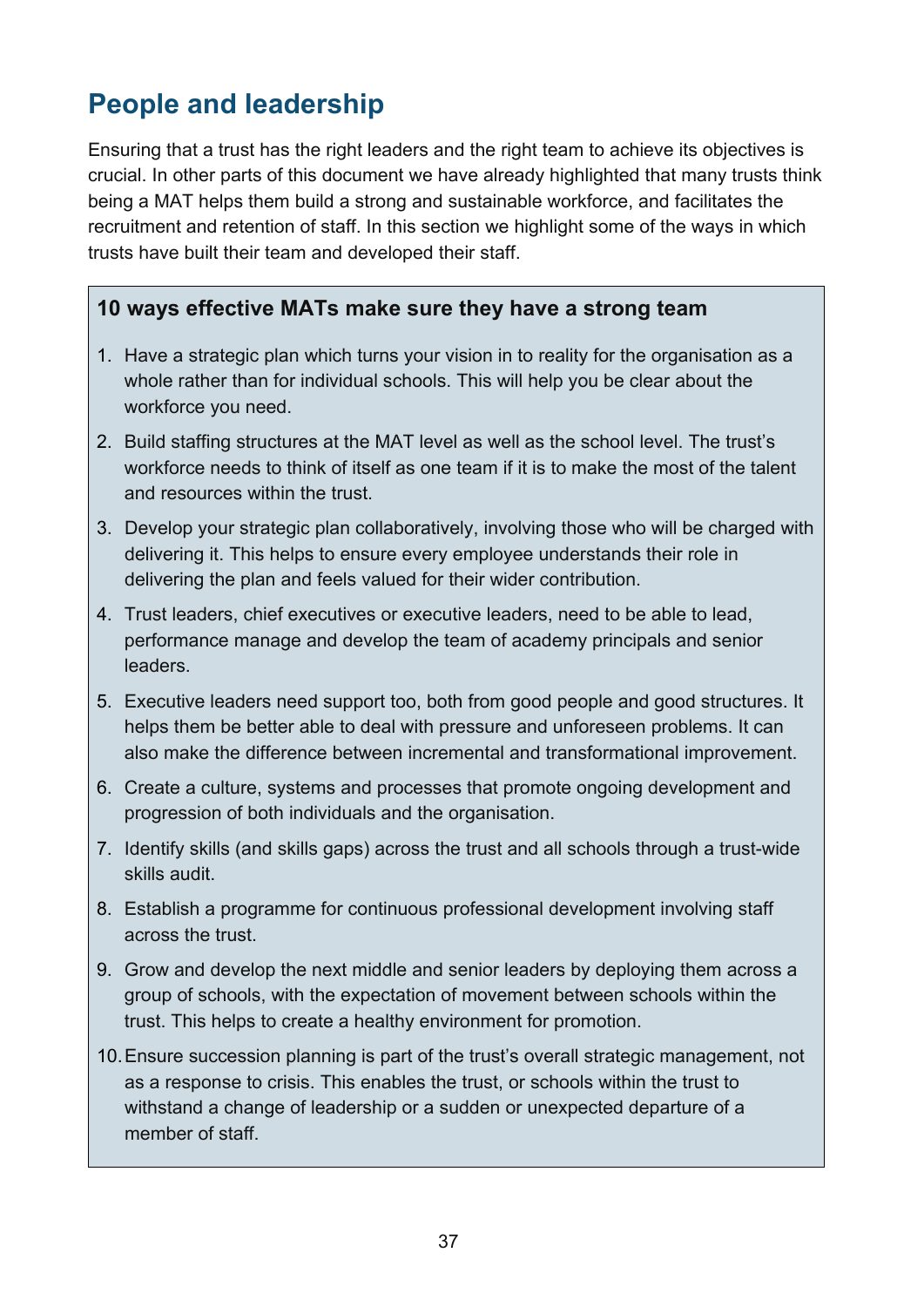#### **What is included in a strategic plan?**

A strategic plan turns a vision for what the trust wants to achieve into a plan that can be implemented and evaluated. Ultimately, the trust's board will hold the trust's single executive leader to account for the extent to which they have implemented the plan, how it has been implemented and what the results have been. The format and content of each trust's strategic plan will vary depending on the individual circumstances of the trust. Usually, however, strategic plans will:

- start from a clear statement of what the trust wants to achieve;
- set out where you are now and where the trust wants to get to;
- focus on delivering for pupils;
- define clearly the operating environment;
- identify key strategic risks and mitigation strategies; and
- consider a range of different scenarios and potential outcomes and what the trust would do in those circumstances – see risk management section.

## <span id="page-37-0"></span>**Examples of developing people and leaders**

#### **A strategic development plan: mission, vision and values**

Everyone involved in **STEP Academy Trust** understands the reason why the trust exists: to improve the life chances of all children; to create a family of outstanding academies where world class leaders place children at the heart of everything. However, whilst the trust grew organically from a partnership of two local schools, the trust recognised that a more strategic vision and approach was needed if STEP was to make a successful transition from a "cottage industry" to a more coherent organisation.

Creating a strategic development plan helped ensure that robust systems and structures were underpinned by a culture of unity, consistency, and support. To reassert their culture, STEP introduced the ["STEP Compass"](http://www.stepacademytrust.org/about-us/our-journey/) alongside governance restructure in order to guide academy communities both individually and collectively. The STEP Compass has been essential to shifting the mindset of individual governors away from individual schools towards governing the trust as a whole, and all the schools within it.

By ensuring a clear direction across the organisation, all stakeholders understand how they contribute to furthering the mission and vision of STEP. The Compass has had a major impact at every layer of the organisation. It brought greater clarity to the governance structure, and reinforced what it means to be part of STEP.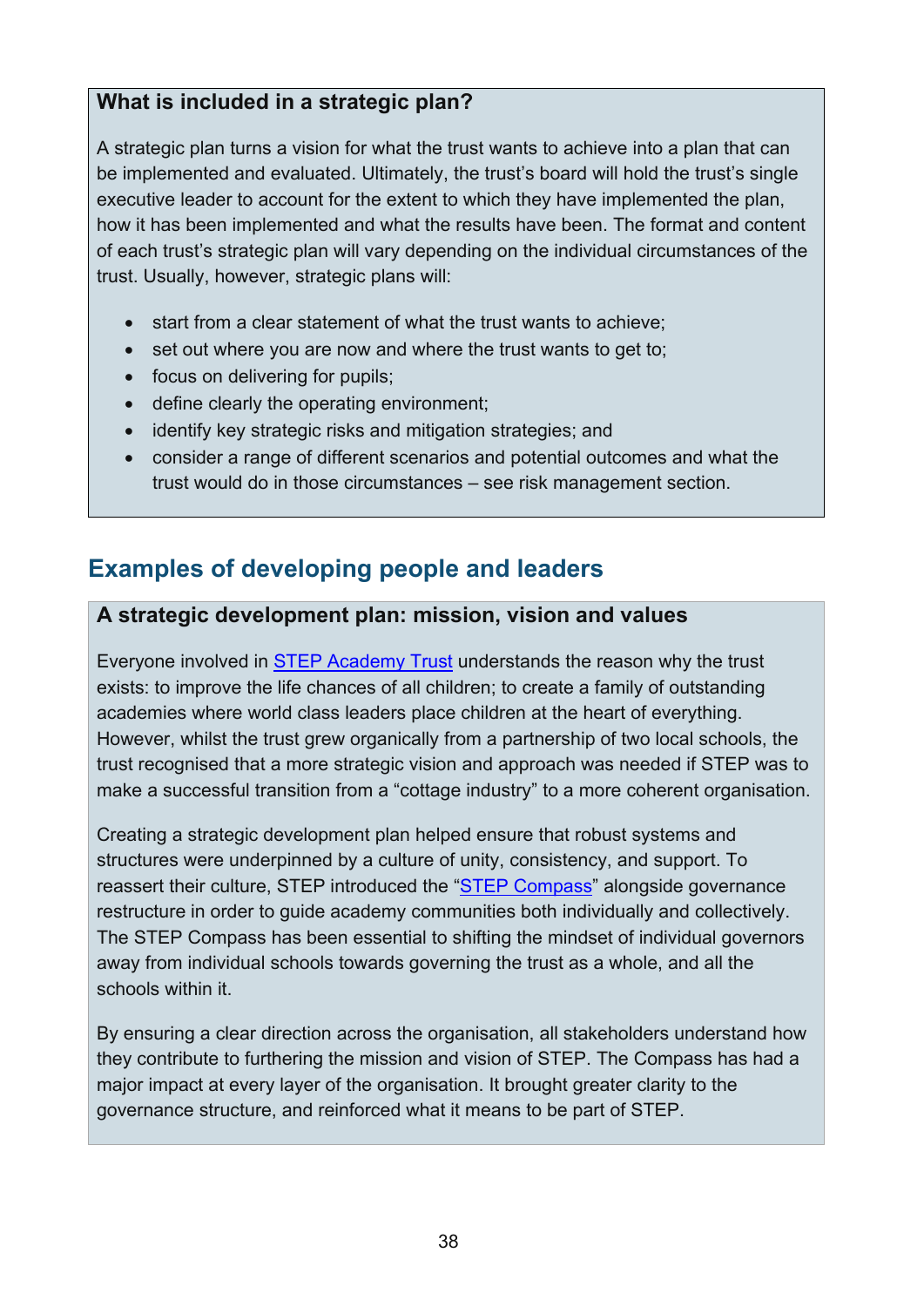#### **Keeping great teachers teaching**

To help ensure that the great educationalists in [First Federation](http://www.firstfederation.org/) can focus on making sure that teaching and learning are as good as it possibly can be, the trust has:

- redefined senior leadership roles; and
- created a back office function to perform vital administrative tasks, taking these away from school leaders.

The trust established the position of heads of teaching and learning (HoTL) overseen by an executive headteacher. The HoTL is the school's leader of teaching and learning and their core purpose is to improve the quality of teaching in every classroom. By removing many of the bureaucratic and clerical tasks from the role, HoTL is able to focus relentlessly on improving teaching, learning and therefore the outcomes for all children. This approach has empowered talented professionals to drive improvements. Over the past three years, First Federation has established a clear and focused leadership development programme which sees teachers becoming middle leaders (leading groups of four to six classes) within four years and potentially leading schools as a HoTL within six years.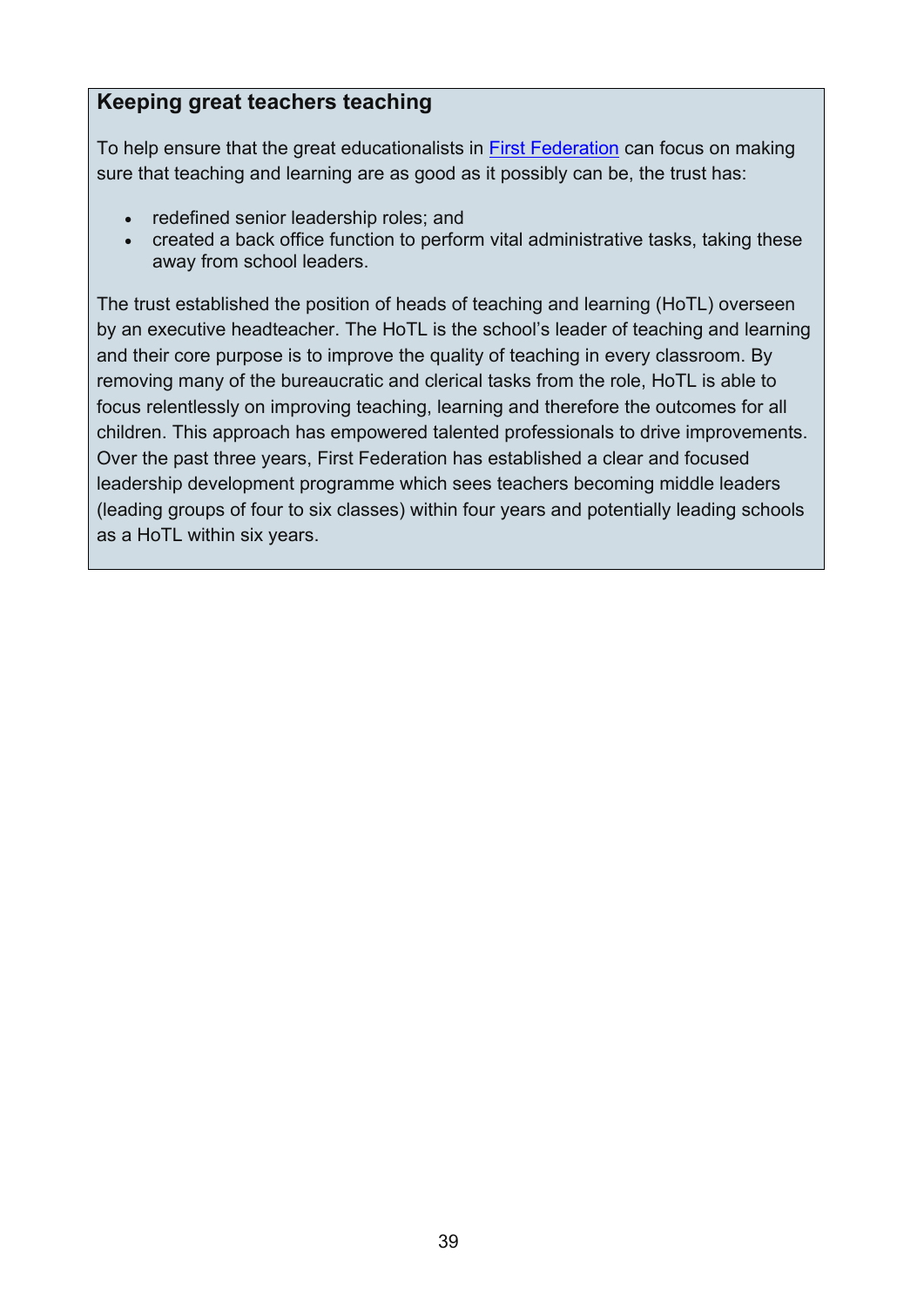#### **Mentoring support for chief executives**

The role and responsibilities of a MAT CEO differs quite significantly from that of headteacher. Accordingly, headteachers looking to make the transition may wish to draw on the experiences of successful CEOs.

Nicola Shipman became the CEO of [Steel City Schools Partnership](http://www.steel-city-schools-partnership.org/) (SCSP), a threeschool primary MAT, in 2013. The trust decided it was keen to expand, but recognised that its organisation – including the CEO – needed to develop their capacity in order to be ready for further growth.

As CEO, Nicola joined an 'Aspiring to Excellence' programme, aimed at developing MAT CEOs. As part of the programme, the trust's CEO and trustees were partnered up with the CEO mentor from a successful trust, in this case the [Flying High Trust](http://flyinghightrust.co.uk/) (FHT) in Nottingham.

Through this relationship, SCSP trustees and employees – namely the CEO and Finance Director – with their FHT counterparts considered and discussed how to get the trust ready for future growth, including:

- the role of the CEO and delivering the trust's vision
- expectations of trustees
- sharing of growth plans and scalability of school improvement plans
- considerations of expertise, capacity and resourcing
- preparedness for increased accountability.

Reflecting on CEO mentoring, Nicola said:

*"I found the relationship with Chris [Wheatley, CEO] and FHT to be invaluable. It really helped focus both mine and the trust's efforts on the areas that we needed to tighten and improve – such as setting out our growth strategy and business planning – towards getting our trust ready for sustainable growth. I know that Chris also felt it was a mutually beneficial relationship working with us as it helped inform some of FHT's own processes and planning.*

*I would recommend any new CEO to get a mentor; you could do worse than researching other trusts that have started from a similar place to your school but are further along their growth journey and see if they would be interested in establishing a mentoring relationship."*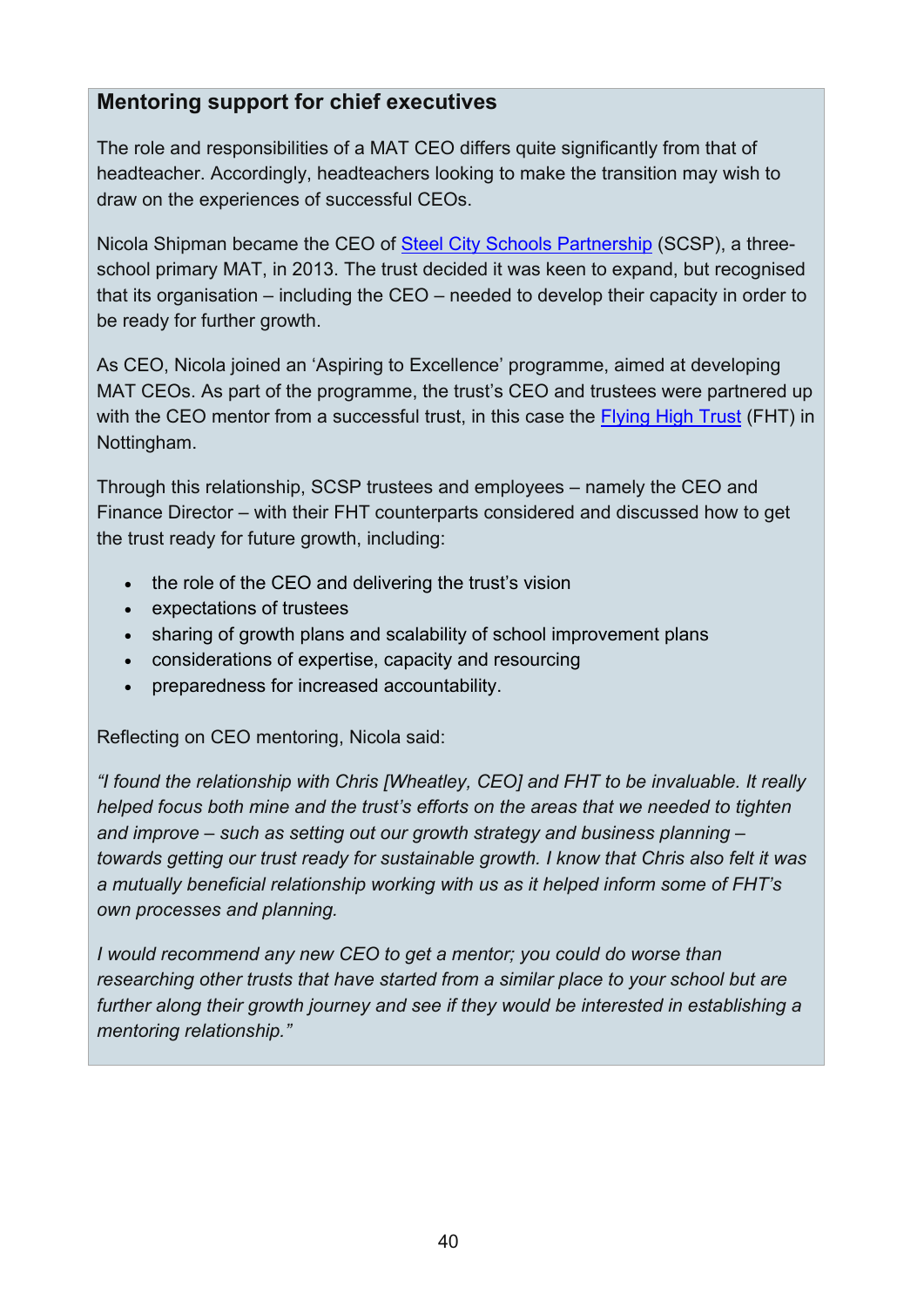#### **Development for chief executives**

A pilot programme, [Executive Educators](http://www.future-leaders.org.uk/programmes/executive-educators/) was designed to equip MAT executive principals/CEOs with an understanding of the knowledge and skills required for their role, and provide them with access to a network of effective support so that they can transform schools and improve the life chances of the pupils they serve. The content was designed by successful MAT CEOs, other educational leaders and experts in finance, governance, strategy and business.

The tertiary-level (MBA) programme provided participants with access to high quality, face-to-face training and a range of unique opportunities for leadership development.

Topics included:

- Understanding the role of the CEO
- Defining your leadership style and tone
- Strategic visioning and planning
- Driving school improvement and the quality of teaching and learning
- Using finance for decision making and understanding performance
- Managing risk
- Driving strong and critical governance
- Recruiting, developing and aligning staff
- Managing the media and positioning your MAT (including brand management, stakeholder engagement and digital communications.

Testimonies from attendees can be found on the above link. Following the success of this pilot, a further [range of providers](https://www.gov.uk/government/publications/expanding-your-academy-trust-resources-for-multi-academy-trusts/expanding-your-academy-trust-resources-for-multi-academy-trusts) have been approved to provide offering MAT CEO/leadership development programmes.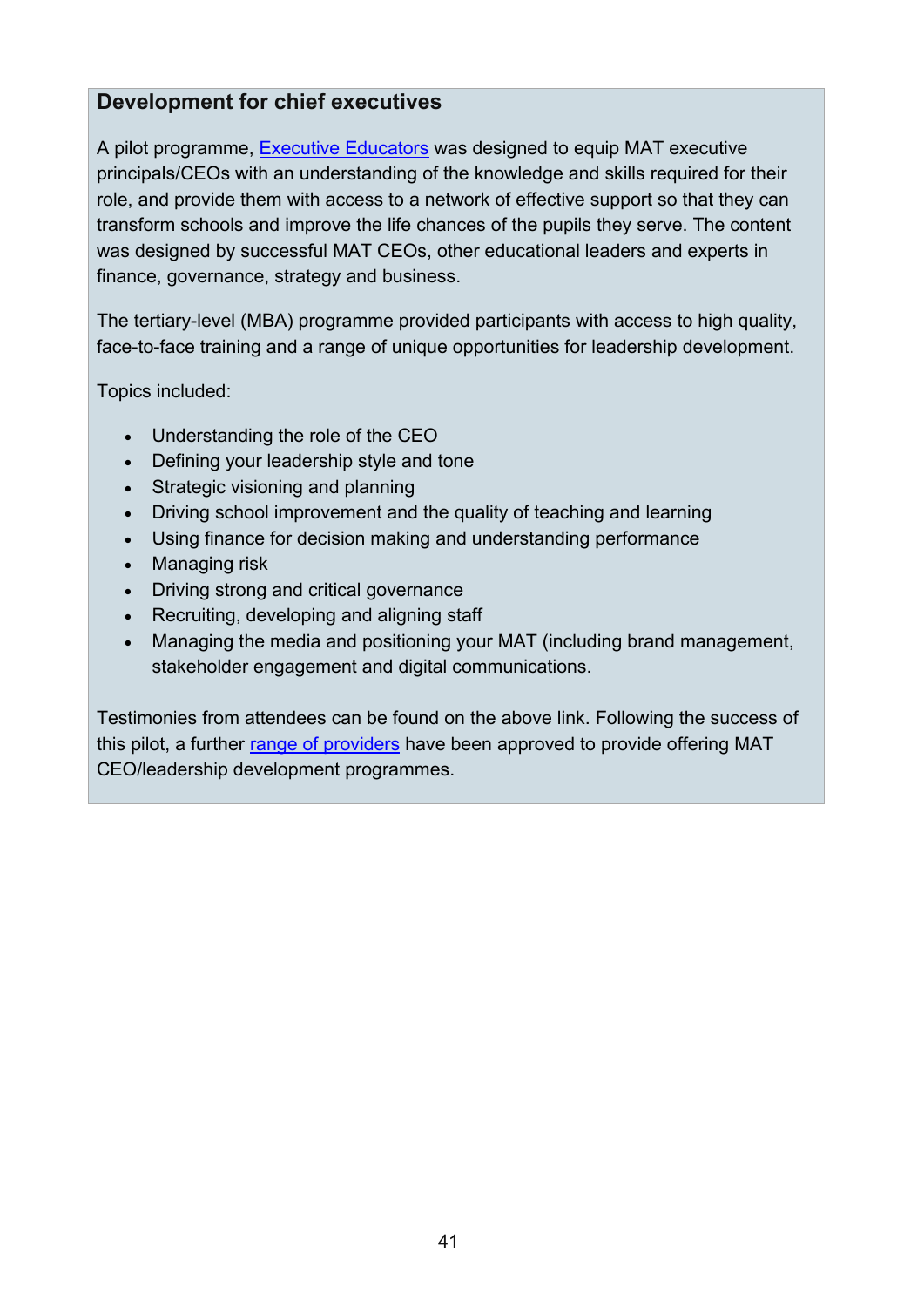#### **Special Schools in a multi-academy trust**

On the growth of [Ambitions Academy Trust,](http://www.ambitions-academies.co.uk/) their former CEO, Brian Hooper, outlines the benefits of having a SEND background and what this has meant for the wider trust – both pupils and staff – as the trust expanded.

The trust was frormed out of an outstanding social, emotional and mental health (SEHM) school. Owing to the strength of the school's provision and the headteacher's NLE status, the school was asked to support and subsequently sponsor a local school in special measures, where pupil behaviour was of particular concern. Following the trust's support, this school become an outstanding school in under 2 years.

The trust has been successful in improving its schools by taking an unwavering approach to promoting strong leadership, an uncompromising focus on teaching and learning and developing latent talent at all levels. The central provision of 'back office' functions has enabled teachers and leaders to focus on performance and standards. Several years on, the trust now consists of 6 schools covering a range of special and mainstream provision at both primary and secondary phases, along with running [Ambitions Teaching School.](http://www.ambitions-teachingschool.co.uk/)

As a trust with several special schools, Ambitions has been well-placed to consider the needs of pupils across the trust – both pupils in mainstream and special provision. Given their special schools, the trust's strongest offer in terms of special provision is in managing pupils' behaviour and emotional and social difficulties. In their mainstream schools, this has enabled them to quckly overcome the behavioral issues often prevalent in underperforming schools and those in disadvantaged areas which frequently prove one of the greatest challenges in moving these schools on. This has been particularly advantageous in an perpetually underperfoming secondary school which the trust has sponsored. In just under a year into the relationship, the school has gone from 'special measures' to 'good' in its Ofsted rating. For the special schools, becoming part of the trust has enabled them to overcome the isolation often experienced by special schools – something which is of great benefit to pupils and staff.

As a cross phase trust, the CEO reports that the whle trust has learnt a great from the meticulous lesson planning and preparation that is synonymous to effective primary schools.

In terms of CPD for teachers, the presence of special schools and the teaching school has supported the trust to not just give teachers outstanding training for how to accommodate with the full spectrum of pupils needs from SEND to mainstream, but also 'real life' setting to test out and embed their learning. In several instances having training in different settings leaders and teachers have decided to move from mainstream to special settings and vice versa.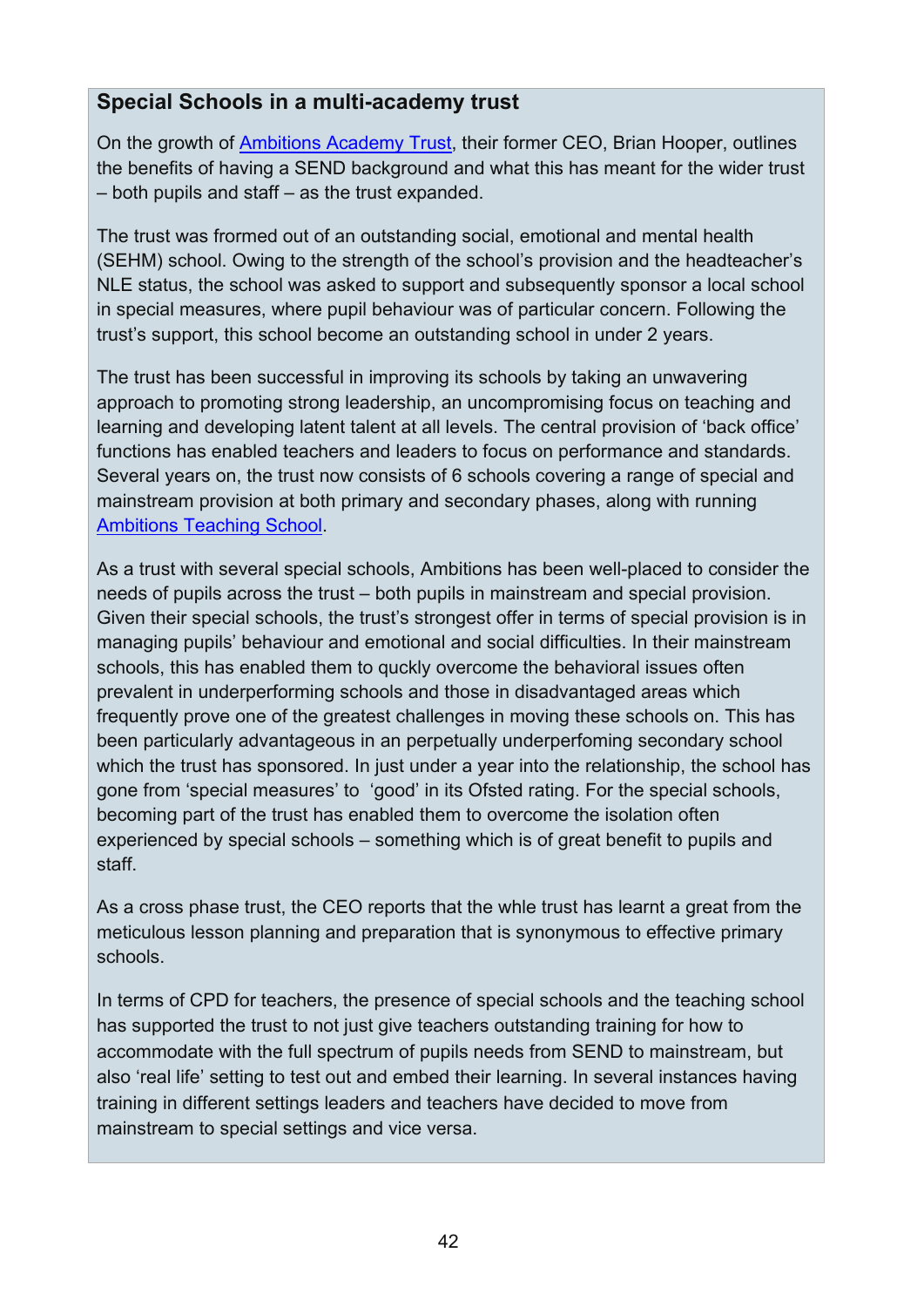#### **Special units within a multi-academy trust**

Katrina Morley, CEO of the [Tees Valley Education Trust,](http://www.teesvalleyeducation.co.uk/) describes being in a MAT with special units and the benefits this bring to pupils, teachers and leaders in the trust.

The trust began when two outstanding primary academies, Brambles and Pennyman came together to form a small MAT. From the outset, the trust sponsored Dormanstown primary academy.

Both Dormanstown and Pennyman have specialist units providing education for children with a wide variety of additional and specialist needs. Committed to inclusive education, the trust is sharing best practice through its teaching school.

The trust formed with a view to becoming of a 'master of its own destiny' e.g. to have a greater role in a number of areas such as commissioning provision which best suits the needs of its pupil, having closer control over spending decisions, employing its own models of education etc.

The specific benefits the trust has been able to realise since its formation in September 2015, include:

- Being able to afford to employ specialist staff to be used across the trust to the benefit of pupils and parents, far quicker than if it was commissioned externally. These include:
	- an education psychologist
	- counsellors
	- a language therapist
	- a hydrotherapist
	- a physiotherapist.
- Pupils across the trust able to attend special or mainstream education as required, according to their needs at that moment.
- Exchange of expertise and good practice between teachers in mainstream and special provision – both informally and through formalised training. This gives teachers a greater appreciation of the full range of all pupils' needs and the appropriate, differentiated support.
- Able to support a wider learning community where all children learn together including holiday clubs and an inclusive choir – soon performing at the Royal Albert Hall!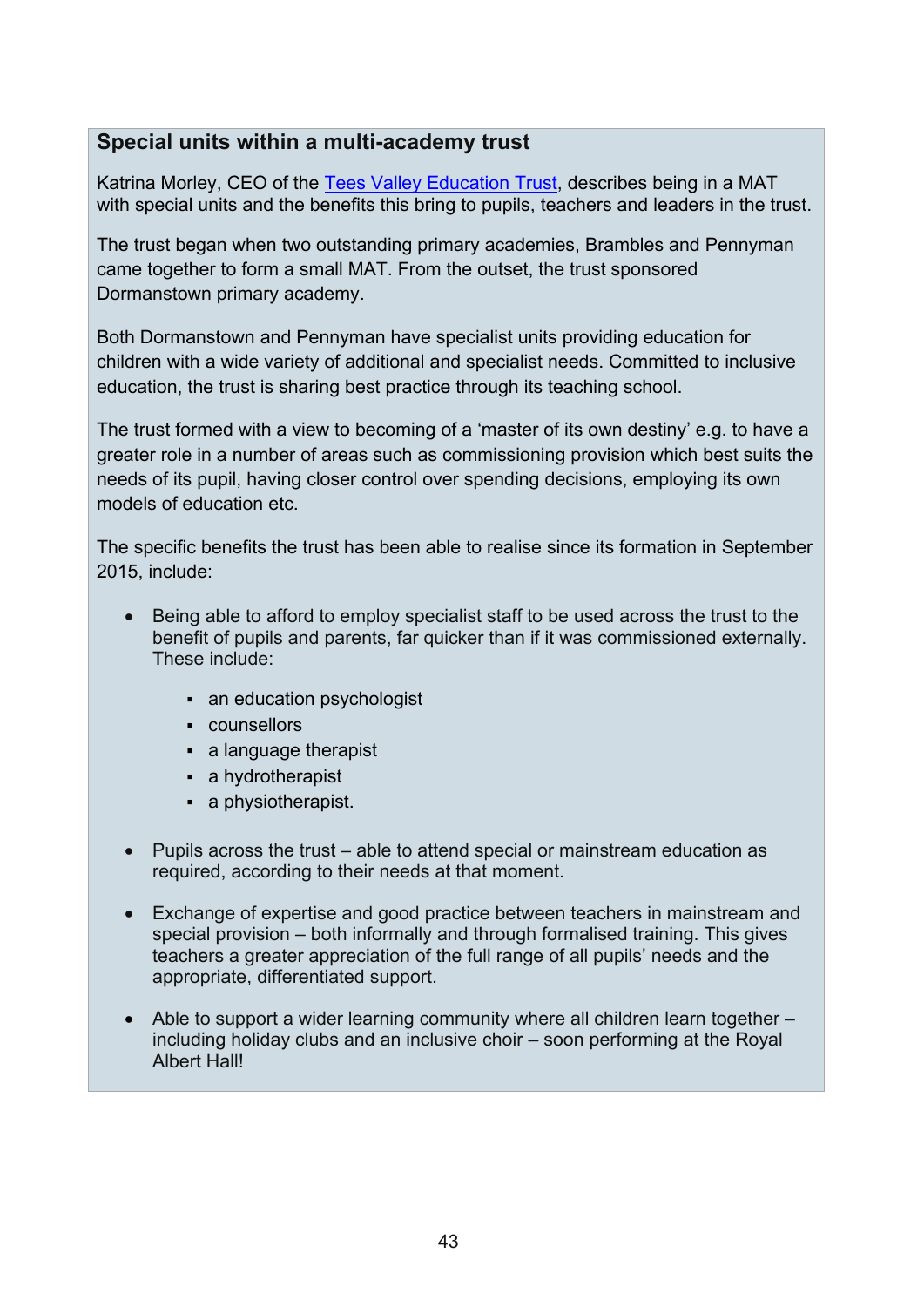#### **Succession Planning: The "rule of three"**

In regard to succession planning, many effective trusts recommend considering the "rule of three" for key posts in the trust, which asks:

- Who is the three-week replacement to cover sickness?
- Who is the three-month replacement should someone hand in their notice?
- Who is the three-year replacement what is the trust's long-term strategic plan?

## <span id="page-43-0"></span>**What will RSCs look for?**

The [Academies Financial Handbook](https://www.gov.uk/government/publications/academies-financial-handbook) requires that the board of trustees of the academy trust has appointed, in writing, a senior executive leader, who may act as an *ex officio* trustee. This is a mandatory requirement. In standalone academies this will be the principal of the school; in MATs this will be a chief executive or equivalent. The role must be a permanent, not a rotating one. RSCs will not approve any arrangement where this is not the case.

For schools within any trust to be as effective as possible, they should have systems in place that support the development of each and every member of staff, and manage the talent within their trust. They should also have systems in place that hold staff to account for delivering for the pupils attending the schools within the trust. RSCs will not prescribe what these arrangements will look like, but they will want to be assured that a trust has the capacity within its workforce to deliver what it wants to achieve.

When agreeing whether a MAT has the capacity to grow, or when approving a MAT arrangement, RSCs will want to be reassured that:

- leaders understand the challenges the trust will face and had clear plans for tackling these;
- the trust understands how the roles of individual leaders will need to change as the trust grows;
- teaching expertise and other forms of best practice will be effectively spread through the trust;
- the trust is equipped to withstand turnover in personnel, and especially a change in leadership; and
- the trust has plans to recruit the finance, human resources and business experience appropriate to the size of the trust – though is some cases, outsourcing will be appropriate/necessary.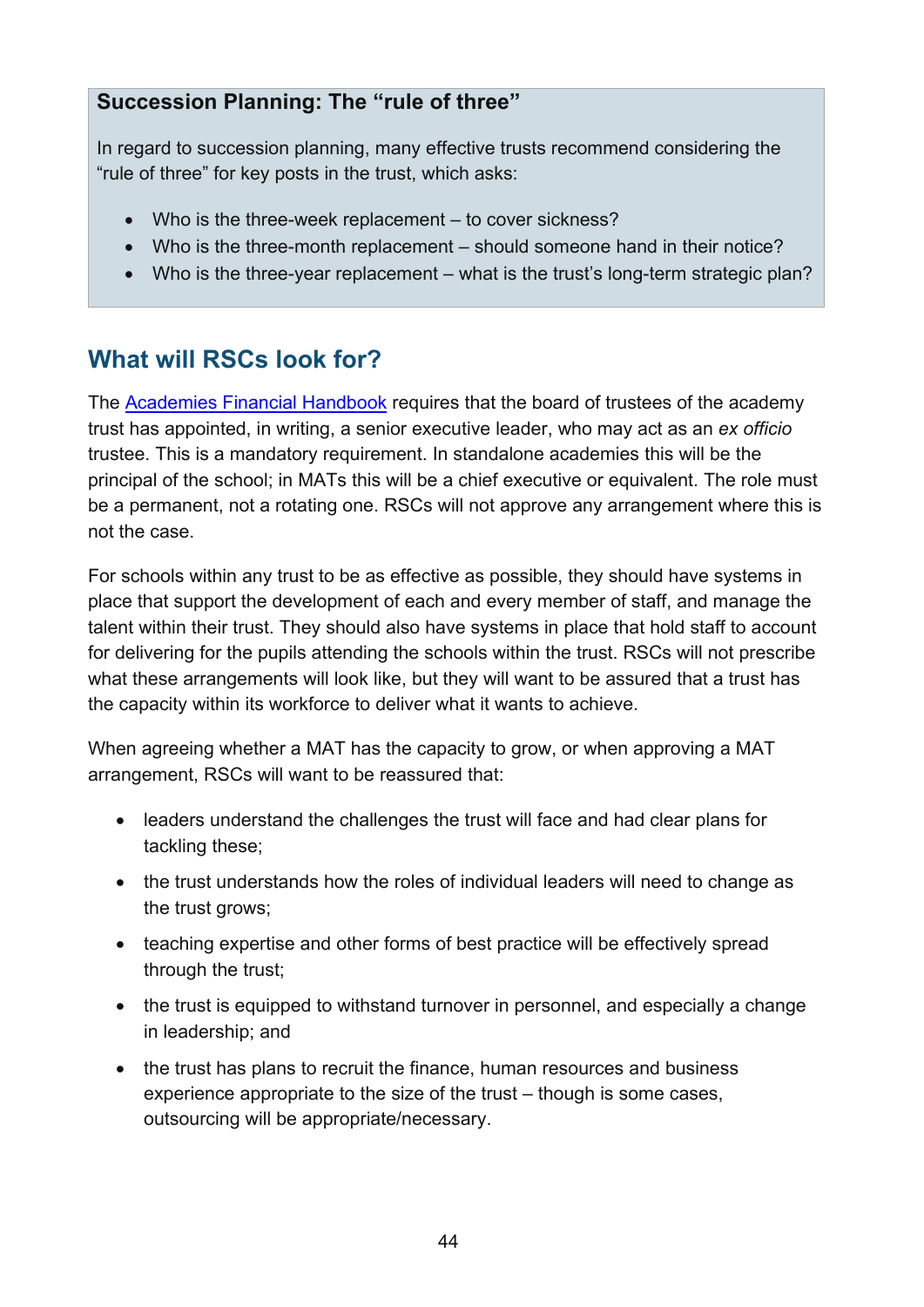# <span id="page-44-0"></span>**Financial Sustainability**

The benefits of scale are clear. MATs are better able to plan and put in place efficient workforce structures, as well as drive savings in back-office costs and procurement – ensuring every pound works as hard as possible in improving outcomes for pupils. A number of reports, including those by accountancy firms acting for academy trusts, have benchmarked spend in non-frontline areas, and identified areas where savings are realised from being in a MAT. Many MATs have found, for example, that having a single procurement function helps the schools within the trust utilise collective purchasing power, benefit from procurement expertise, and manage contracts on services such as reprographics and catering effectively. One report surveyed more than 500 schools, and found that, on average, MATs were able to help primary schools realise savings in the order of £145 per pupil. This represents just over 3.5% of the average Dedicated Schools Grant per pupil funding, allocated to primary schools in 2015-16.[6](#page-44-1)

Trusts that are sufficiently large (at least 1,200 pupils for primary trusts and 2,000 pupils for mixed or secondary trusts) will be better able to absorb costs pressures relating to the central overheads, drive value for money and be financially sustainable in the long term. The transition from a stand-alone academy to a MAT will not automatically bring economies of scale, or efficiencies, because there may also be additional central costs. It can, however, unlock new opportunities to secure efficiencies – and therefore the financial resilience highlighted above – in the medium to longer term as the trust grows. The Department, in collaboration with schools and sector organisations, has produced [guidance](https://www.gov.uk/government/collections/schools-financial-health-and-efficiency.) – including a range of tools – which may be of use to trusts looking for support on efficiency and financial health.

<span id="page-44-1"></span><sup>6</sup> Kreston Academies Benchmark Report 2016, page 32  $\overline{a}$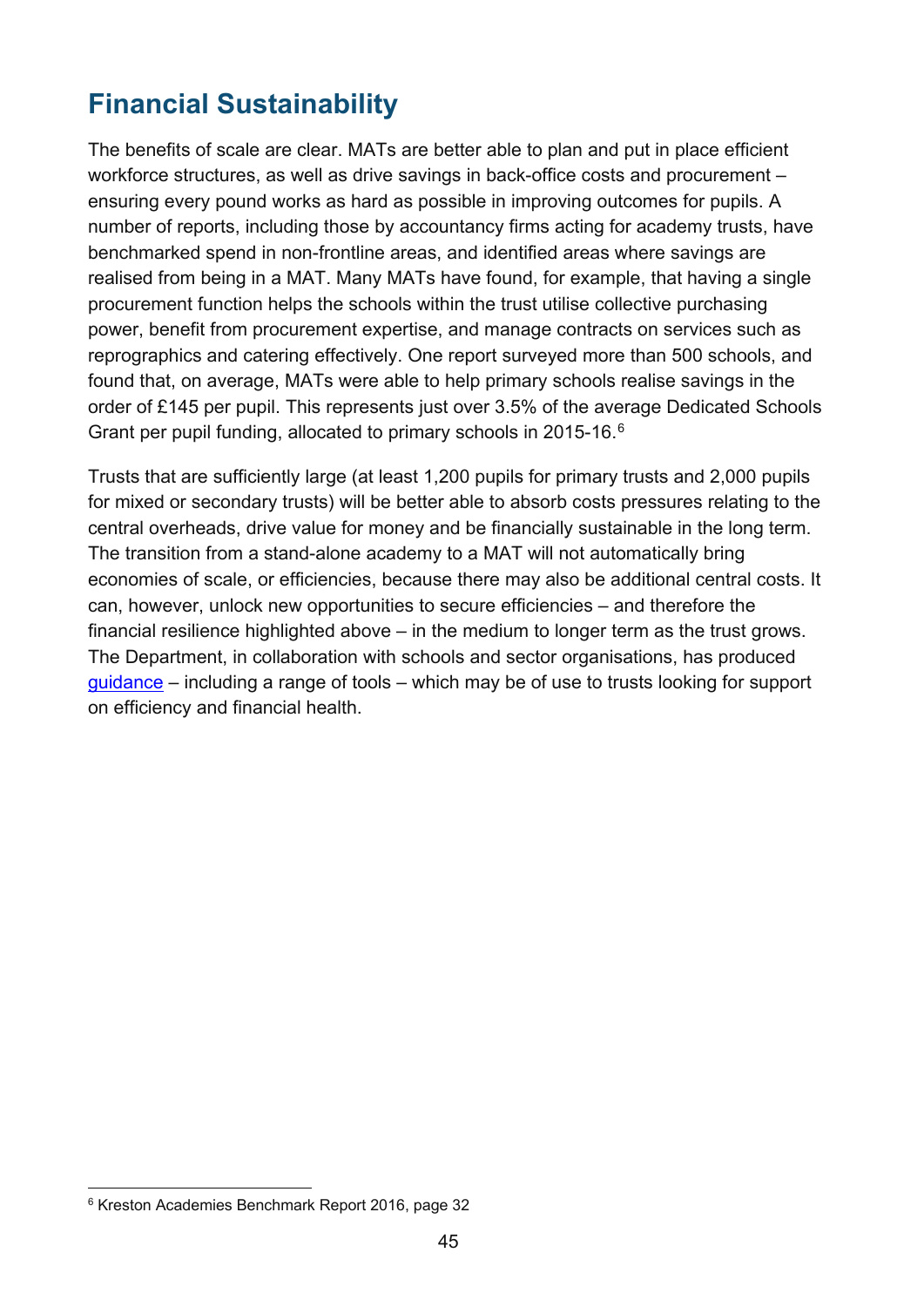#### **10 ways MATs ensure financial effectiveness**

We asked a number of MATs, what it is about being a MAT that supports them to achieve financial effectiveness. This is what they told us:

- 1. Clear strategic planning is vital. Unless you know what your vision and objectives are, you cannot ensure that you are making the best possible use of your resources to deliver your vision.
- 2. Financial planning and forecasting look ahead on a at least a three-year (and often five-year) basis and reflects potential changes in circumstances, such as increases and decreases in pupil numbers or a New Funding Formula.
- 3. The MAT's workforce is designed to support the effective and efficient delivery of the curriculum across all the schools in the MAT. Legacy structures or hierarchies are not automatically retained.
- 4. The MAT structure can increase the scope for trust to consider having centralised functions and collective procurement, particularly as scale increases. This reduces duplication, reduces costs and improves value for money.
- 5. The scope to generate additional income from commercial activities across the MAT is utilised, and used to support the aims and objectives of the trust.
- 6. Value for money of spending is tested and benchmarked against schools operating in a similar context. Many trusts do this by either using the Department's [benchmarking tool,](https://www.gov.uk/guidance/schools-financial-efficiency-financial-benchmarking) or by direct comparison to other trusts.
- 7. Centralised robust financial systems enable the trust board to have effective oversight and control of finances and promote a value for money culture. This becomes more important as trusts grow.
- 8. Careful consideration is given to the level of local control over spending. In some trusts the [General Annual Grant](https://www.gov.uk/guidance/academies-funding-a-to-z-of-terms%23g) is paid to individual academies who hold any surpluses in their individual accounts whereas in others funds are held and controlled centrally by the MAT which then distributes funding in line with agreed budgets. Some trusts vary the proportion of funding they retain, to reflect the different circumstances of individual schools.
- 9. When trusts retain a proportion of an individual schools funding, they are transparent about what proportion they are retaining, how this proportion is determined, and what services and functions it enabled the trust to provide.
- 10.Key financial and other decisions from the trust board are clearly communicated to academies and LGBs and vice versa.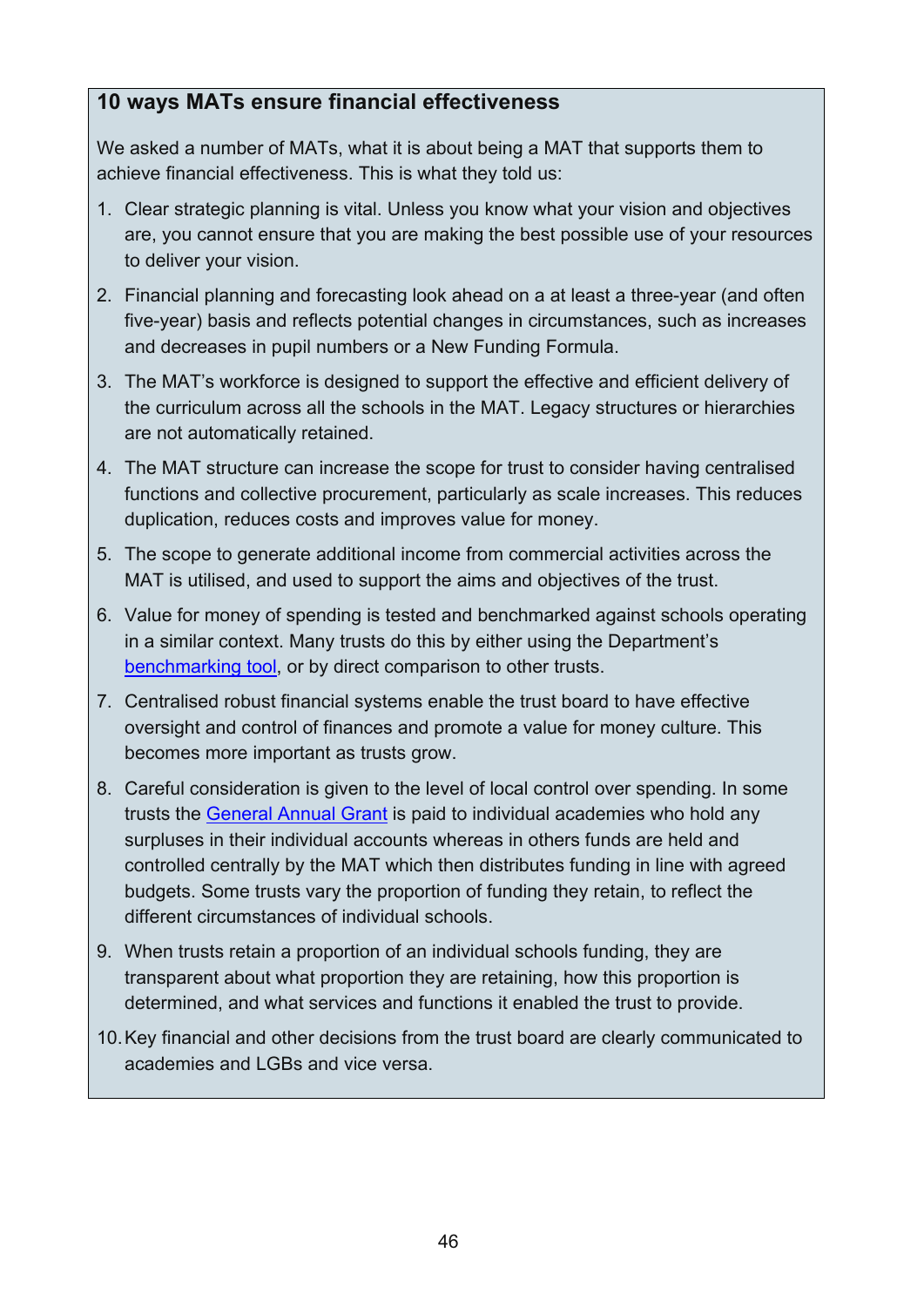## <span id="page-46-0"></span>**Examples of identifying efficiency savings**

#### **Securing efficiencies across small primary schools**

[WISE Academies Trust](http://www.wiseacademies.co.uk/) is focused on maximising outcomes in the context of a trust of small primary academies, where effective use of resources is paramount to ensuring sustainability and viability. In a tight financial context, it is essential that trusts explore all available opportunities for efficiencies and innovation.

The trust's own in-house centralised finance, governance and HR functions are colocated and this gives effective control of trust employment levels and costs. There is a clear and determined focus at WISE Academies head office on ensuring compliance and maximising value for money wherever such opportunities exist. Financial benchmarking, both internal and external, and joint procurement are used to drive efficiency. Specific examples of joint procurement of goods and services include insurances, assessment materials, learning resources and joint continuing professional development (CPD). The bulk discounts available through centralised purchasing are sometimes as much as 20%. This frees up more resource to invest in teaching and learning.

Expanded leadership is not affordable in all academy settings but this does not mean that the smaller settings have less monitoring or lower accountability. WISE is successful because of the true inter-academy collaboration that takes place including joint moderation, peer review, external quality assurance, common practices and shared CPD. The joint working that takes place across the whole organisation has ensured that there is trust-wide understanding of what constitutes outstanding practice and it is clear that this joined up approach can only work effectively in a MAT such as WISE Academies.

It is clear that there are factors that cannot be controlled such as changes to funding formula and local demand for pupil places. Working as a trust adds resilience from the impact of diminishing resource. Sometimes decisive action needs to be taken in response to particular circumstances. In one of the trust's academies, careful threeyear financial planning highlighted that the staffing costs were becoming unaffordable due to a slight decline in pupil numbers. The trust looked at how class sizes throughout the school could be kept at a sustainable level whilst maintaining capacity for school improvement. A coordinated approach was taken in relation to this situation so that vacancies at other academies in the trust could be filled by the redeployment of surplus staff. This avoided the need for any redundancy payments and reduced trust advertising costs.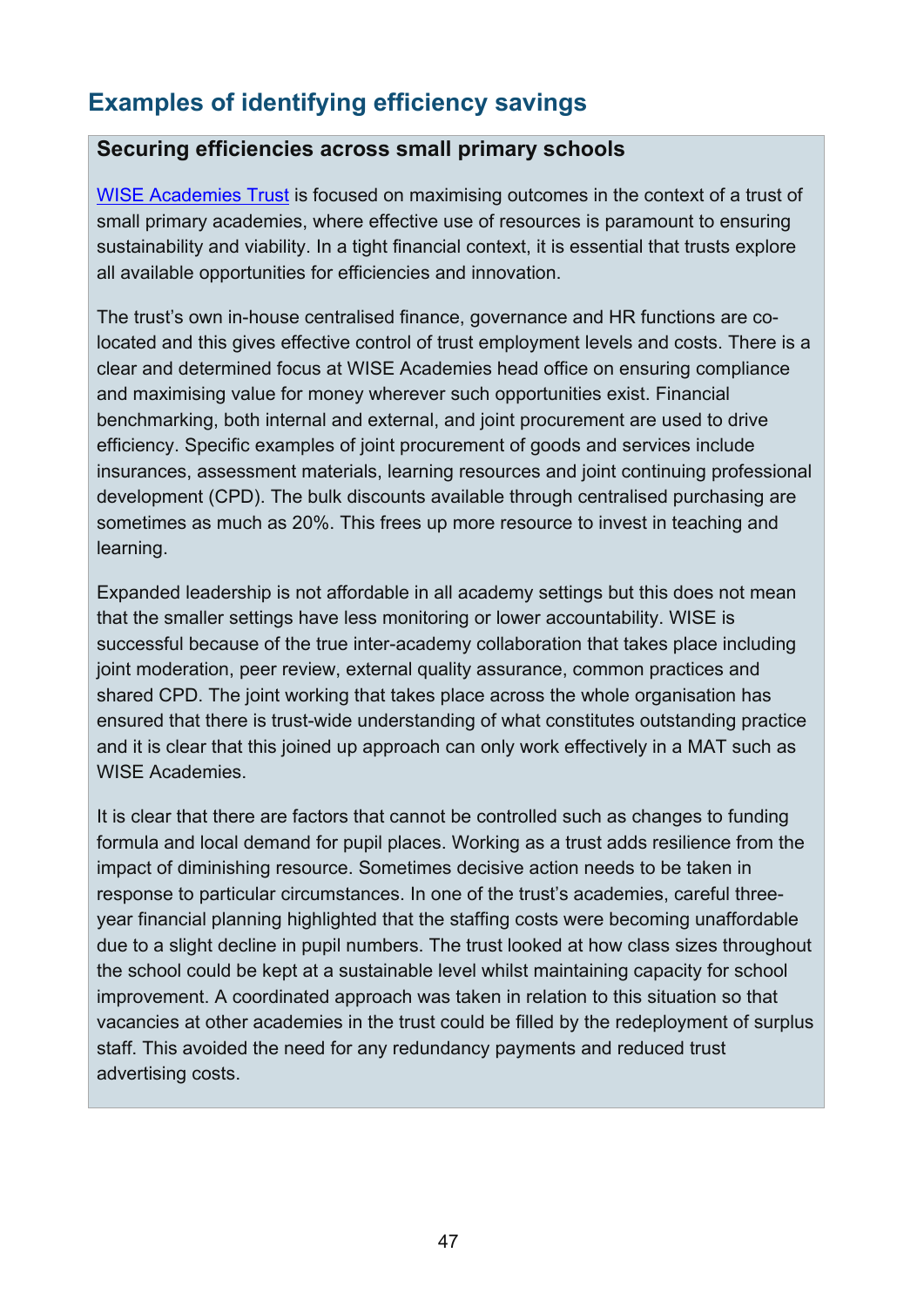#### **Funding central functions and services**

[First Federation](http://www.firstfederation.org/) does not have a 'traditional top slice arrangement – its six schools contributions range from 3-5% proportionate to its 'need', as defined by the trust. Of its total budget, the trust uses 3% to pay for 'central functions' meaning the executive principal, a business manager and a central administrator. The senior teaching leadership roles have been redefined, so that they are focused on improving teaching and learning and free from wider bureaucracy. At the same time the central office and business arm is kept lean and streamlined so that the maximum amount of funding can be directed to supporting teaching and learning.

To realise savings, all major contracts for services are negotiated as one trust, as opposed to six smaller schools. At individual school level, each school is allocated a budget for consumables, curriculum resources, professional development and supply cover. Schools can then bid to the 'centre' for further money for maintenance projects, who will tender for the best price on their behalf.

By avoiding a large back office business structure, the trust is able to reduce the amount of top slice for central costs. This enables it to put more money into the front line making small primary schools (90 – 100 pupils) sustainable and viable.

## <span id="page-47-0"></span>**What will RSCs look for?**

For a trust to be successful, and deliver the curriculum and results it wants for its pupils, it must have strong and sustainable finances. RSCs will want to see evidence that enables them to assess whether:

- there is sufficient financial expertise to oversee the trust's financial operations;
- financial planning is integrated in to the trusts overall strategy for its school(s);
- the trust's vision remains deliverable and resilient to operational changes in income, such as changes in pupil numbers or characteristics or the implications of the introduction of a national funding formula. Scenario or sensitivity analysis can be used to evidence this;
- there are robust contingency plans in place, with clear triggers for enacting these plans; and
- the accounting officer has sufficient oversight and control of their finances, to enable them to achieve value for money and ensure propriety with public money.

Before agreeing that a MAT can expand the number of schools it runs, or a standalone academy can create or join a MAT, RSCs will assess whether: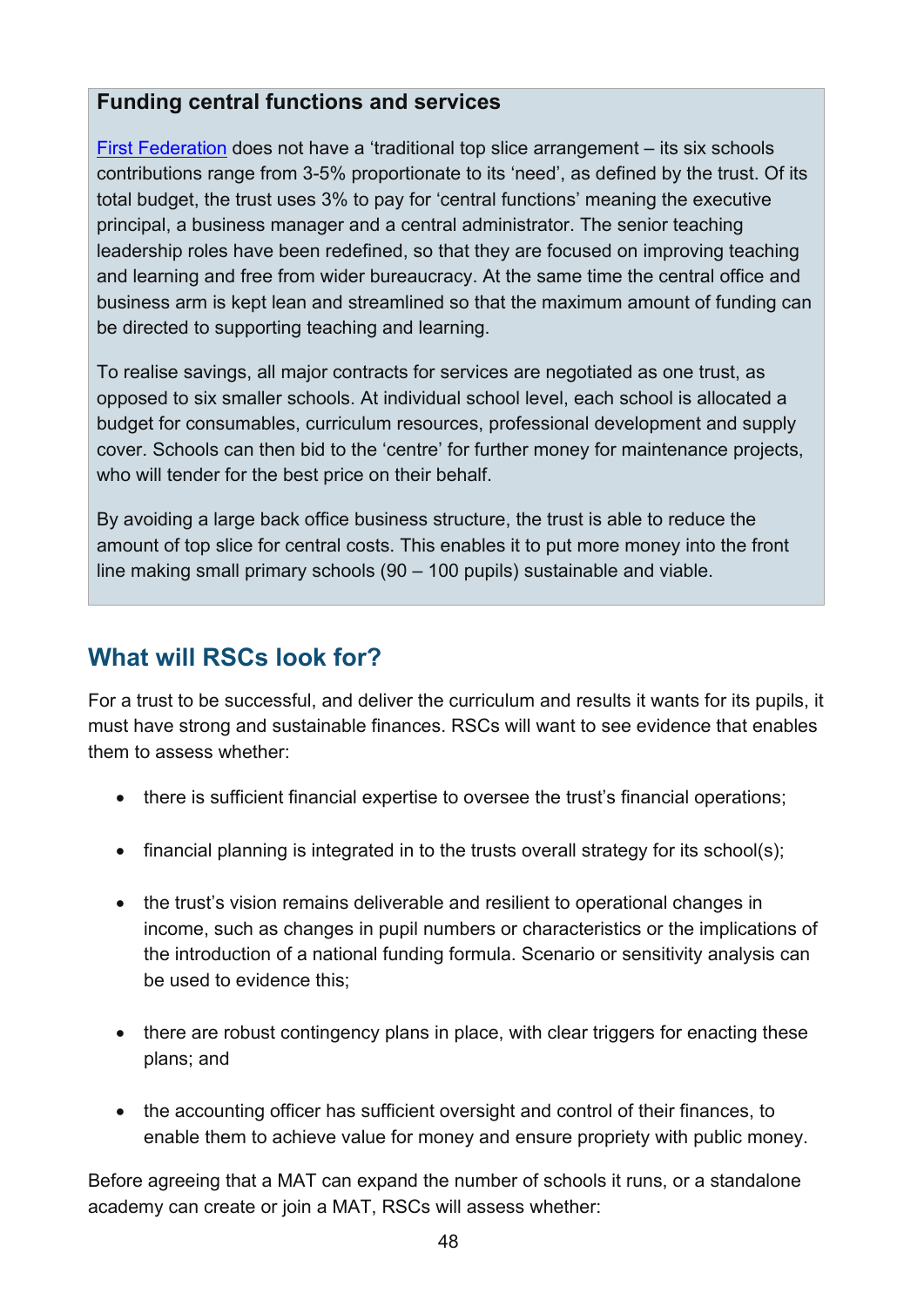- the plans to grow the size of the trust are credible and that the trust understands that while growth can bring about economies of scale, there are also costs associated with centralising functions. Where a trust's plans are such that they want to remain small (e.g. below 1,200 pupils for primary trusts and 2,000 for mixed or secondary trusts), the RSC may recognise the financial limitations and be more cautious. They may ask to see more detailed plans, including how the trust's senior leadership team will be funded from across the schools;
- plans to secure efficiency savings through economies of scale are realistic and have been benchmarked against other trusts;
- any central functions are properly costed and sustainable, and that there are clear plans that set out how these functions will be paid for, for example, through a charge or "top-slice" to individual schools within the trust;
- these centrally delivered functions deliver value for money for constituent schools; and
- the trust's financial processes are sufficiently robust to withstand the increased responsibility of the trust, and in particularly the need to ensure propriety and value for money across a wider number of schools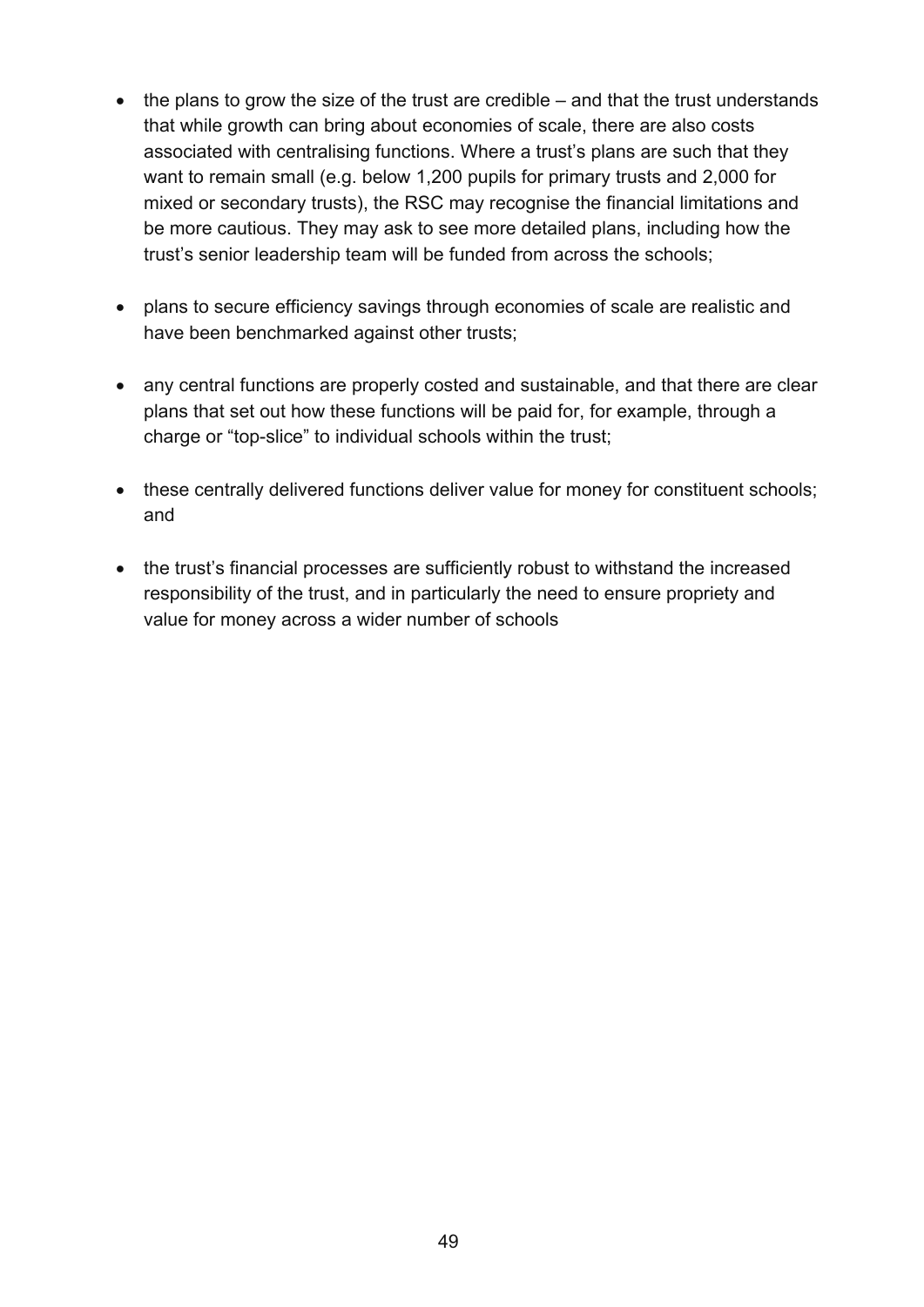# <span id="page-49-0"></span>**Risk Management**

Academy trusts are accountable for educational outcomes, financial management, safeguarding (including health and safety) and estate management in their trusts. The boards of trustees are responsible for risk management – particularly setting the parameters of the process and reviewing and considering the results. Effective risk management underpins effective planning elsewhere like strategic finance. While they may choose to delegate the day-to-day management of some risks to staff or professional advisers, the trust's involvement should be such that within the trustees' annual report they can make the required risk management statement with confidence.

#### **10 ways effective MATs manage risk**

MATs are organisations responsible for running multiple schools. As such it is imperative that they give due concern to managing risk at both school and organisation level. When asked, effective MATs described the following elements at key:

- 1. Risks and the impact if they materialise are identified in a central register. They are monitored and mitigated effectively at both school and trust level, often by an audit committee.
- 2. The MAT learns from effective risk management processes from other sectors.
- 3. It is clear which risks should be managed locally, and which are escalated to, or held by, the central MAT.
- 4. Each risk is owned by a named person, so that no risk or issue 'falls between a gap'. Those accountable have the ability to act decisively to manage risks when needed.
- 5. The trust is clear how risk management will need to develop and evolve as the trust grows in size.
- 6. Effective due diligence takes place before the MAT agrees to a school joining the trust. This means the trust fully understands all the risks, assets, and liabilities they would take on, and either put appropriate plans in place, or decide that it is not appropriate for the school to join the trust at that time.
- 7. Any due diligence is carried out by a person or persons with sufficient skills and experience. Specialists can be employed or contracted if those skills do not already exist within the trust.
- 8. A specific board member is responsible for managing their estates. In smaller trusts this could be the Chief Executive or Chief Operating Officer in small trust, while larger MATs may set aside a dedicated board position, such as a Director of Estates.
- 9. Legal requirements relating to the estate, including requirements relating to health and safety, and specific potential threats such as legionella, asbestos and fire are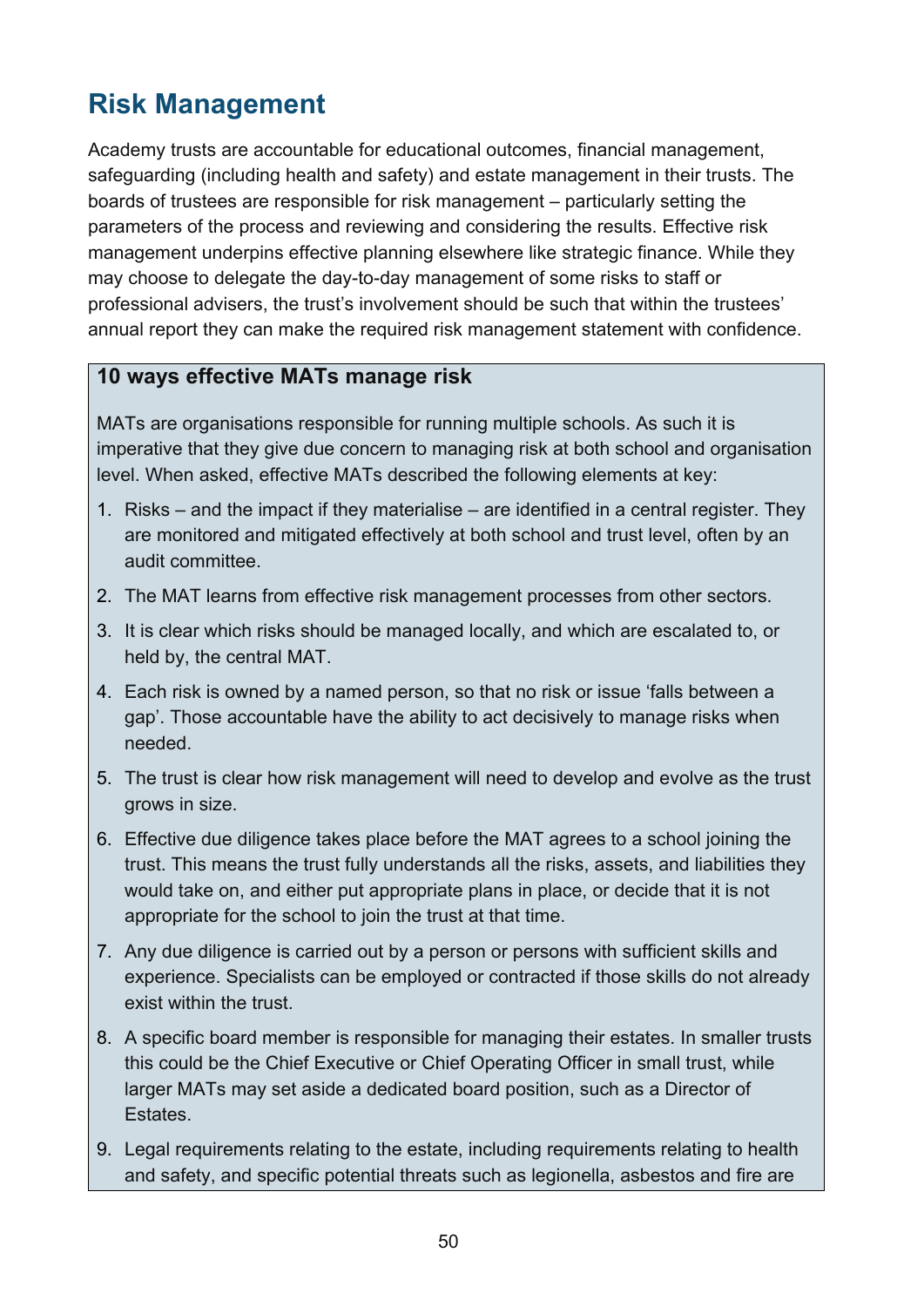well understood. (See DfE quidance for those responsible for the operation and [maintenance of school buildings.](https://www.gov.uk/guidance/essential-school-maintenance-a-guide-for-schools))

10.Comprehensive knowledge of buildings and their condition enables the MAT to plan and prioritise maintenance and construction work. For MATs with at least five academies and 3000 pupils, they will receive a [school condition allocation](https://www.gov.uk/government/publications/capital-allocations) whereas smaller trusts will need to bid for funding through the [Condition Improvement Fund.](https://www.gov.uk/government/uploads/system/uploads/attachment_data/file/470057/CIF_information_for_applicants_2015_to_2016.pdf)

#### <span id="page-50-0"></span>**Due diligence**

#### **What due diligence should we do?**

Due diligence involves investigating, researching and examining the background and financial condition, business operations and contractual obligations of a (person or) organisation. The National Association of School Business Managers (NASBM) believes the following should be investigated under due diligence:

- Income / expenditure and budgets / liabilities and assets 3 years prior and forward looking
- Pupil numbers 3 years prior and forward looking
- Scrutiny of board minutes, legal and HR contracts, any accounts / financial statements, internal audit reports
- Skills and experience at the entity under review.

This list is not exhaustive and all relevant documentation should be investigated. Details of due diligence conducted should be recorded, reported and retained.

Further details on due diligence can be found on the **NASBM EFA academies library**.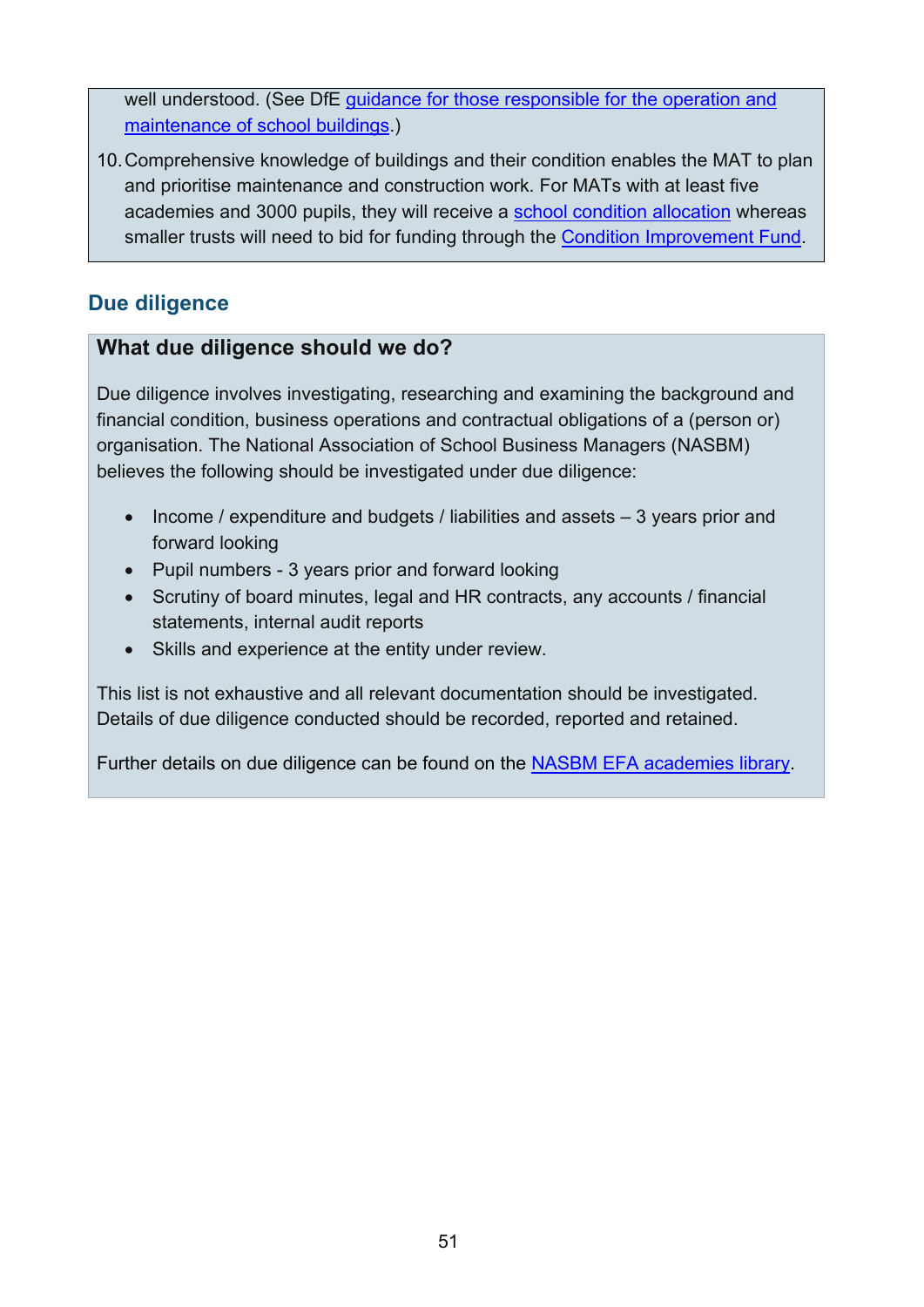## <span id="page-51-0"></span>**Examples of risk management**

#### **Managing the buildings and the school estate**

[Outwood Grange Academies Trust](http://www.outwood.com/) started in 2009 and has since grown to 21 academies, with a varied estate including new builds and old red brick schools.

The trust wants to ensure that the capital investment it makes has the maximum impact on outcome for pupils, and so this is a key part of their curriculum-led financial plan. It has built up its reserves to embark on significant capital projects, including replacing an old prefabricated ('clasp') building at a primary academy, building a new sports hall at a secondary academy and lots of other projects.

The trust has a dedicated estates director who leads the estates team and works directly to the CEO. The estates team maintains a three-year capital plan for each academy, ensuring that projects are prioritised across the estate on the basis of need.

The estates team also collates and centrally holds all relevant data on the estate, including condition surveys, health and safety inspections and projected student numbers. It ensures that the relevant health and safety and site management policies and procedures are followed consistently across the MAT. This means that the necessary burden of ensuring each and every school in the trust meets its statutory obligations when it comes to ensuring their buildings are safe and secure is removed from the respective headteacher, who can focus on ensuring that excellent teaching and learning takes place.

## <span id="page-51-1"></span>**What will RSCs look for?**

When determining whether to approve an academy arrangement, either a standalone academy or MAT, RSCs will take in to account what is known about the way successful academy trusts manage risk. In particular they will test whether:

- the trust has the capacity to fulfil the mandatory requirements set out in the [Academies Financial Handbook](https://www.gov.uk/government/publications/academies-financial-handbook) especially if, having consulted with the Education Funding Agency (EFA), they know that it has not fulfilled those responsibilities in the past;
- there are effective procedures in place to identify, monitor and mitigate at both school and trust level - risk management is not a box-ticking exercise;
- its scheme of delegation makes clear what risks are managed at what level so no issues 'fall between the gaps';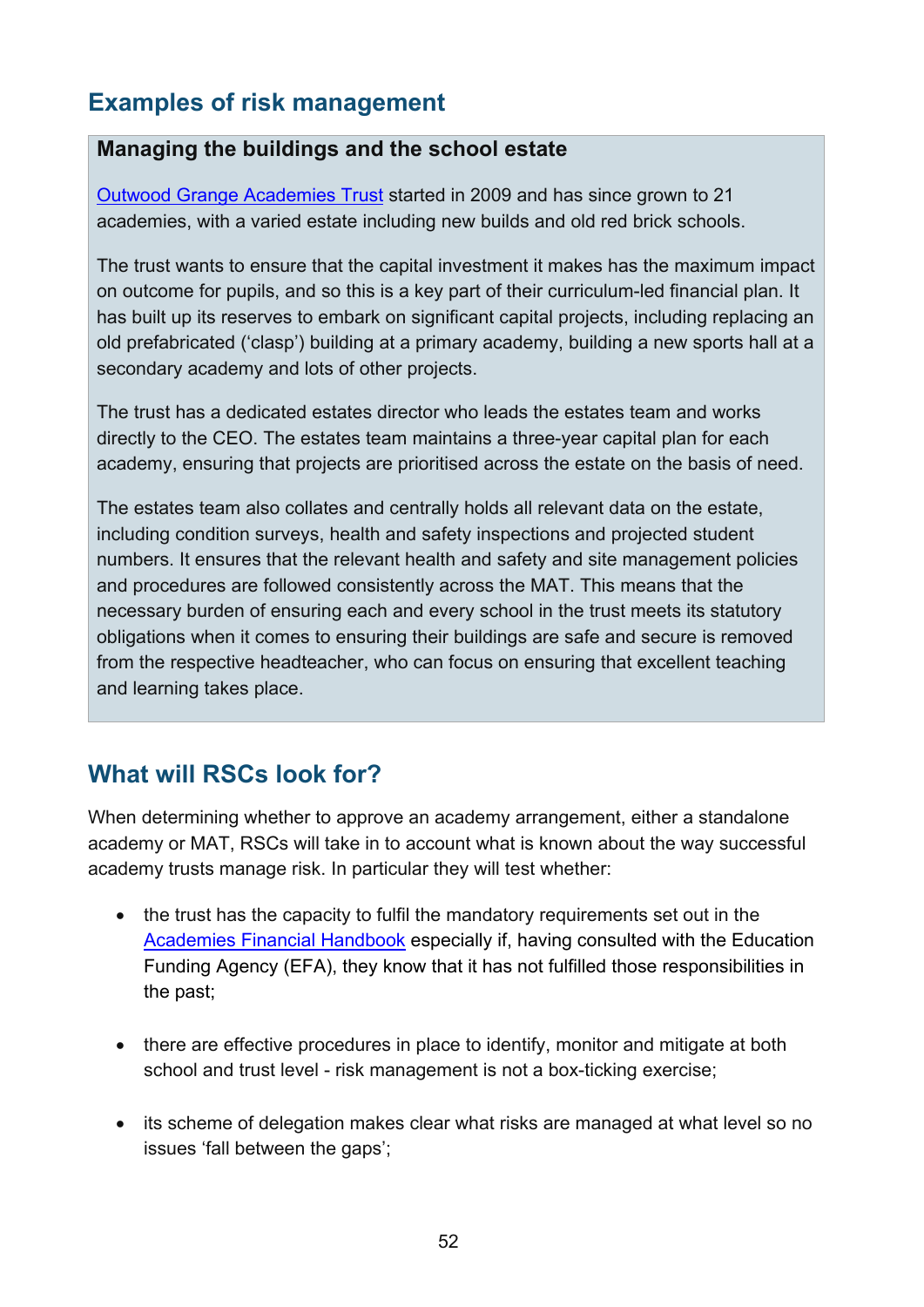- the trust has a clear idea of how the way it manages risk may need to change as the trust grows, and has made a balanced assessment of the risks expansion and opportunities might pose to its existing schools;
- the trust has access to appropriate due diligence expertise so that they can be confident the trust knows what it is taking on (both in terms of benefits and risks) when an additional school joins it; and
- the trust has capacity to manage the estate for which they are responsible.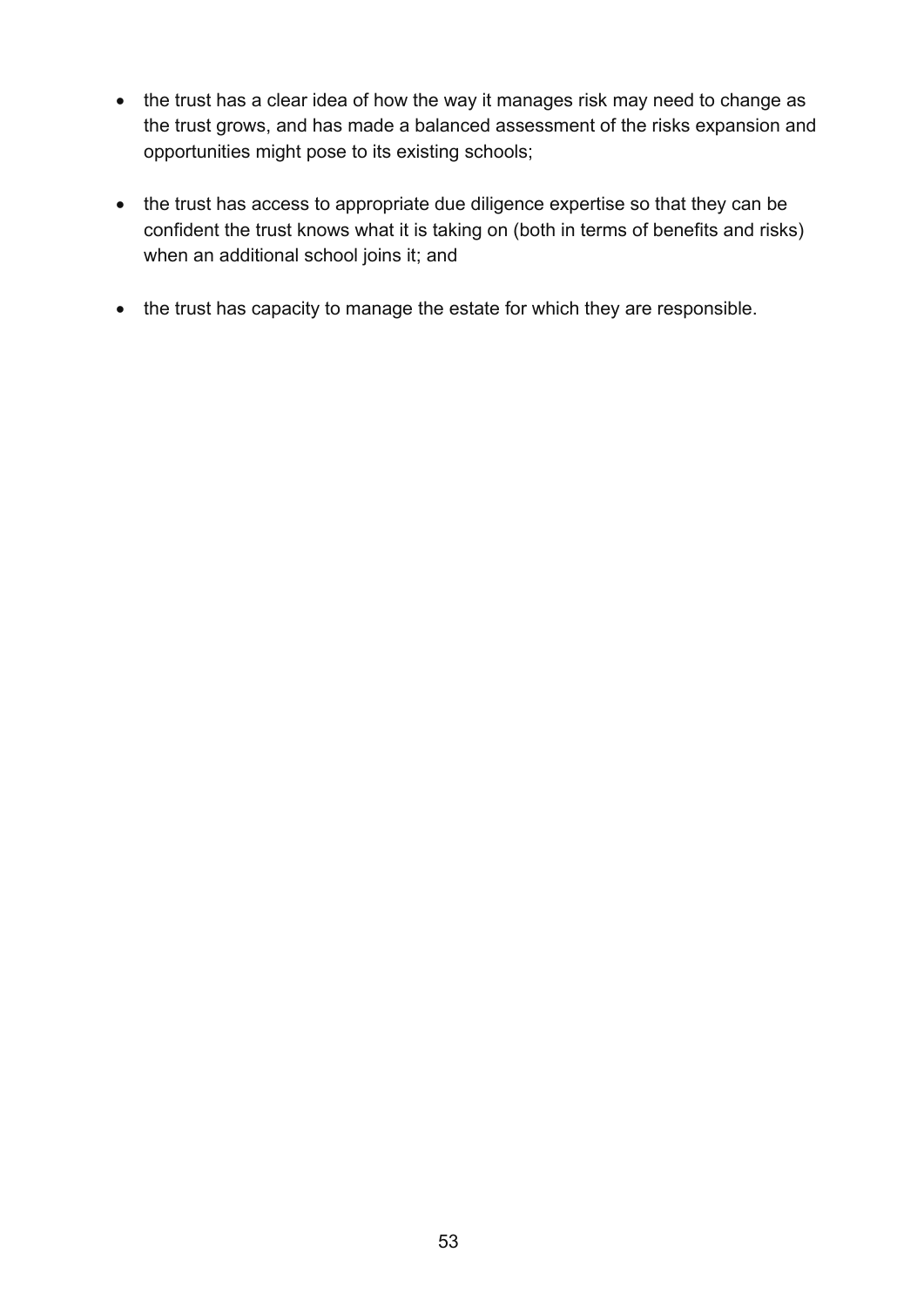# <span id="page-53-0"></span>**Further Reading**

The following good practice guidance for MATs draws on a numbers of sources about what existing strong academy trusts do to be effective. This includes evidence already published elsewhere, and surveys and analysis of the structures of existing MATs carried out by the Department for Education.

## <span id="page-53-1"></span>**Overarching**

Cambridge Education: *[Growing multi-academy trusts in the East of England and North](https://www.camb-ed.co.uk/Portals/0/Documents/CE%20Growing%20MATs%20-%20Suggestions%20for%20ambitious%20Trusts%20(final%20published).pdf)  [East London](https://www.camb-ed.co.uk/Portals/0/Documents/CE%20Growing%20MATs%20-%20Suggestions%20for%20ambitious%20Trusts%20(final%20published).pdf)* (2016)

Carter, D: *[The nine characteristics of successful multi-academy trusts](http://www.newschoolsnetwork.org/sites/default/files/Characteristics%20of%20Successful%20MATs.pdf)* (2016)

UK Government: *[Expanding your academy trust: resources for multi-academy trusts](https://www.gov.uk/government/publications/expanding-your-academy-trust-resources-for-multi-academy-trusts/expanding-your-academy-trust-resources-for-multi-academy-trusts)* (2016)

National Association of School Business Managers: *[EFA Academies Library](http://www.nasbm.co.uk/Home/EfA-Academies-Library.aspx)* (2016)

New Schools Network: *[Building a School Chain](http://www.newschoolsnetwork.org/academy-resource-hub/resources/building-a-school-chain-workshop-materials)* workshop materials (2015)

## <span id="page-53-2"></span>**On SEND requirements**

UK Government: [Special Educational Needs and Disabilities Code of Practice: 0-25](https://www.gov.uk/government/uploads/system/uploads/attachment_data/file/398815/SEND_Code_of_Practice_January_2015.pdf)  [years](https://www.gov.uk/government/uploads/system/uploads/attachment_data/file/398815/SEND_Code_of_Practice_January_2015.pdf) (2015)

## <span id="page-53-3"></span>**On supporting school improvement**

Armstrong, P: *[Effective School Partnerships and Collaboration for School Improvement:](https://www.gov.uk/government/uploads/system/uploads/attachment_data/file/467855/DFE-RR466_-_School_improvement_effective_school_partnerships.pdf)  [a Review of the Evidence](https://www.gov.uk/government/uploads/system/uploads/attachment_data/file/467855/DFE-RR466_-_School_improvement_effective_school_partnerships.pdf)* (2015)

Day C., Sammons P., Hopkins D., Harris A., Leithwood K., Gu Q. and Brown E. '*[10](https://www.gov.uk/government/uploads/system/uploads/attachment_data/file/327938/10-strong-claims-about-successful-school-leadership.pdf)  [Strong Claims About Successful School Leadership](https://www.gov.uk/government/uploads/system/uploads/attachment_data/file/327938/10-strong-claims-about-successful-school-leadership.pdf)* (2010)

Data Management Review Group: *[Eliminating unnecessary workload associated with](https://www.gov.uk/government/uploads/system/uploads/attachment_data/file/511258/Eliminating-unnecessary-workload-associated-with-data-management.pdf)  [data management](https://www.gov.uk/government/uploads/system/uploads/attachment_data/file/511258/Eliminating-unnecessary-workload-associated-with-data-management.pdf)* (2016)

Marking Policy Review Group: *[Eliminating unnecessary workload around marking](https://www.gov.uk/government/publications/reducing-teacher-workload-marking-policy-review-group-report)* (2016)

Planning and Resources Review Group: *[Eliminating unnecessary workload around](https://www.gov.uk/government/publications/reducing-teacher-workload-planning-and-resources-group-report)  [planning and teaching resources](https://www.gov.uk/government/publications/reducing-teacher-workload-planning-and-resources-group-report)* (2016)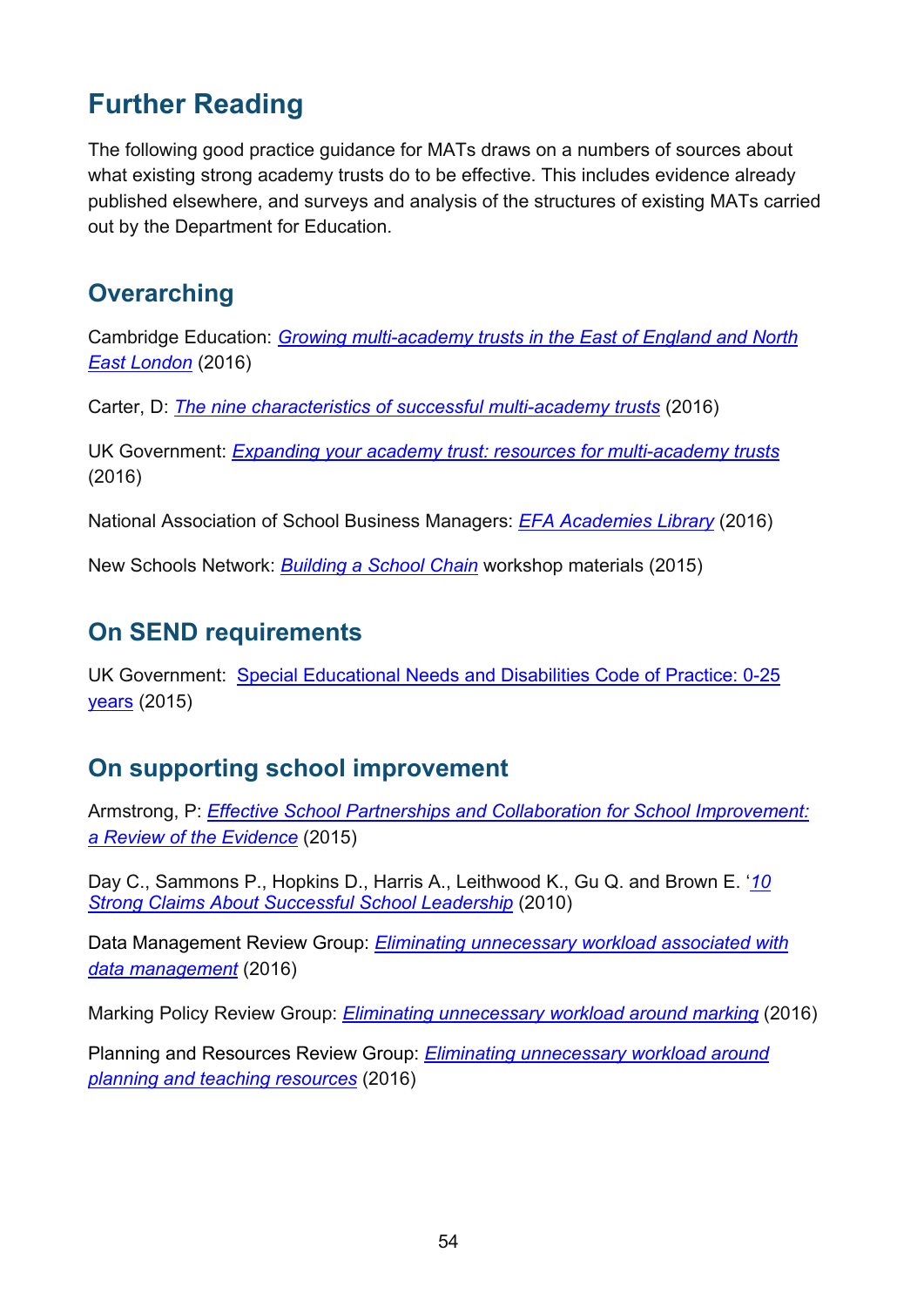## <span id="page-54-0"></span>**On governance**

The East Midlands & Humber RSC toolkit includes [sample governance structures and](http://www.woldsteachingalliance.org.uk/3-mat-structures-governance/)  [schemes of delegation for MATs](http://www.woldsteachingalliance.org.uk/3-mat-structures-governance/) alongside a range of other tools and templates to help MATs develop and grow.

The National Governors Association (NGA) has developed a wide range of support to help MAT boards fulfil their functions effectively. This includes [guidance on what](http://www.nga.org.uk/News/NGA-News/Pre-2016/What-governors-and-school-leaders-should-expect.aspx)  [governing bodies and school leaders should expect from their roles,](http://www.nga.org.uk/News/NGA-News/Pre-2016/What-governors-and-school-leaders-should-expect.aspx) a [checklist of 21](http://www.newschoolsnetwork.org/academy-resource-hub/resources/twenty-one-questions-for-multi-academy-trusts)  [questions](http://www.newschoolsnetwork.org/academy-resource-hub/resources/twenty-one-questions-for-multi-academy-trusts) for MAT self-assessment, guidance for schools considering conversion and [model schemes of delegation.](http://www.nga.org.uk/Guidance/School-structures-and-constitution/Academies-and-free-schools/New-Model-Schemes-of-Delegation.aspx) NGA will also soon be publishing a guide specifically for those new to MAT governance.

To find out about National Leaders of Governors - https://www.gov.uk/guidance/systemleaders-who-they-are-and-what-they-do#national-leaders-of-governance-nlgs

FASNA have also produced a number of [guides on effective governance.](http://www.fasna.org.uk/academy_magazine/fasna_guides)

## <span id="page-54-1"></span>**On financial sustainability**

UK Government: *[Setting up and running a charity](https://www.gov.uk/topic/running-charity)*

UK Government: *[The essential trustee: what you need to know, what you need to do](https://www.gov.uk/government/publications/the-essential-trustee-what-you-need-to-know-cc3)  [\(CC3\)](https://www.gov.uk/government/publications/the-essential-trustee-what-you-need-to-know-cc3)* (2012, updated 2015)

UK Government: *[Internal financial controls for charities \(CC8\)](https://www.gov.uk/government/publications/internal-financial-controls-for-charities-cc8)* (2012)

## <span id="page-54-2"></span>**Acknowledgements**

In 2015, the Department for Education carried out a survey of 67 established MATs. This survey was followed by a number of roundtable and one-to-one discussions with schools and trusts. The evidence provided by trusts in these fora has been used throughout this document. Many trusts have been generous in providing case studies for this document, and we thank them for their contributions.